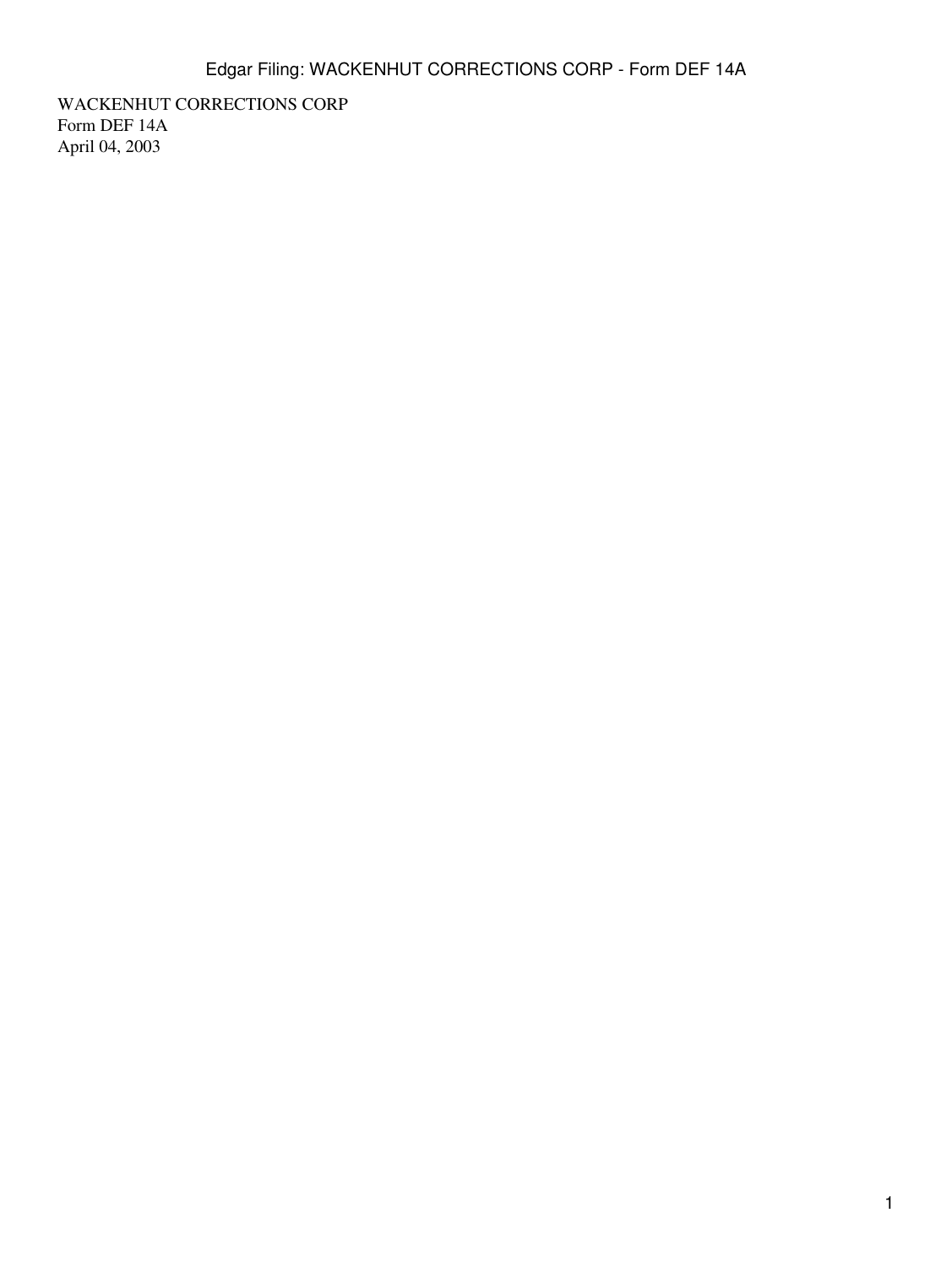#### **SCHEDULE 14A (Rule 14a-101)**

#### **INFORMATION REQUIRED IN PROXY STATEMENT**

#### **SCHEDULE 14A INFORMATION**

#### **Proxy Statement Pursuant to Section 14(a) of the Securities Exchange Act of 1934**

Filed by the Registrant x

Filed by a Party other than the Registrant o

Check the appropriate box:

o Preliminary Proxy Statement o Confidential, for Use of the Commission Only (as permitted by Rule 14a-6(e)(2))

x Definitive Proxy Statement

o Definitive Additional Materials

o Soliciting Material under Rule 14a-12

WACKENHUT CORRECTIONS CORPORATION

(Name of Registrant as Specified In Its Charter) Not Applicable

(Name of Person(s) Filing Proxy Statement, if other than the Registrant) Payment of Filing Fee (Check the appropriate box):

x No fee required.

o Fee computed on table below per Exchange Act Rules 14a-6(i)(1) and 0-11.

(1) Title of each class of securities to which transaction applies:

(2) Aggregate number of securities to which transaction applies:

 (3) Per unit price or other underlying value of transaction computed pursuant to Exchange Act Rule 0-11 (set forth the amount on which the filing fee is calculated and state how it was determined):

(4) Proposed maximum aggregate value of transaction:

(5) Total fee paid:

o Fee paid previously with preliminary materials: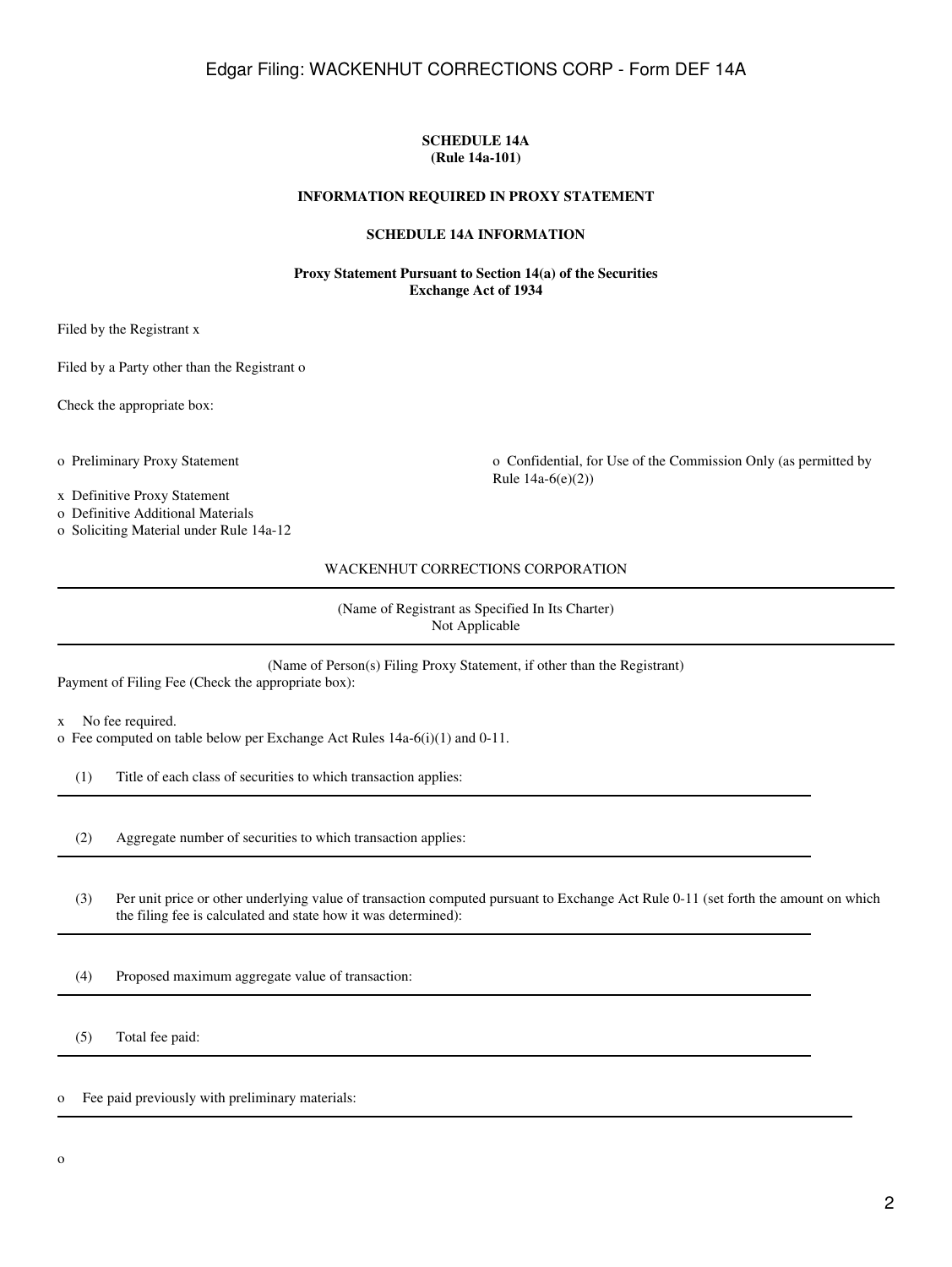Check box if any part of the fee is offset as provided by Exchange Act Rule 0-11(a)(2) and identify the filing for which the offsetting fee was paid previously. Identify the previous filing by registration statement number, or the Form or Schedule and the date of its filing.

(1) Amount Previously Paid:

- (2) Form, Schedule or Registration Statement No.:
- (3) Filing Party:

(4) Date Filed: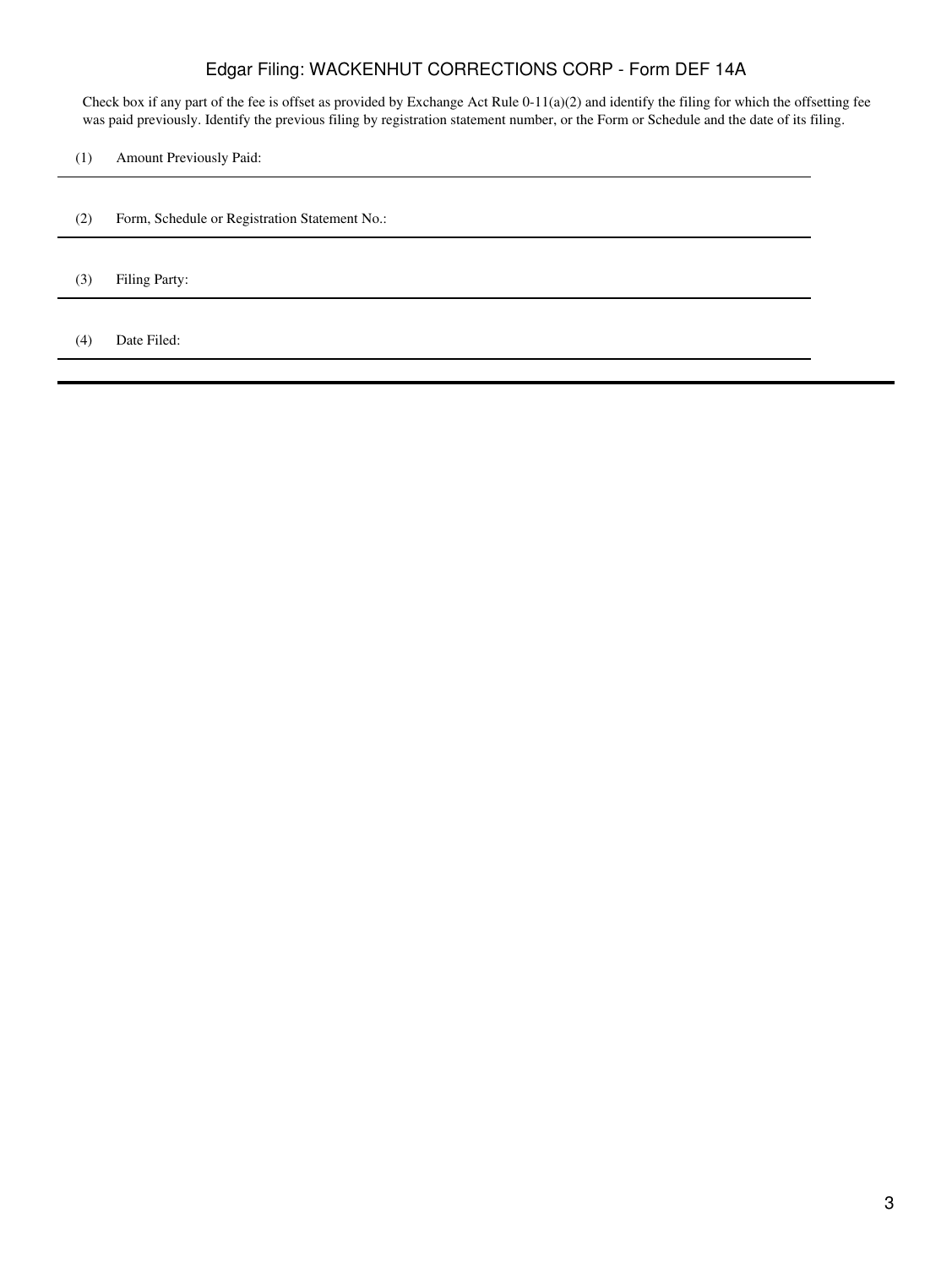### **WACKENHUT CORRECTIONS CORPORATION (WCC)**

621 NW 53rd Street, Suite 700 Boca Raton, Florida 33487 Telephone: (800) 666-5640

April 7, 2003

Dear Shareholder:

You are cordially invited to attend the 2003 Annual Meeting of the Shareholders of Wackenhut Corrections Corporation (WCC). We will hold the meeting on Thursday, May 1, 2003, at 9:00 am (EST) at The Ritz-Carlton, 100 South Ocean Boulevard., Manalapan, Florida. We hope that you will be able to attend.

Enclosed you will find a notice setting forth the business expected to come before the meeting, the Proxy Statement, a form of proxy and our 2002 Annual Report. In addition to the specific proposals we are requesting shareholders to act upon, we will report on our business and provide our shareholders an opportunity to ask questions of general interest. Our Board of Directors recommends that you vote FOR each of the proposals on the Proxy Card.

Your vote is very important to us. Whether or not you plan to attend the meeting in person, your shares should be represented and voted. After reading the enclosed Proxy Statement, please complete, sign, date and promptly return the proxy in the self-addressed envelope that we have included for your convenience. No postage is required if it is mailed in the United States. Alternatively, you may wish to submit your proxy by touch-tone phone as indicated on the Proxy Card. Submitting the Proxy Card before the Annual Meeting will not preclude you from voting in person at the Annual Meeting should you decide to attend.

Sincerely,

George C. Zoley Chairman of the Board and Chief Executive Officer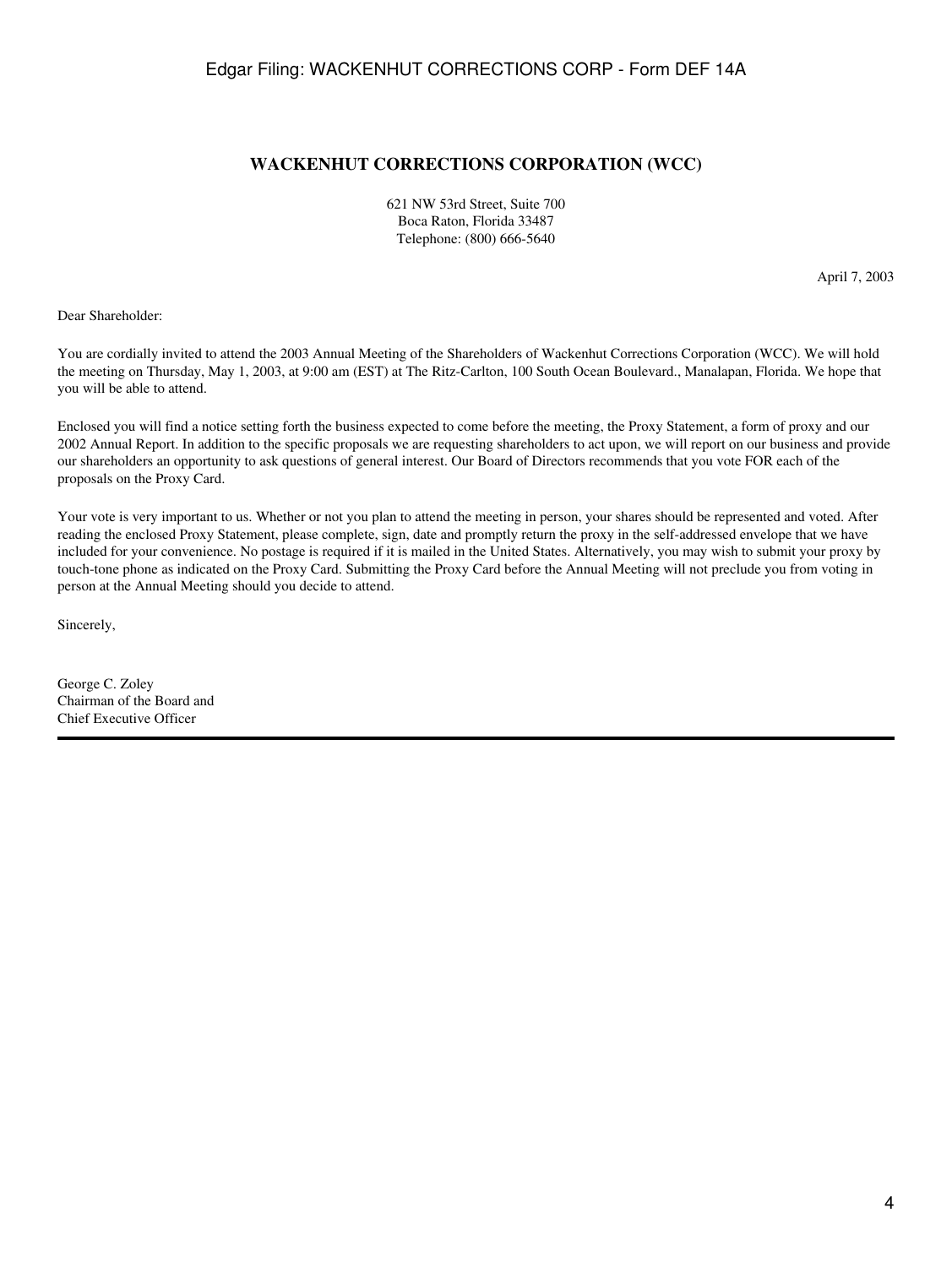## **WACKENHUT CORRECTIONS CORPORATION**

621 NW 53rd Street, Suite 700 Boca Raton, Florida 33487 Telephone: (800) 666-5640

#### **Notice of Annual Meeting of Shareholders on May 1, 2003**

April 7, 2003

The Annual Meeting of the Shareholders of Wackenhut Corrections Corporation will be held on Thursday, May 1, 2003, at 9:00 A.M. (EST) at The Ritz-Carlton, Manalapan, Florida, for the purpose of considering and acting on the following proposals:

- (1) To elect directors for the ensuing year;
- (2) To ratify the appointment of Ernst & Young LLP as our independent certified public accountants for the fiscal year 2003, and to perform such other services as may be requested;
- (3) To approve an amendment to the Stock Option Plan 1999 authorizing the issuance of an additional 300,000 shares of WCC Common Stock subject to awards;
- (4) To approve an amendment to the Non-Employee Director Stock Option Plan authorizing the issuance of an additional 25,000 shares of WCC Common Stock subject to awards; and
- (5) To transact any other business as may properly come before the meeting or any adjournment or adjournments thereof.

Only shareholders of WCC s Common Stock of record at the close of business on March 10, 2003, the record date and time fixed by the Board of Directors, are entitled to notice of and to vote at said meeting. Additional information regarding the proposals to be acted on at the Annual Meeting can be found in the accompanying Proxy Statement.

By Order of the Board of Directors,

John J. Bulfin Senior Vice President, General Counsel and Corporate Secretary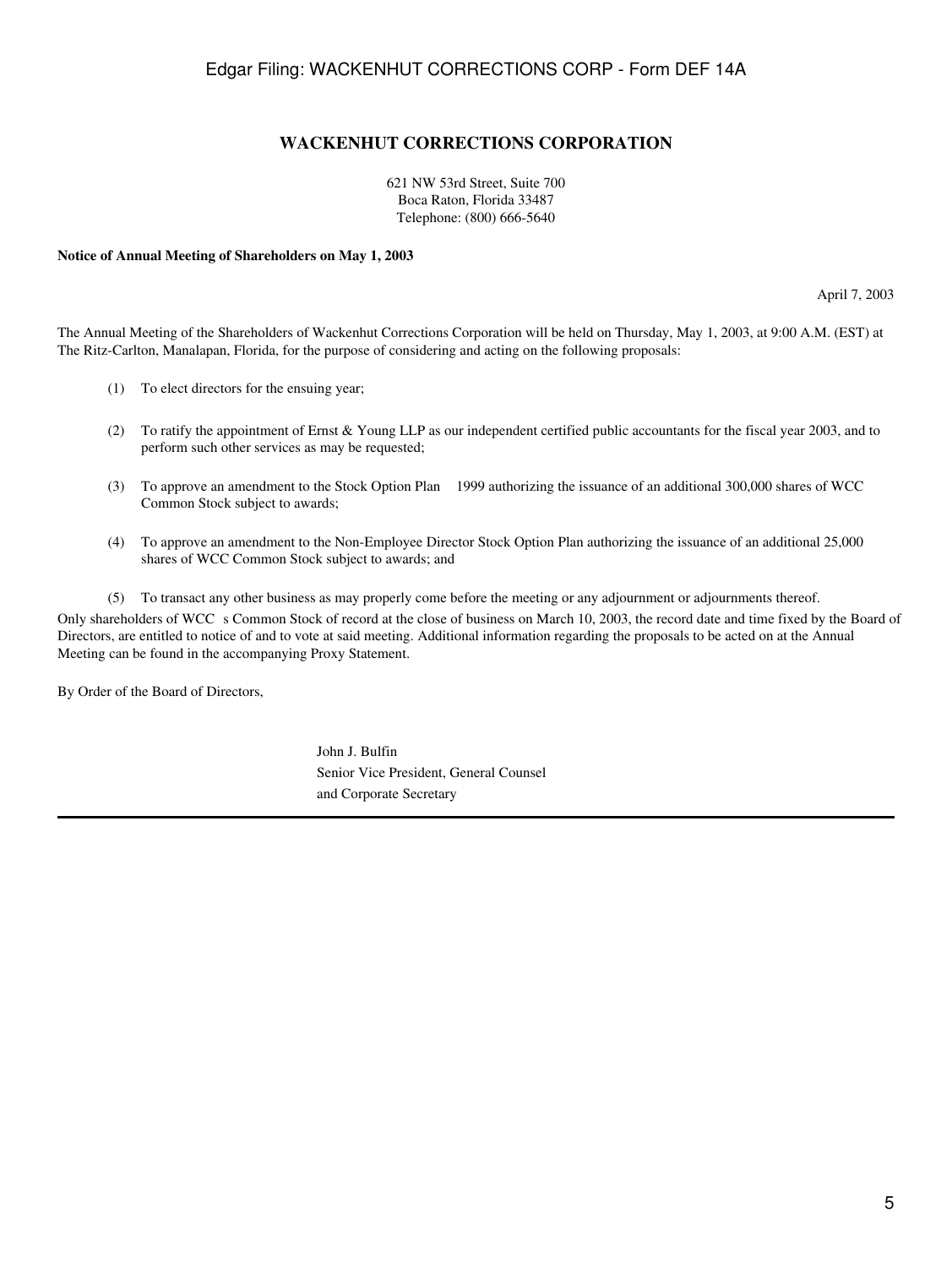### **PROXY STATEMENT**

## **WACKENHUT CORRECTIONS CORPORATION**

621 NW 53rd Street, Suite 700 Boca Raton, Florida 33487 Telephone: (800) 666-5640

April 7, 2003

#### General Information:

We are furnishing this Proxy Statement in connection with the solicitation of proxies by our Board of Directors for use at our Annual Meeting of Shareholders to be held at The Ritz-Carlton, Manalapan, Florida, May 1, 2003, at 9:00 A.M. (EST). Please note the Proxy Card provides a means to withhold authority to vote for any individual director-nominee. Also, note the format of the Proxy Card, which provides an opportunity to specify your choice between approval, disapproval or abstention with respect to the proposals indicated on the Proxy Card. A Proxy Card, which is properly executed, returned and not revoked, will be voted in accordance with the instructions indicated. A proxy voted by telephone and not revoked will be voted in accordance with the shareholder s instructions. If no instructions are given, proxies that are signed and returned or voted by telephone will be voted as follows:

- FOR The election of directors for the ensuing year;
- FOR The proposal to ratify the appointment of Ernst & Young LLP as the independent certified public accountants of WCC;
- FOR The proposal to approve an amendment to the Stock Option Plan 1999 authorizing the issuance of an additional 300,000 shares of WCC Common Stock subject to awards; and
- FOR The proposal to approve an amendment to the Non-Employee Director Plan authorizing the issuance of an additional 25,000 shares of WCC Common Stock subject to awards.

The enclosed proxy gives discretionary authority as to any matters not specifically referred to therein. Management is not aware of any other matters to be presented for action by shareholders before the Annual Meeting. If any such matter or matters properly come before the Annual Meeting, it is understood that the designated proxy holders have discretionary authority to vote thereon.

Holders of shares of WCC Common Stock, par value \$0.01 per share (the Common Stock) of record as of the close of business on March 10, 2003, will be entitled to one (1) vote for each share of Common Stock standing in their name on the books of WCC. On March 10, 2003, WCC had 21,245,620 shares of Common Stock outstanding.

The presence, in person or by proxy, of at least a majority of the total number of shares of Common Stock outstanding on the record date will constitute a quorum for purposes of the Annual Meeting. With the exception of the election of directors, which requires a plurality of the votes cast, the affirmative vote of a majority of the shares of Common Stock represented at the Annual Meeting is required to approve any other proposals. Shares of Common Stock represented by proxies that reflect abstentions or broker non-votes (i.e., shares held by a broker or nominee which are represented at the Annual Meeting, but with respect to which such broker or nominee is not empowered to vote on a particular proposal) will be counted as shares that are present and entitled to vote for purposes of determining the presence of a quorum. Neither abstentions nor broker non-votes are counted as voted either for or against a proposal. If less than a majority of the outstanding shares of Common Stock are represented at the Annual Meeting, a majority of the shares so represented may adjourn the Annual Meeting from time to time without further notice.

Any person giving a proxy has the power to revoke it any time before it is voted by written notice to WCC, by executing and delivering a later dated proxy, or by attending the meeting and voting the shares.

The cost of preparation, assembly and mailing this Proxy Statement material will be borne by WCC. It is contemplated that the solicitation of proxies will be by mail and telephone. We mailed this Proxy Statement, the Notice of Annual Meeting, the Proxy Card and our Annual Report to Shareholders on or about April 7, 2003.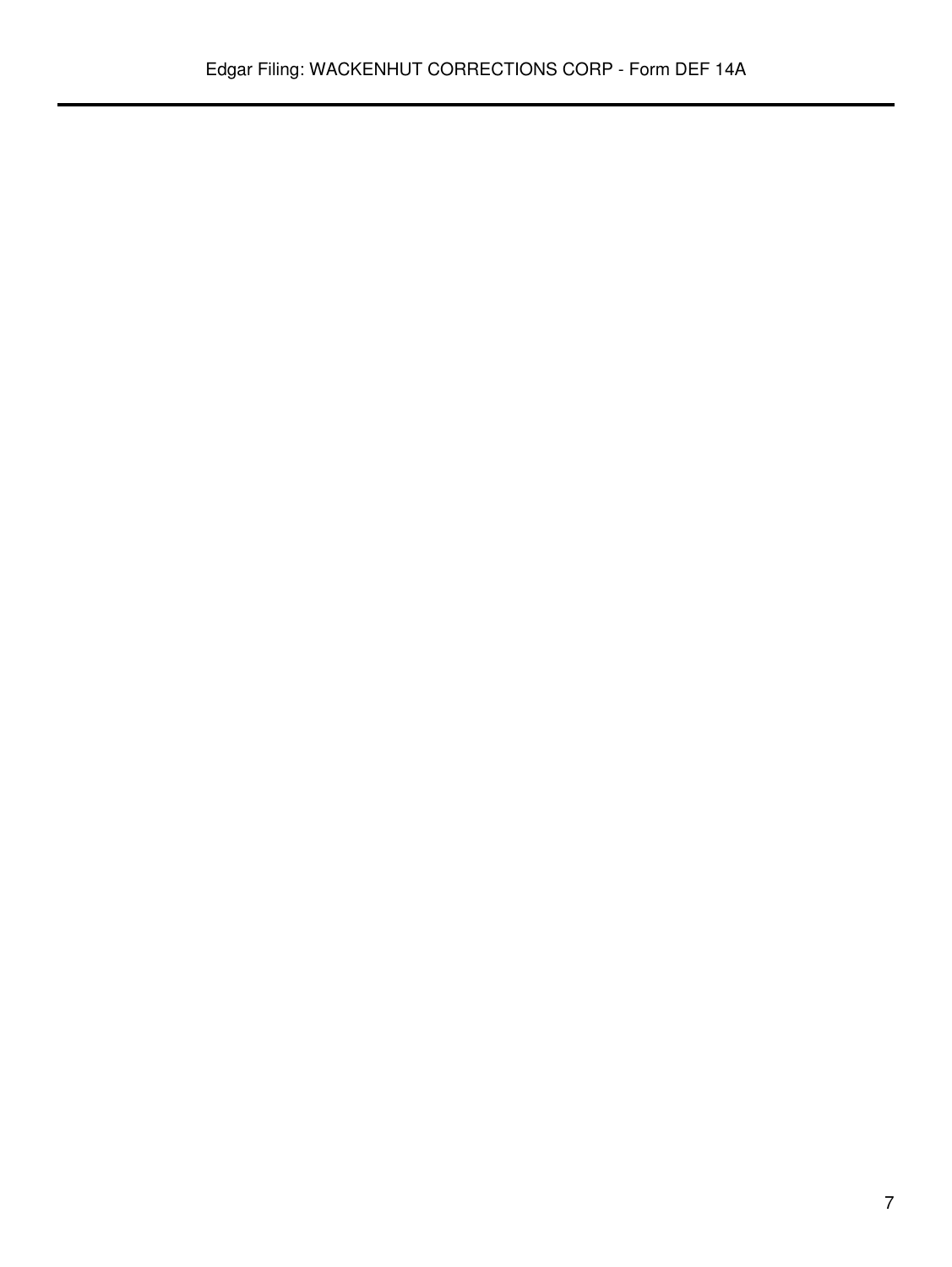### *Proposal 1*

### **Election of Directors**

The Board of Directors will be comprised of nine (9) members. The nine (9) nominees are listed below. All of the nominees are presently directors of WCC. Six (6) of the directors, namely, George C. Zoley, Wayne H. Calabrese, Norman A. Carlson, Benjamin R. Civiletti, Richard H. Glanton and G. Fred DiBona, Jr. were elected by the shareholders at their last annual meeting.

On May 15, 2002, the Board of Directors voted unanimously to accept the resignations of George R. Wackenhut, Richard R. Wackenhut and Philip L. Maslowe from the WCC Board, effective May 8, 2002, the date of the closing of the merger between The Wackenhut Corporation (TWC) and Group 4 Falck A/S (Group 4 Falck). On May 15, 2002, the Board of Directors voted unanimously to appoint Lars Nørby Johansen, CEO of Group 4 Falck, Søren Lundsberg-Nielsen, General Counsel of Group 4 Falck, and Anne N. Foreman, a former director of TWC, to the Board of Directors.

Unless instructed otherwise, the persons named on the accompanying Proxy Card will vote for the election of the nominees named below to serve for the ensuing year and until their successors are elected and qualified. If any nominee for director shall become unavailable (which management has no reason to believe will be the case), it is intended that the shares represented by the enclosed Proxy Card will be voted for any such replacement or substitute nominee as may be nominated by the Board of Directors.

## **Directors and Nominees**

| <b>Continuing Director</b><br><b>Nominees</b> | Age | <b>Director</b><br><b>Since</b> | <b>Current Positions</b>                |
|-----------------------------------------------|-----|---------------------------------|-----------------------------------------|
| Wayne H. Calabrese                            | 52  | 1998                            | Vice Chairman; President & COO          |
| Norman A. Carlson                             | 69  | 1994                            | Director                                |
| Benjamin R. Civiletti                         | 67  | 1994                            | Director                                |
| G. Fred DiBona, Jr.                           | 52  | 2002                            | Director                                |
| Anne N. Foreman                               | 55  | 2002                            | Director                                |
| Richard H. Glanton                            | 56  | 1998                            | Director                                |
| Lars Nørby Johansen                           | 53  | 2002                            | Group 4 Falck<br>Director; CEO          |
| Søren Lundsberg-Nielsen                       | 51  | 2002                            | Director; General Counsel Group 4 Falck |
| George C. Zoley                               | 53  | 1988                            | Chairman of the Board & CEO             |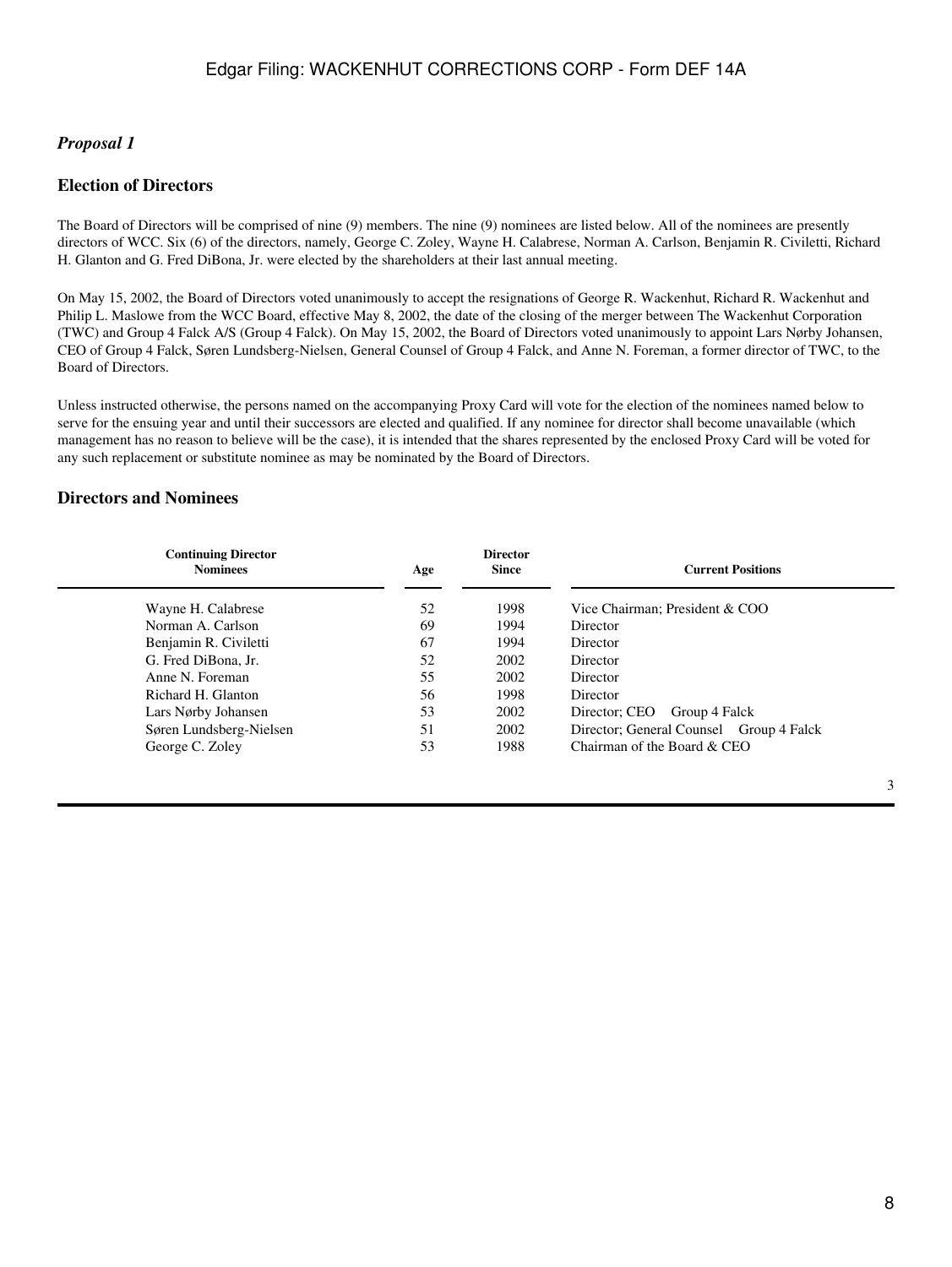A brief biographical statement for each nominee follows:

| Wayne H. Calabrese | Mr. Calabrese is Vice Chairman, President and Chief Operating Officer of WCC. He<br>served as President and Chief Operating Officer of WCC from January 1997 to May<br>of 2002, Chief Operating Officer since January 1996, a Director of WCC since April<br>1998, Executive Vice President of WCC from 1994 to 1996, and President of the<br>subsidiary WCC Development, Inc. since March 1997.<br>He joined WCC as Vice President, Business Development in 1989 and from 1991 to<br>1994, served as Chief Executive Officer of Australasian Correctional Management,<br>Pty Ltd., a subsidiary of WCC based in Sydney, Australia. Other Directorships<br>include Wackenhut Corrections (UK) Ltd., Premier Custodial Group Limited,<br>Premier Prison Services Limited, Premier Training Services Limited, Lowdham<br>Grange Prison Services Limited, Kilmarnock Prison Services Limited, Kilmarnock<br>Prison (Holdings) Limited, Pucklechurch Custodial Services Limited, Pucklechurch<br><b>Custodial (Holdings) Limited, Medomsley Training Services Limited, Medomsley</b><br>(Holdings) Limited, Premier Geografix Limited, Premier Monitoring Services<br>Limited, Moreton Prison Services Limited, Moreton Prison (Holdings) Limited,<br>Prison Detention Services Limited, Cambridgeshire Custodial Services Limited and<br><b>Wackenhut Corrections Corporation, N.V.</b><br>Prior to joining WCC, Mr. Calabrese was a partner in the Akron (OH) law firm of<br>Calabrese, Dobbins and Kepple. His prior experience includes positions as Assistant<br>City Law Director in Akron and Assistant County Prosecutor and Chief of the<br>County Bureau of Support for Summit County (OH). Mr. Calabrese was also Legal<br><b>Counsel and Director of Development for the Akron Metropolitan Housing</b><br>Authority. He received his B.S. from the University of Akron and a Juris Doctor from<br>the University of Akron Law School. (a) |
|--------------------|----------------------------------------------------------------------------------------------------------------------------------------------------------------------------------------------------------------------------------------------------------------------------------------------------------------------------------------------------------------------------------------------------------------------------------------------------------------------------------------------------------------------------------------------------------------------------------------------------------------------------------------------------------------------------------------------------------------------------------------------------------------------------------------------------------------------------------------------------------------------------------------------------------------------------------------------------------------------------------------------------------------------------------------------------------------------------------------------------------------------------------------------------------------------------------------------------------------------------------------------------------------------------------------------------------------------------------------------------------------------------------------------------------------------------------------------------------------------------------------------------------------------------------------------------------------------------------------------------------------------------------------------------------------------------------------------------------------------------------------------------------------------------------------------------------------------------------------------------------------------------------------------------------------------------------------------------|
| Norman A. Carlson  | Mr. Carlson has served as a Director of WCC since April 1994 and served previously<br>as a Director of The Wackenhut Corporation. Mr. Carlson retired from the<br>Department of Justice in 1987 after serving as the Director of the Federal Bureau of<br>Prisons for 17 years. During his 30-year career, Mr. Carlson worked at the United<br>States Penitentiary, Leavenworth, Kansas, and at the Federal Correctional<br>Institution, Ashland, Kentucky. Mr. Carlson was President of the American<br>Correctional Association from 1978 to 1980, and is a Fellow in the National Academy<br>of Public Administration. From 1987 until 1998, Mr. Carlson was Adjunct Professor<br>in the department of sociology at the University of Minnesota in Minneapolis.<br>(c)(d)(e)(f)                                                                                                                                                                                                                                                                                                                                                                                                                                                                                                                                                                                                                                                                                                                                                                                                                                                                                                                                                                                                                                                                                                                                                                 |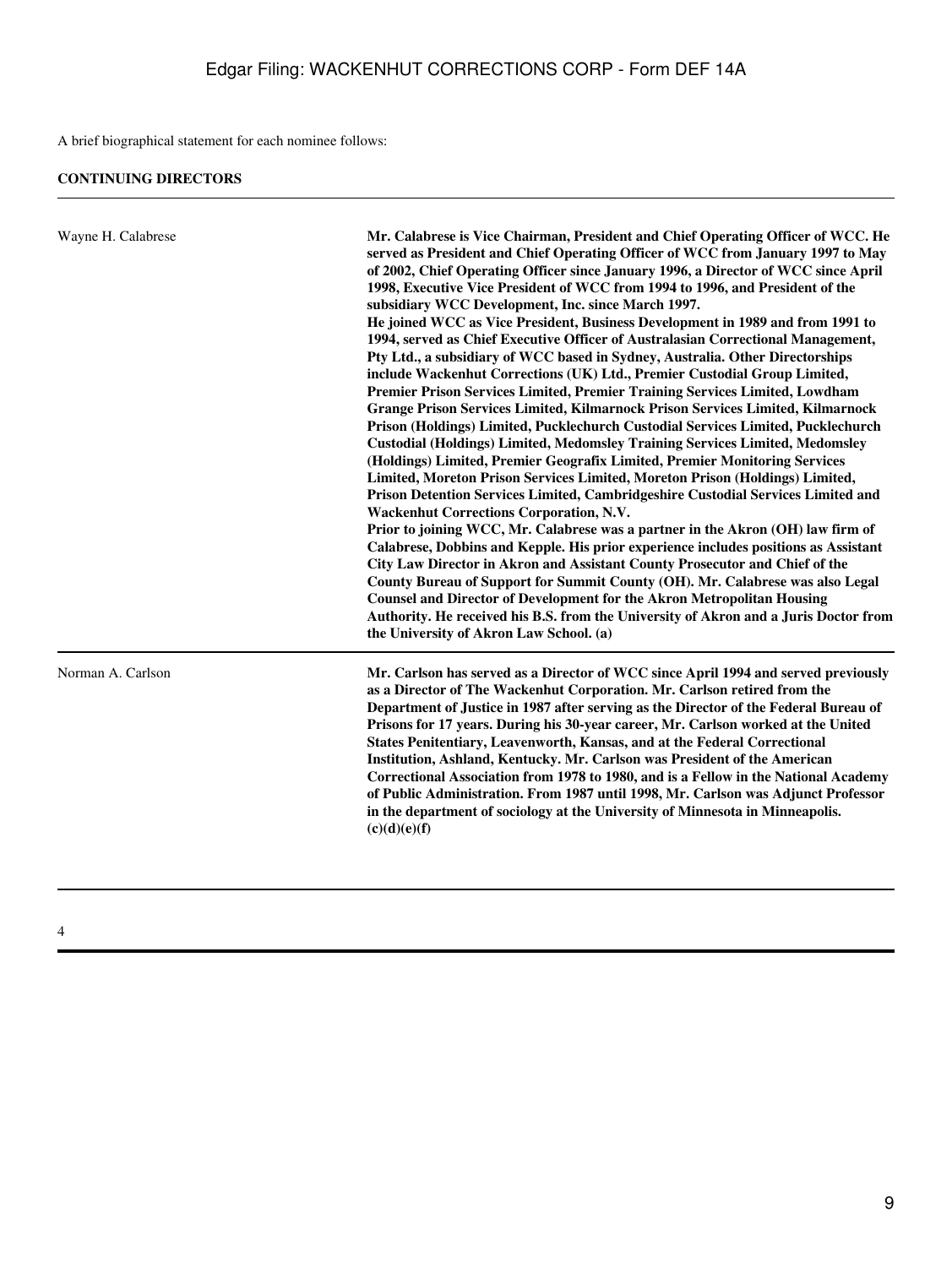| Benjamin R. Civiletti | Mr. Civiletti has been Chairman of the law firm Venable, Baetjer and Howard since<br>1993 and was the Managing Partner of the firm from 1987 to 1993. From 1979 to<br>1980, Mr. Civiletti served as the Attorney General of the United States. He is a former<br><b>Chairman of the Board of the Greater Baltimore Medical Center; the Founding</b><br><b>Chairman of the Maryland Legal Services Corporation; a Director of Bethlehem</b><br>Steel Corporation; a Director of MBNA Corporation and MBNA International; and a<br>former Director of The Wackenhut Corporation. Mr. Civiletti is a Fellow of the<br>American Bar Foundation, the American Law Institute and the American College of<br>Trial Lawyers. He was Chairman of the Maryland Governor s Commission on<br>Welfare Policy in 1993, and a member of the Maryland Governor s Task Force on<br>Alternatives to Incarceration in 1991. $(b)(c)(e)(f)$                                                                                                                                                                                                                                                                                                                                                                                                                                                                                                                                                                                                                                                                                                   |
|-----------------------|---------------------------------------------------------------------------------------------------------------------------------------------------------------------------------------------------------------------------------------------------------------------------------------------------------------------------------------------------------------------------------------------------------------------------------------------------------------------------------------------------------------------------------------------------------------------------------------------------------------------------------------------------------------------------------------------------------------------------------------------------------------------------------------------------------------------------------------------------------------------------------------------------------------------------------------------------------------------------------------------------------------------------------------------------------------------------------------------------------------------------------------------------------------------------------------------------------------------------------------------------------------------------------------------------------------------------------------------------------------------------------------------------------------------------------------------------------------------------------------------------------------------------------------------------------------------------------------------------------------------------|
| G. Fred DiBona, Jr.   | Mr. DiBona is President and Chief Executive Officer of Independence Blue Cross<br>(IBC), a health insurance corporation with 4.5 million members and more than 8,400<br>employees. He also serves as Chairman, President and Chief Executive Officer of<br>Keystone Health Plan East, a wholly owned subsidiary of IBC, and AmeriHealth,<br>Inc., an IBC subsidiary health insurance company which operates in several states<br>throughout the country with nearly half a million members. Mr. DiBona joined IBC<br>after his successful tenure as President and Chief Executive Officer of Keystone<br>Ventures, Inc. From 1983 to 1986, Mr. DiBona served as President and Chief<br><b>Executive Officer of the Greater Philadelphia Chamber of Commerce. He earlier had</b><br>served as President, and later Board Chairman, of the Philadelphia Port Corporation<br>and as Chairman of the Philadelphia Zoning Board of Adjustment. In November,<br>1996 he completed a second consecutive term as Chairman of the Blue Cross and Blue<br>Shield Association, the country s largest association of private health insurers. He<br>currently serves as a Director of the Association s Executive Committee. In 1995, Mr.<br>DiBona was the co-recipient with former President George Bush of the National<br>Patriot s Award from the Congressional Medal of Honor Society. Mr. DiBona also<br>serves on the Boards of Directors of Exelon Energy Company, Tasty Baking<br>Company and Philadelphia Suburban Corporation. He is a graduate of Davis and<br>Elkins College and Delaware School of Law. $(c)(d)(f)(g)$ |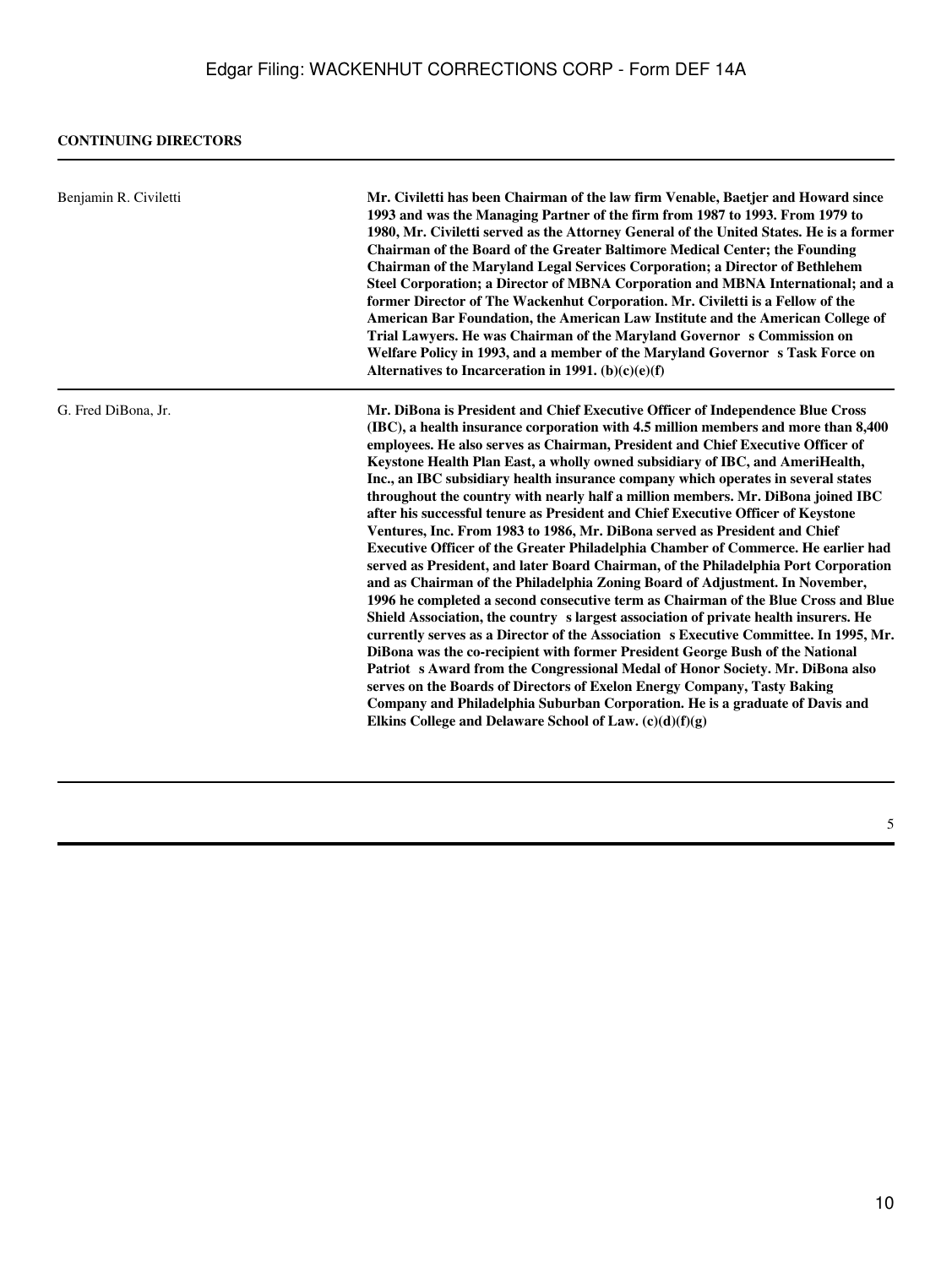| Anne N. Foreman    | Ms. Foreman served as Under Secretary of the United States Air Force from<br>September 1989 until January 1993. Prior to her appointment as Under Secretary,<br>Ms. Foreman was General Counsel of the Department of the Air Force and a member<br>of the Department s Intelligence Oversight Board. Ms. Foreman also served in the<br>White House as Associate Director of Presidential Personnel for National Security<br>from 1985 to 1987. She practiced law in the Washington office of the Houston-based<br>law firm of Bracewell and Patterson and with the British solicitors Boodle Hatfield,<br>Co., in London, England from 1979 to 1985. Ms. Foreman is a former member of the<br>U.S. Foreign Service, and served in Beirut, Lebanon; Tunis, Tunisia; and the U.S.<br>Mission to the U.N. She was a U.S. Delegate to the 31st Session of the U.N. General<br>Assembly and to the 62nd Session of the U.N. Economic and Social Council.<br>Ms. Foreman earned a bachelor s degree, magna cum laude, in history and French,<br>and a master s in history from the University of Southern California in Los Angeles.<br>She holds her juris doctor from American University in Washington D.C. and was<br>awarded an honorary doctorate of law from Troy State University in Troy, Alabama.<br>Ms. Foreman is a member of Phi Beta Kappa, has been a member of numerous<br>Presidential delegations, and was twice awarded the Air Force Medal for<br>Distinguished Civilian Service. Ms. Foreman is a member of the Board of Directors of<br>Ultra Electronics Defense, Inc.; Advanced Programming Concepts, Inc.; and Trust<br>Services, Inc. She is also a Trustee of the National Gypsum Company Settlement<br>Trust and a Director and Treasurer of the Asbestos Claims Management<br>Corporation. Ms. Foreman also served on the Board of The Wackenhut Corporation<br>for nine years. $(b)(d)(e)(f)(g)$ |
|--------------------|--------------------------------------------------------------------------------------------------------------------------------------------------------------------------------------------------------------------------------------------------------------------------------------------------------------------------------------------------------------------------------------------------------------------------------------------------------------------------------------------------------------------------------------------------------------------------------------------------------------------------------------------------------------------------------------------------------------------------------------------------------------------------------------------------------------------------------------------------------------------------------------------------------------------------------------------------------------------------------------------------------------------------------------------------------------------------------------------------------------------------------------------------------------------------------------------------------------------------------------------------------------------------------------------------------------------------------------------------------------------------------------------------------------------------------------------------------------------------------------------------------------------------------------------------------------------------------------------------------------------------------------------------------------------------------------------------------------------------------------------------------------------------------------------------------------------------------------------------------------------------------------------------------------------------|
| Richard H. Glanton | Mr. Glanton is a Partner in the Corporate & Securities Group finance group at the<br>law firm of Reed Smith, LLP in Philadelphia, Pennsylvania and has been with the<br>firm since 1987. Mr. Glanton is active in public affairs and civic organizations and<br>has a distinguished record of public service. He served from 1979 to 1983 as Deputy<br>Counsel to Richard L. Thornburgh, former Governor of Pennsylvania. Mr. Glanton<br>is Chairman of Philadelphia Television Network and is also a member of the Boards<br>of Directors of Exelon Corporation, Philadelphia Suburban Corporation and<br>Philadelphia Suburban Water Corporation. He is a member of the Board of Trustees<br>of Lincoln University and on the Board of Directors of the non-profit group Institute<br>for the Advancement of Working Families. He received his bachelor s degree in<br>English from West Georgia College (renamed State University of West Georgia) in<br>Carrollton, Georgia and his juris doctor from the University of Virginia School of<br>Law in Charlottesville, Virginia. $(b)(e)(f)(g)$                                                                                                                                                                                                                                                                                                                                                                                                                                                                                                                                                                                                                                                                                                                                                                                                                       |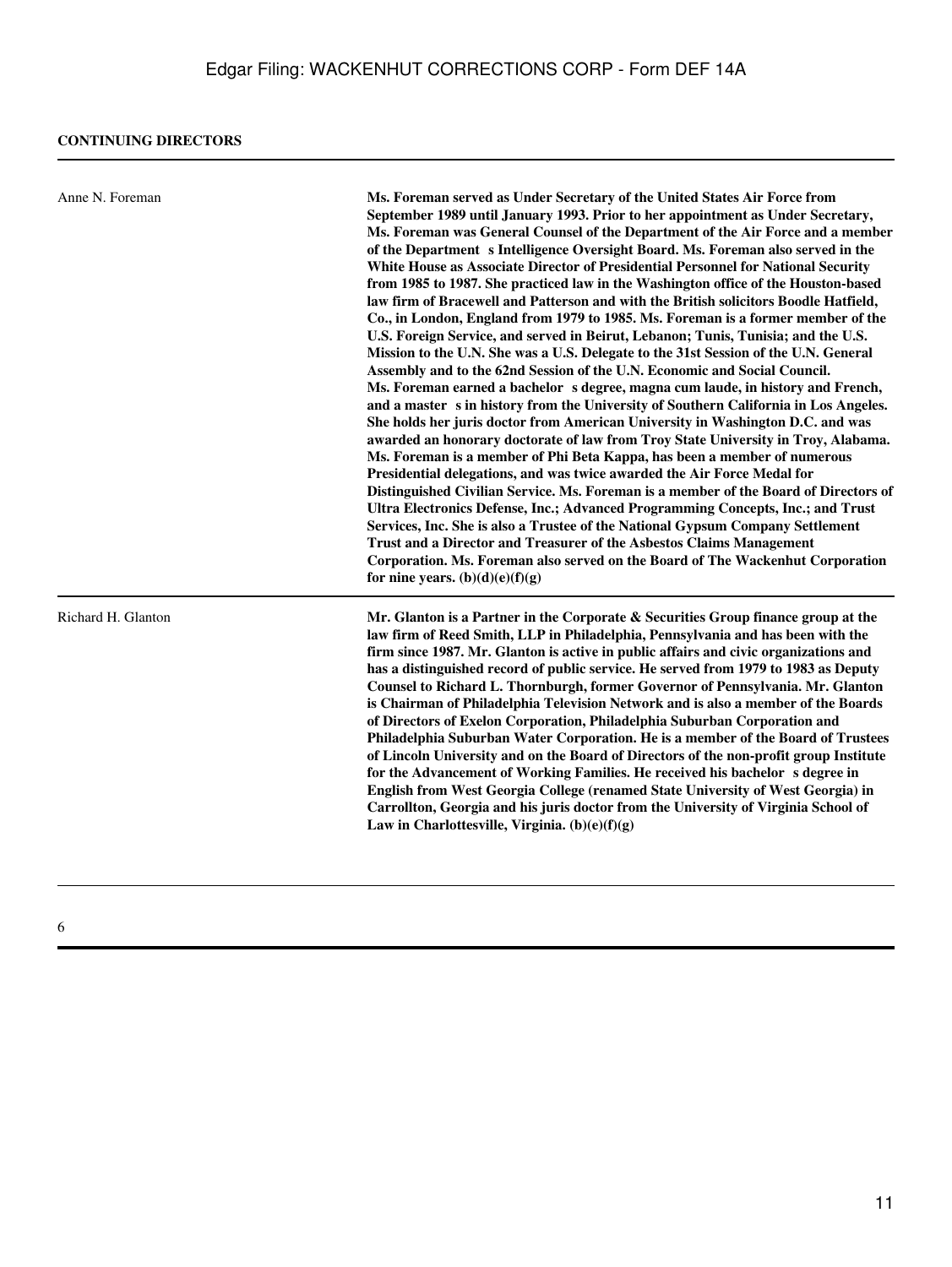| Lars Nørby Johansen     | Mr. Johansen is President and Chief Executive Officer of Group 4 Falck A/S where<br>he has served as President and a Director since June 2000. From 1995 to 2000, he was<br>Group Chief Executive Officer of Falck A/S and Chairman of Falck Redningskorps<br>A/S, Falck Securitas A/S and several other companies in the Falck Group. From 1988<br>to 1995, Mr. Johansen served as Chief Executive Officer of Falck Redningskorps A/S<br>and Falck Holding A/S. Prior to joining Falck, he was a Claims Manager and Vice<br>President of Baltica Insurance and Technical Manager and Vice President of the<br>Danish Insurance Association. He has also held various professorships at Odense<br>University, European University Institute, Florence and Harvard University. Mr.<br>Johansen also serves on the Boards of Directors of DONG A/S, William Demant<br>Holdings A/S and IC Company A/S. In 2001, Mr. Johansen chaired a<br>government-appointed committee on Corporate Governance, which published The<br>Nørby Committee s Report on Corporate Governance in Denmark, Recommendations<br>for Good Corporate Governance. Mr. Johansen holds a master s of political science<br>and is a graduate of the Institute of Political Science, Aarhus University. (a)                                                                                                                                                                                         |
|-------------------------|---------------------------------------------------------------------------------------------------------------------------------------------------------------------------------------------------------------------------------------------------------------------------------------------------------------------------------------------------------------------------------------------------------------------------------------------------------------------------------------------------------------------------------------------------------------------------------------------------------------------------------------------------------------------------------------------------------------------------------------------------------------------------------------------------------------------------------------------------------------------------------------------------------------------------------------------------------------------------------------------------------------------------------------------------------------------------------------------------------------------------------------------------------------------------------------------------------------------------------------------------------------------------------------------------------------------------------------------------------------------------------------------------------------------------------------------------------------------|
| Søren Lundsberg-Nielsen | Mr. Lundsberg-Nielsen is General Counsel of Group 4 Falck A/S, and has been with<br>Group 4 Falck since August 2001. From 1998 to 2001, he was Vice President and<br>General Counsel at J.M. Huber, Inc. (USA), a diversified, multinational supplier of<br>engineered materials, natural resources and technology-based services to customers<br>spanning many industries, from paper and energy to plastics and construction. From<br>1996 to 1998, he was Corporate Counsel and Vice President at Lhoist Group S.A.<br>(Belgium), the world sleading producer of lime and dolomite. From 1984 to 1996,<br>Mr. Lundsberg-Nielsen was Corporate Counsel at Faxe Kalk A/S (Denmark), a<br>calcium carbonate production company. Prior to that, he was with the law firm<br>Kroman Reumert in Copenhagen. In 1982, Mr. Lundsberg-Nielsen was a trainee with<br>law firms in Salt Lake City, Utah and New York, New York. Prior to pursuing his<br>legal career, Mr. Lundsberg-Nielsen was a management consultant. Mr.<br>Lundsberg-Nielsen served as Chairman and Chief Scout of the Danish Guide and<br>Scout Association from 1985 to 1991. Since 1994, he has served as Chairman of the<br>Blood Donation Society for Greater Copenhagen. In 1984, Mr. Lundsberg-Nielsen<br>published a book on management contracts and became recognized as a leading<br>authority in the field. He is a 1978 graduate of the University of Copenhagen School<br>of Law. $(d)$ |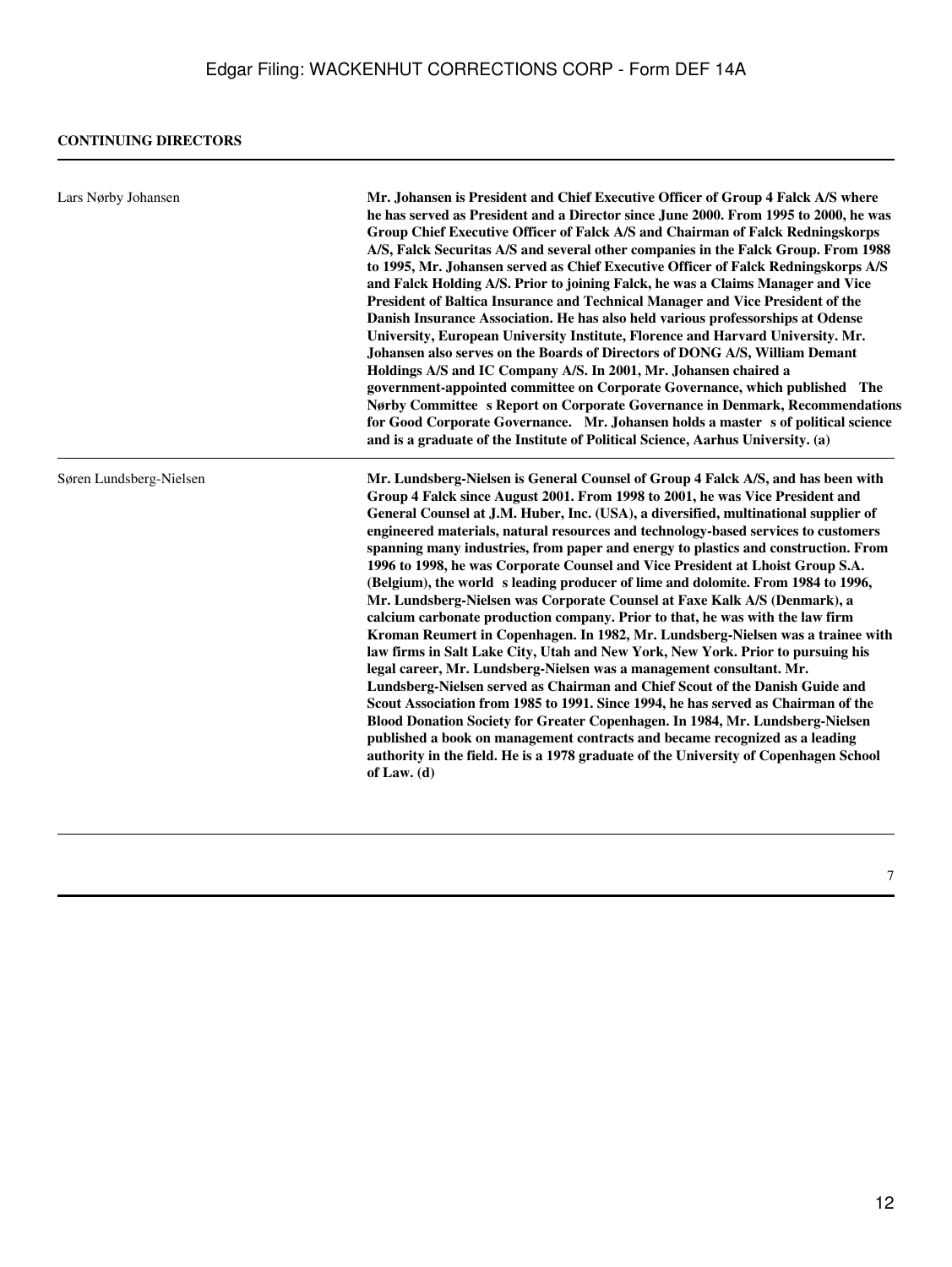### **CONTINUING DIRECTORS**

| George C. Zoley<br>President and a Director of WCC since it was incorporated in 1988, and Chief<br><b>Executive Officer since April 1994.</b><br>factor in WCC s development of the privatized correctional and detention facility<br>business. Mr. Zoley is also a director of Wackenhut Corrections Corporation<br>Corporation, N.V., and of other subsidiaries through which WCC conducts its<br>operations. He was also Chairman of the Board of Correctional Properties Trust<br>through 1988, he served as manager, director, and then Vice President of<br>WSI.<br>Prior to joining WSI, Mr. Zoley held various administrative and management |                                                                                                                                                                                                                                                                                                                                                                                                                                                                                                                                                                                                                                                                                                                                                                                                                                                                                                                                                                                                                                                                                                                                                          |
|------------------------------------------------------------------------------------------------------------------------------------------------------------------------------------------------------------------------------------------------------------------------------------------------------------------------------------------------------------------------------------------------------------------------------------------------------------------------------------------------------------------------------------------------------------------------------------------------------------------------------------------------------|----------------------------------------------------------------------------------------------------------------------------------------------------------------------------------------------------------------------------------------------------------------------------------------------------------------------------------------------------------------------------------------------------------------------------------------------------------------------------------------------------------------------------------------------------------------------------------------------------------------------------------------------------------------------------------------------------------------------------------------------------------------------------------------------------------------------------------------------------------------------------------------------------------------------------------------------------------------------------------------------------------------------------------------------------------------------------------------------------------------------------------------------------------|
|                                                                                                                                                                                                                                                                                                                                                                                                                                                                                                                                                                                                                                                      | Mr. Zoley is Chairman of the Board and Chief Executive Officer for WCC. He served<br>as Vice Chairman and Chief Executive Officer from January 1997 to May of 2002, as<br>Mr. Zoley established WCC as a division of TWC in 1984 and continues to be a major<br>Australia Pty Limited, Australasian Correctional Services Pty Limited, Australasian<br>Correctional Management Pty Limited, Canadian Correctional Management Inc.,<br>WCC RE Holdings, LLC., Atlantic Shores Healthcare, Inc., Wackenhut Corrections<br>(CPT) from February 18, 1998 to his resignation on September 9, 2002. From 1981<br>Government Services of Wackenhut Services, Inc. (WSI). Mr. Zoley was responsible<br>for the development of opportunities in the privatization of government services by<br>positions for city and county governments in South Florida. Mr. Zoley has a Masters<br>Degree in Public Administration from Florida Atlantic University and a Doctorate<br>Degree in Public Administration from Nova Southeastern University. On January 15,<br>2003, Mr. Zoley was named Chairman of the Board of Trustees of Florida Atlantic<br>University. (a) |

- (a) Member of Executive Committee
- (b) Member of Nominating and Governance Committee
- (c) Member of Audit and Finance Committee
- (d) Member of Corporate Planning Committee
- (e) Member of Operations and Oversight Committee
- (f) Member of Independent Committee
- (g) Member of Compensation Committee

The election of the directors listed above will require the affirmative vote of the holders of a plurality of the shares present or represented at the shareholders meeting.

## **Executive Officers of WCC**

The executive officers of WCC are as follows:

| <b>Name</b>        | Age | <b>Position</b>                                                          |  |  |
|--------------------|-----|--------------------------------------------------------------------------|--|--|
| George C. Zoley    | 53  | Chairman of the Board and Chief Executive Officer                        |  |  |
| Wayne H. Calabrese | 52  | Vice Chairman, President and Chief Operating Officer                     |  |  |
| John G. O Rourke   | 52  | Senior Vice President, Chief Financial Officer and Treasurer             |  |  |
| Carol M. Brown     | 48  | Senior Vice President, North American and International Health Services  |  |  |
| John J. Bulfin     | 49  | Senior Vice President, General Counsel and Corporate Secretary           |  |  |
| John M. Hurley     | 55  | Senior Vice President, North American Operations                         |  |  |
| Donald H. Keens    | 59  | Senior Vice President, International Services                            |  |  |
| David N.T. Watson  | 37  | Vice President Finance, Chief Accounting Officer and Assistant Treasurer |  |  |

*George C. Zoley*  Please refer to the biographical information listed above in the Continuing Directors section.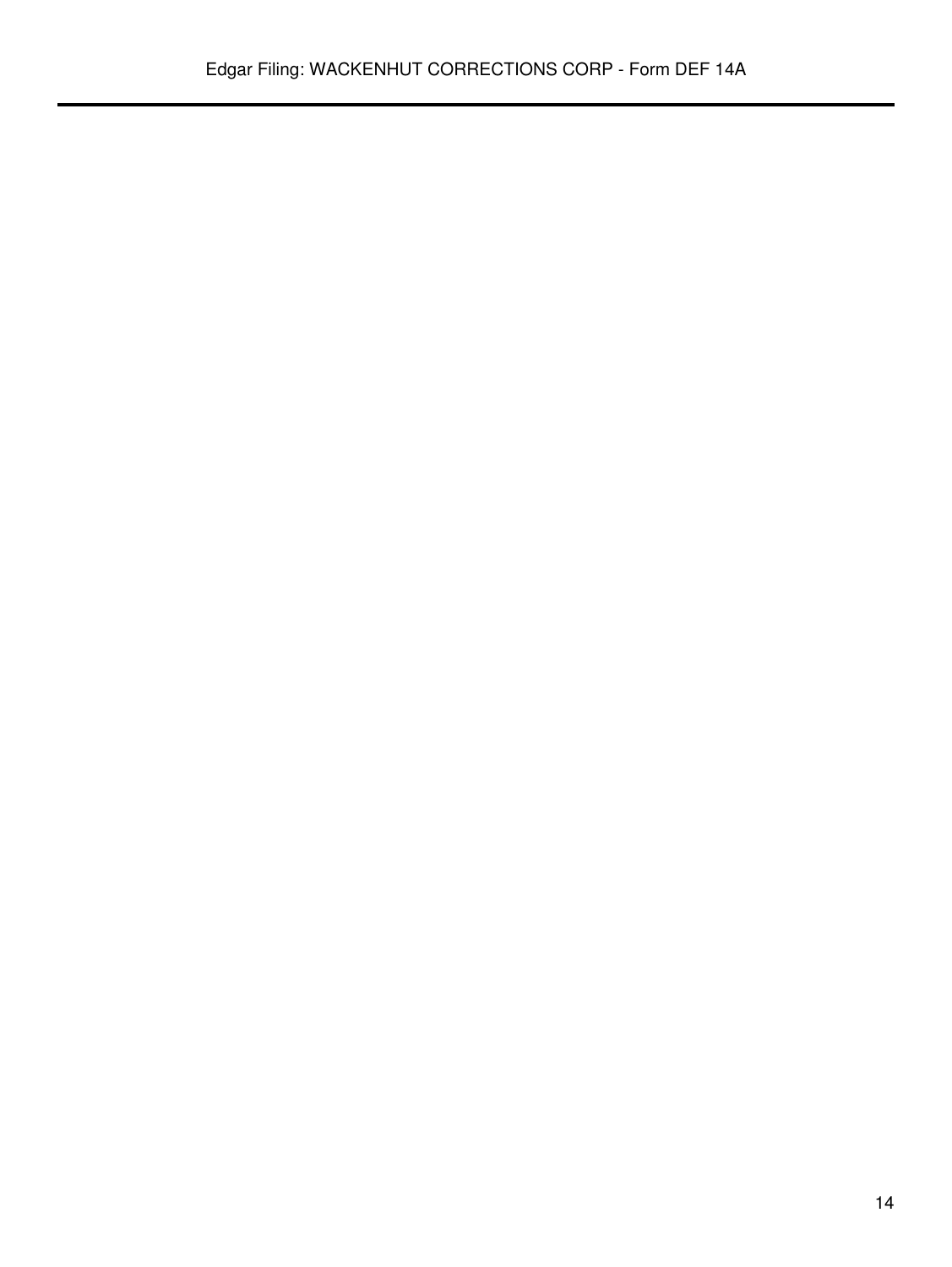*Wayne H. Calabrese* Please refer to the biographical information listed above in the Continuing Directors section.

*John G. O Rourke* has been Chief Financial Officer and Treasurer of WCC since April 1994, and has been the Senior Vice President, Finance since April 1994. Prior to joining WCC, Mr. O Rourke spent twenty (20) years as an Officer in the United States Air Force where his most recent position was in the Office of the Secretary of the Air Force, where he was responsible for acquisitions and procurement matters for new strategic bomber aircraft. He received his BA from St. Josephs University and Masters of Arts from the University of North Dakota.

*Carol M. Brown* has been Senior Vice President, North American and International Health Services of WCC since August 1990, and has been President of WCC s healthcare subsidiary, Atlantic Shores Healthcare, Inc., since April 1997. Ms. Brown is a Registered Nurse and Specialist in correctional health care management. From 1988 until joining WCC, Ms. Brown was a Consultant for medical case management and workers compensation in South Florida for Health and Rehabilitation Management, Inc. From 1987 to 1988, Ms. Brown was Medical Manager for MetLife Healthcare of South Florida. Ms. Brown was an Administrator for health care services for Medical Personnel Pool, Inc. from 1985 to 1987 and for Upjohn Healthcare from 1981 to 1985. She received her BSN from Florida International University.

*John J. Bulfin* has been Senior Vice President, General Counsel and Corporate Secretary of WCC since March 1, 2000. Prior to joining WCC, Mr. Bulfin was a founding partner of the law firm Wiederhold, Moses, Bulfin & Rubin. Mr. Bulfin is a member of the American Bar Association, the Florida Bar Association, the Palm Beach County Bar Association, the Association of Trial Lawyers of America, the American Board of Trial Advocates, the Florida Defense Lawyers Association, the American Corporate Counsel Association and served on the Florida Bar Grievance Committee for the Fifteenth Judicial Circuit from 1995 through 1998 and served as Chairman of the Committee in 1998. Mr. Bulfin earned his law degree from Loyola University (Chicago) and his Bachelor s degree from Regis College.

*John M. Hurley* has been Senior Vice President, North American Operations of WCC since January 1, 2000, and has been with WCC since 1998, when he became the Facility Administrator (Warden) of WCC s 1,318-bed correctional facility in South Bay, Florida. Mr. Hurley completed twenty-five (25) years of distinguished service in the Federal Bureau of Prisons (BOP) prior to joining WCC. While with the BOP, he served as the Warden of several major correctional institutions, including a maximum security penitentiary, and earlier, at the BOPs largest correctional facility. His staff assignments in the BOP included Director of the Staff Training Academy; Deputy Assistant Director, Community Corrections and Detention Division; and Correctional Programs Administrator of the Correctional Programs Division. He has a B.A. in Sociology from the University of Iowa, and a Certificate in Public Administration from the University of Southern California.

*Donald H. Keens* has been Senior Vice President, International Services of WCC since January 1, 2000 and has been with WCC since 1994. Prior to the appointment to his present position, he served as the Managing Director of Australasian Correctional Management, Pty Ltd., a subsidiary of WCC; and from 1994 to 1997 as Managing Director of Premier Prison Services, Ltd., a United Kingdom joint venture of WCC. Mr. Keens followed a law enforcement career in Zimbabwe from 1962 to 1980, with the final rank of police superintendent; and was Director and General Manager for a prison and court services company in the United Kingdom from 1980 to 1993. He is qualified as a Professional Member SA of the Institute of Management Services (PMS), and a Senior Member of the Institute of Organization and Methods (SIOM).

*David N.T. Watson* has been Vice President, Finance of WCC since July 1999 and Assistant Treasurer and Chief Accounting Officer of WCC since November 1994. He was also Assistant Secretary from 2000 to 2002. From 1989 until joining WCC, Mr. Watson was with the Miami office of Arthur Andersen, LLP where his most recent position was Manager, in the Audit and Business Advisory Services Group. Mr. Watson has a B.A. in Economics from the University of Virginia and an M.B.A. from Rutgers, the State University of New Jersey. Mr. Watson is a member of the American Institute of Certified Public Accountants and the Florida Institute of Certified Public Accountants.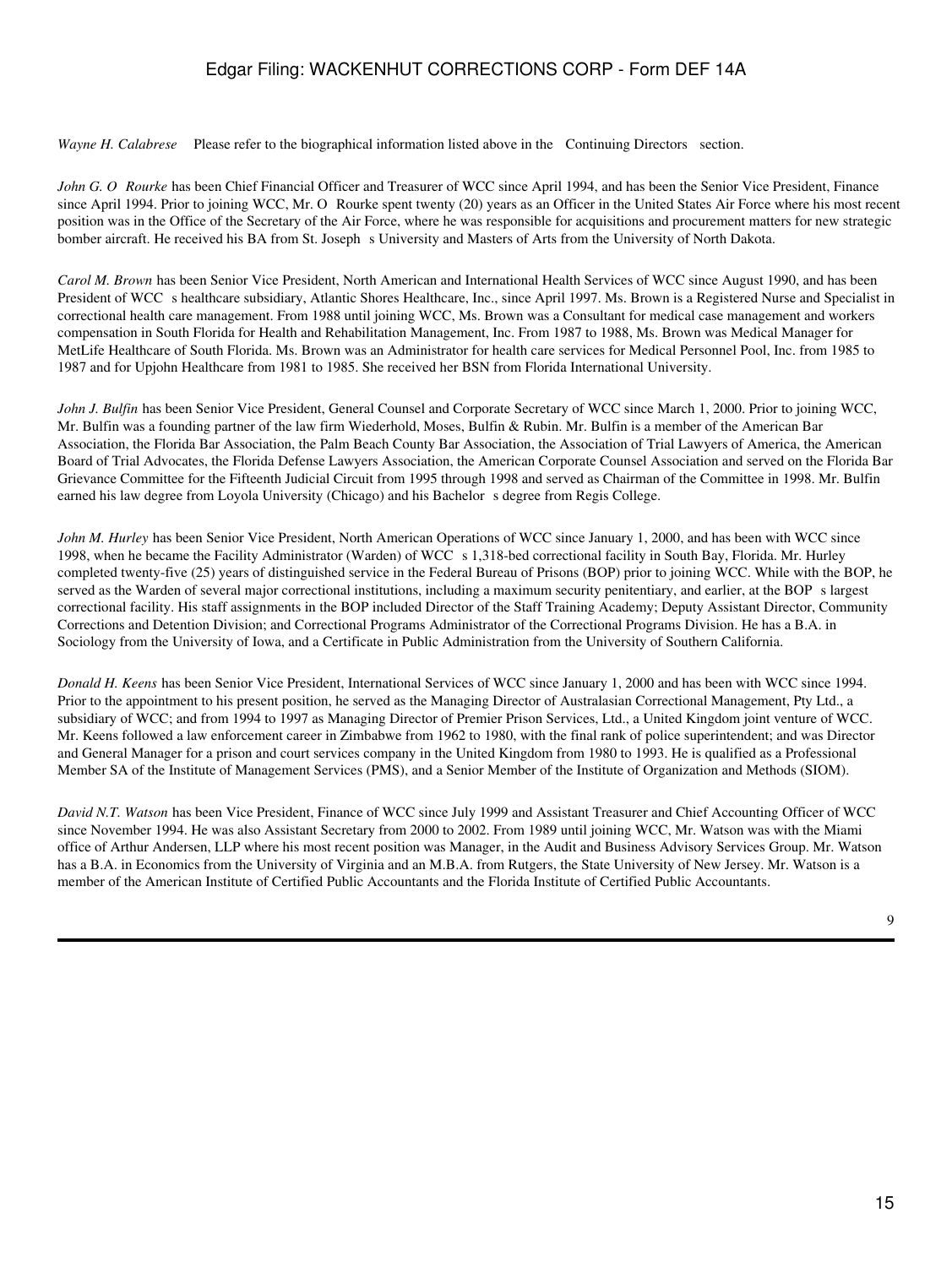### **COMPOSITION AND FUNCTIONS OF SPECIFIC COMMITTEES OF THE BOARD OF DIRECTORS**

The Board of Directors has established an Executive Committee and an Audit and Finance Committee. In October, 2002, the Board of Directors decided to divide the existing Nominating and Compensation Committee into two (2) separate committees and accordingly, established the Compensation Committee and the Nominating and Governance Committee.

The Executive Committee s members are George C. Zoley, Wayne H. Calabrese and Lars Nørby Johansen. The Executive Committee met three (3) times during the past fiscal year. The Executive Committee has full authority to exercise all the powers of the Board of Directors between meetings of the Board of Directors, except as reserved by the Board of Directors.

The Audit and Finance Committee s members are G. Fred DiBona, Jr. (Committee Chairman), Benjamin R. Civiletti and Norman A. Carlson. The Audit and Finance Committee met six (6) times during the past fiscal year. The Audit and Finance Committee s principal functions and responsibilities are set forth in the Audit and Finance Committee Charter, a copy of which is filed with the Securities and Exchange Commission as required. The Report of the Audit and Finance Committee is included later in this Proxy Statement.

The Compensation Committee s members are G. Fred DiBona, Jr. (Committee Chairman), Richard H. Glanton and Anne N. Foreman. The Compensation Committee met five (5) times during the past fiscal year. The Compensation Committee recommends compensation for the Chief Executive Officer and the other Executive Officers. The Compensation Committee also establishes and administers Compensatory Benefit Plans and Policies for Executive Officers and Directors, including grants of stock options. See the Report of the Compensation Committee later in this Proxy Statement.

The Nominating and Governance Committee s members are Benjamin R. Civiletti (Committee Chairman), Richard H. Glanton and Anne N. Foreman. The Nominating and Governance Committee met five (5) times during the fiscal year 2002. The Nominating and Governance Committee evaluates possible director nominees and makes recommendations concerning such nominees to the Board of Directors, and recommends to the Chairman and the Board itself, the composition of Board Committees and Nominees for Officers of WCC. In addition, the Nominating and Governance Committee also develops and recommends to the Board appropriate Corporate Governance principles applicable to WCC, and oversees the evaluation of the Board and management. Shareholders desiring to suggest qualified nominees for director positions should advise the Secretary of WCC in writing and include sufficient biographical material to permit an appropriate evaluation.

The Board of Directors held eight (8) meetings during the 2002 fiscal year. Prior to their resignations on May 8, 2002, George R. Wackenhut, Richard R. Wackenhut and Philip L. Maslowe attended at least 75% of the total number of meetings of the Board of Directors. Each incumbent director attended at least 75% of the total number of meetings of the Board of Directors and the total number of meetings held by all Board Committees in which they served, except for Lars Nørby Johansen and Søren Lundsberg-Nielsen who, since their appointments to the Board of Directors on May 15, 2002, attended 50% of the total number of meetings of the Board of Directors.

# **FISCAL 2002 AUDIT FEE SUMMARY**

During the fiscal year ended December 29, 2002, WCC retained its principal auditor, Ernst & Young LLP, and its former auditor, Arthur Andersen LLP, to provide services in the following categories and amounts:

#### **AUDIT FEES**

The aggregate fees billed by Ernst & Young LLP for professional services rendered in connection with the audit of WCC s financial statements for the most recent fiscal year and the reviews of the financial statements included in certain of WCC s Quarterly Reports on Form 10-Q during the fiscal year ended December 29, 2002 were \$405,504. Fees billed for audit related services, including statutory audits of subsidiaries required internationally were \$32,210.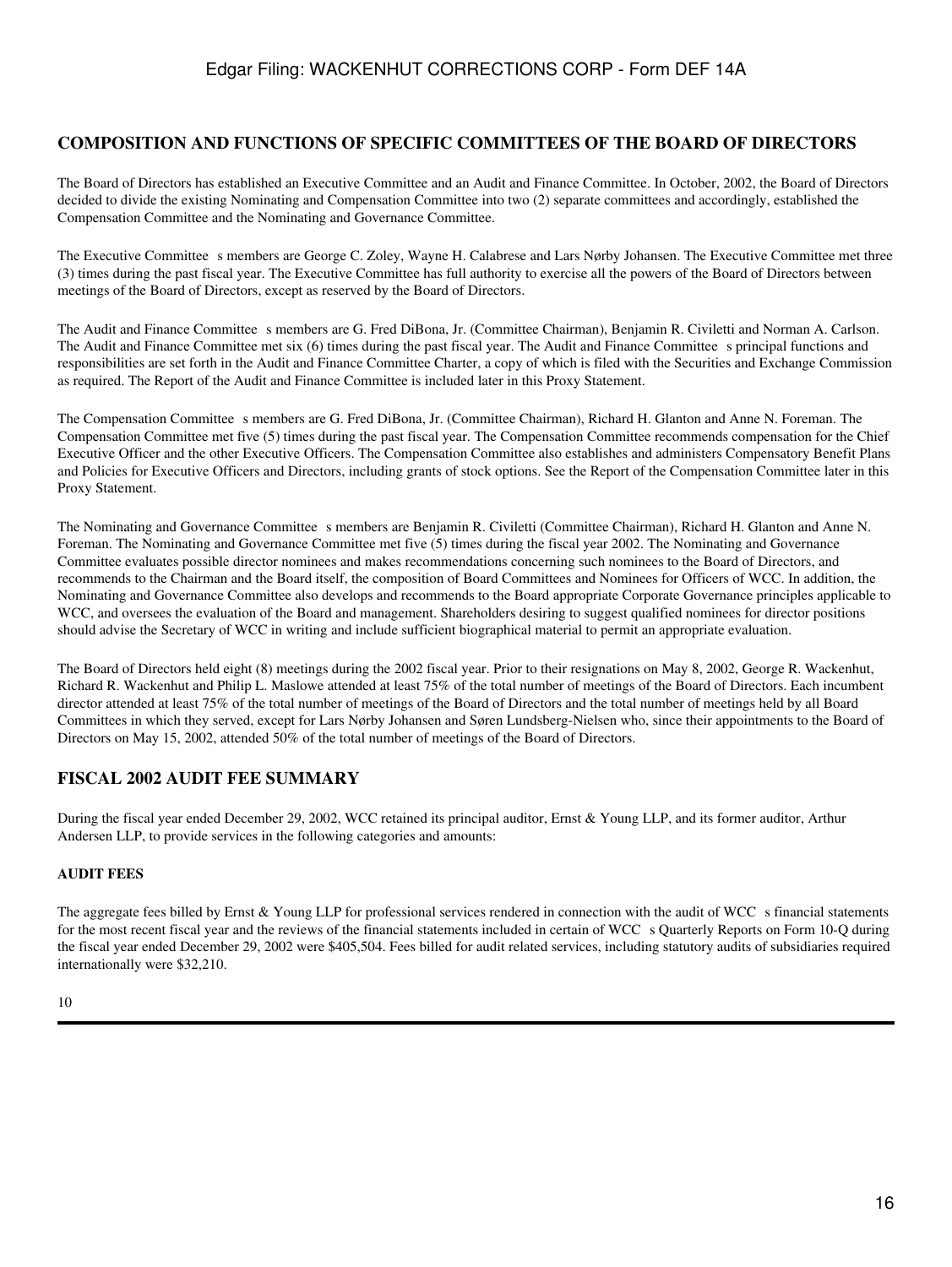Through May 27, 2002, Arthur Andersen LLP was WCC s principal auditor. The aggregate fees billed by Arthur Andersen LLP for professional services rendered in connection with the review of the financial statements included in certain of WCC s Quarterly Reports on Form 10-Q were \$15,000. Fees billed for audit related services, including contract audits, and other attest services under professional standards were \$66,000.

## **FINANCIAL INFORMATION SYSTEMS DESIGN AND IMPLEMENTATION FEES**

No fees were billed by Ernst & Young LLP or Arthur Andersen LLP for professional services rendered for the most recent fiscal year, such as directly or indirectly operating or supervising the operation of WCC s information systems, managing the local area network, or designing or implementing a hardware or software system that aggregates source data underlying the financial statements or generates information that is significant to WCC s financial statements taken as a whole.

## **ALL OTHER FEES**

The aggregate fees billed by Ernst & Young LLP for services rendered for the most recent fiscal year, other than services covered in the preceding paragraphs, were \$93,282 for tax return preparation and tax consulting services. The aggregate fees billed by Arthur Andersen LLP for services rendered for the most recent fiscal year, other than services covered in the preceding paragraphs, were \$9,450 for tax return preparation and tax consulting services. The Audit and Finance Committee considered and determined that the provision of these services was compatible with maintaining Ernst & Young LLP s and Arthur Andersen LLP s independence.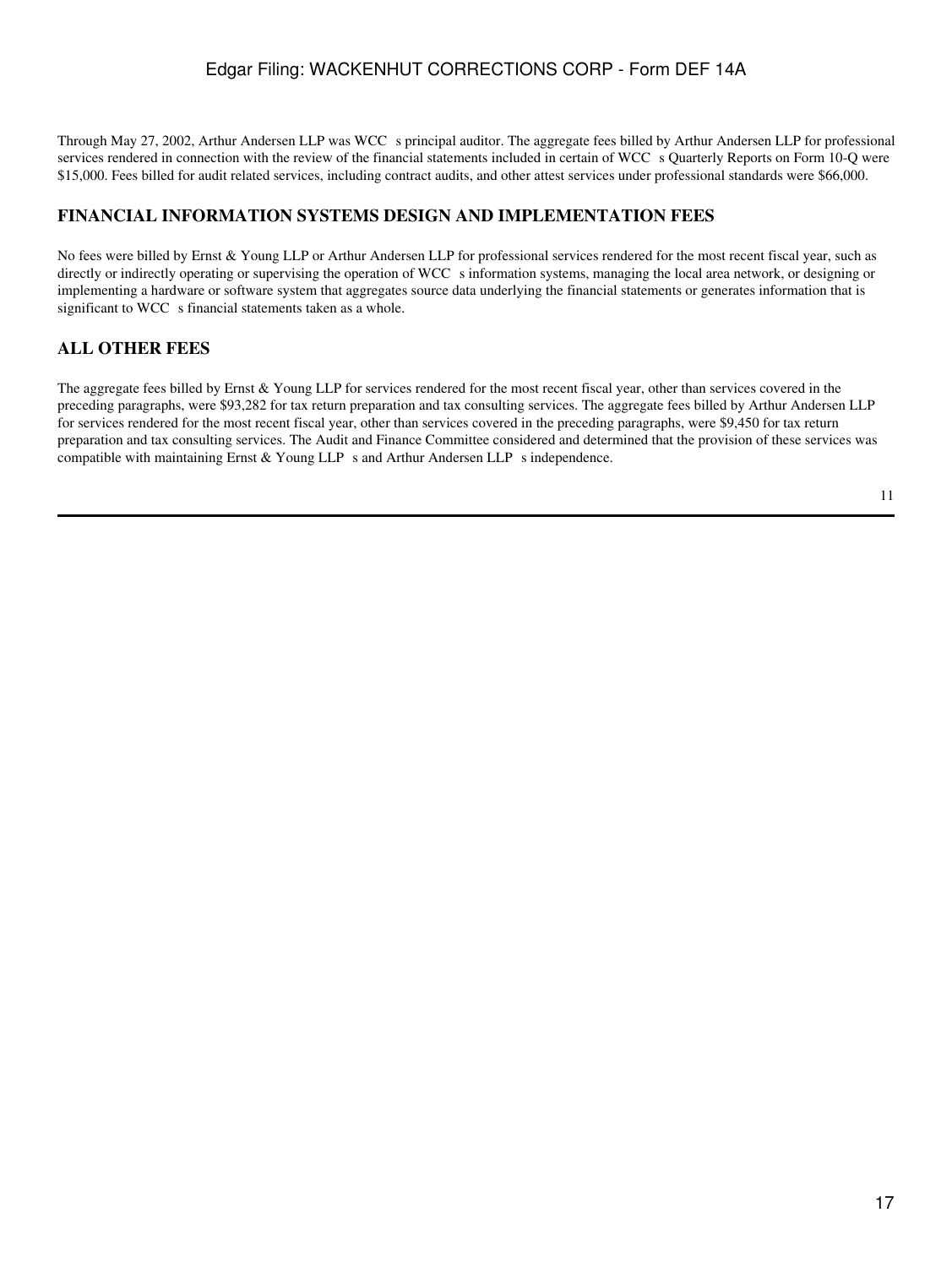### **SECURITY OWNERSHIP**

The following table shows the number of shares of WCC s Common Stock, each with a par value of \$0.01 per share, that were beneficially owned as of February 26, 2003 by each director nominee for election as director at the 2003 Annual Meeting of Shareholders, by each Named Executive Officer (as defined below), by all director nominees and executive officers as a group, and by each person or group who was known by WCC to beneficially own more than 5% of WCC s outstanding Common Stock.

|                                     | <b>Common Stock</b>                                               |                            |
|-------------------------------------|-------------------------------------------------------------------|----------------------------|
| <b>Beneficial Owner(1)</b>          | <b>Amount &amp; Nature</b><br>of Beneficial<br>Ownership $(2)(5)$ | Percent of<br><b>Class</b> |
| <b>DIRECTOR NOMINEES</b>            |                                                                   |                            |
| Wayne H. Calabrese                  | 237,837                                                           | 1.11%                      |
| Norman A. Carlson                   | 10,000                                                            | $\ast$                     |
| Benjamin R. Civiletti               | 14,000                                                            | $*$                        |
| G. Fred DiBona, Jr.                 | 2,000                                                             | $*$                        |
| Anne N. Foreman                     | 2,000                                                             | $*$                        |
| Richard H. Glanton                  | 8,000                                                             | $*$                        |
| Lars Nørby Johansen                 | $\theta$                                                          | $*$                        |
| Søren Lundsberg-Nielsen             | $\Omega$                                                          | $*$                        |
| George C. Zoley                     | 339,273                                                           | $1.57\%$                   |
| <b>NAMED EXECUTIVE OFFICERS</b>     |                                                                   |                            |
| Carol M. Brown                      | 131,476                                                           | $*$                        |
| Donald H. Keens                     | 41,702                                                            | $*$                        |
| John G. O Rourke                    | 131,702                                                           | $\ast$                     |
| ALL NOMINEES AND EXECUTIVE OFFICERS |                                                                   |                            |
| <b>AS A GROUP</b>                   | 1,016,394                                                         | 4.57%                      |
| <b>OTHER</b>                        |                                                                   |                            |
| Group 4 Falck A/S (3)               | 12,000,000                                                        | 56.48%                     |
| Royce & Associates, LLC (4)         | 1,298,300                                                         | 6.11%                      |
| *Beneficially owns less than $1\%$  |                                                                   |                            |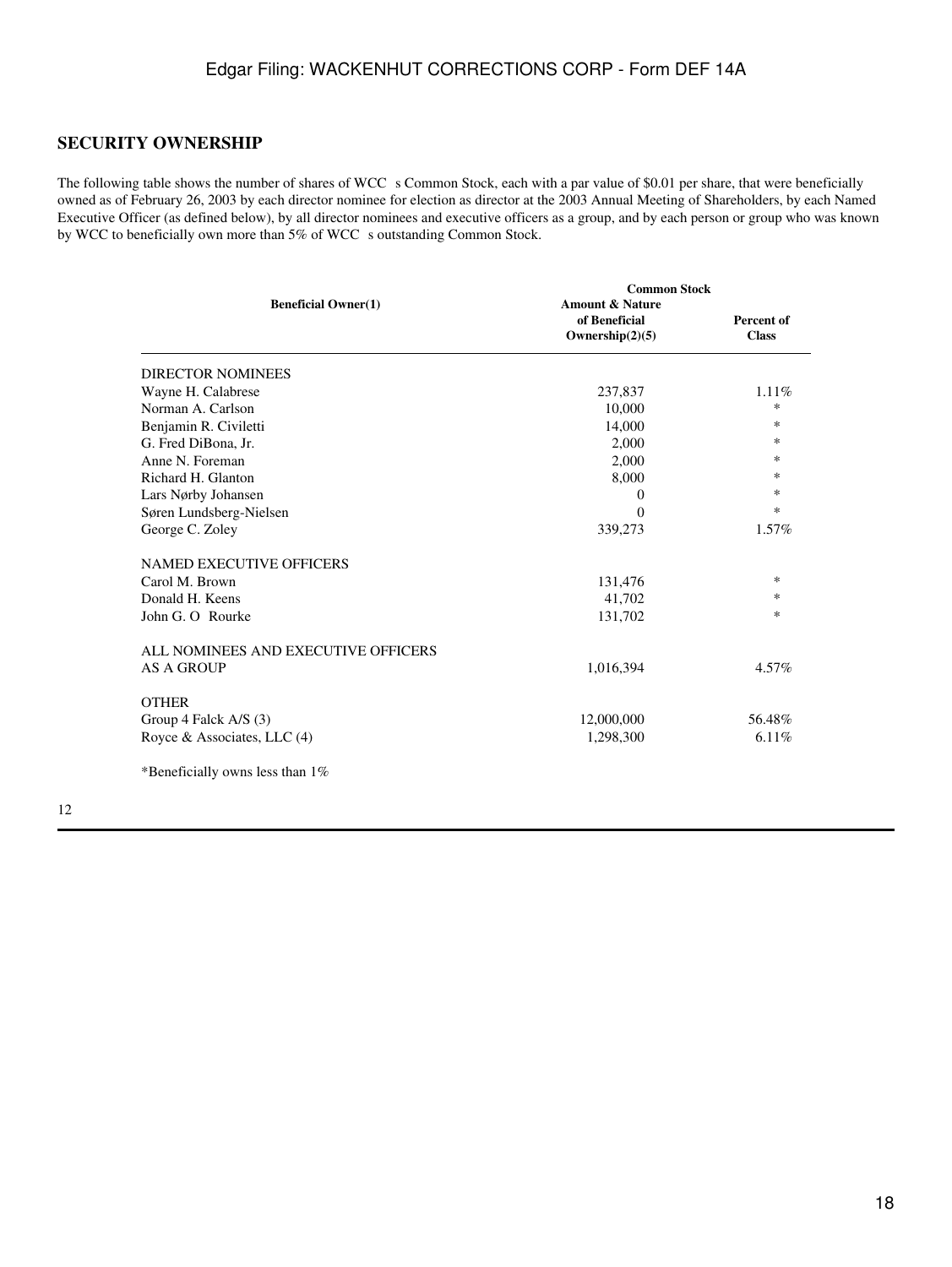### **NOTES**

- (1) Unless stated otherwise, the address of the beneficial owners is 4200 Wackenhut Drive, Palm Beach Gardens, Florida 33410.
- (2) Information concerning beneficial ownership was furnished by the persons named in the table or derived from documents filed with the Securities and Exchange Commission. Each person named in the table has sole voting and investment power with respect to the shares beneficially owned.
- (3) The principal business address of Group 4 Falck is Polititorvet, DK-1780 Copenhagen V, Denmark. These shares are indirectly held through a wholly-owned subsidiary of Group 4 Falck, Tuhnekcaw, Inc., a Delaware Corporation.
- (4) The principal business address of Royce & Associates, LLC is 1414 Avenue of the Americas, New York, New York 10019.
- (5) Includes 1,016,394 shares of Common Stock underlying stock options held by the directors and executive officers that are immediately exercisable or exercisable within 60 days. The number of shares of Common Stock underlying stock options held by the directors and executive officers are as follows: Mr. Calabrese 237,837; Mr. Carlson 10,000; Mr. Civiletti 14,000; Mr. DiBona, Jr. 2,000; Ms. Foreman 2,000; Mr. Glanton 8,000; Mr. Zoley 339,273; Ms. Brown 131,476; Mr. Keens 41,702; Mr. O Rourke 131,702; other executive officers 98,404.

### **CHANGE IN CONTROL**

A change in control of WCC occurred on May 8, 2002, when TWC consummated a merger (the Merger) with a wholly-owned subsidiary of Group 4 Falck, a Danish multi-national security and correctional services company. In the Merger, each outstanding share of TWC Series A Common Stock and Series B Common Stock was converted into the right to receive \$33.00 in cash. According to the Schedule 13D filed by Group 4 Falck with the SEC, the Merger was financed, in part, through a financing facility provided by UBS Warburg. No separate consideration was paid for the shares of WCC Common Stock acquired in the Merger. As a result of the Merger, Group 4 Falck became the indirect beneficial owner of twelve (12) million shares in WCC. WCC s Common Stock continues to trade on the New York Stock Exchange.

Subsequent to the Merger, Group 4 Falck indicated that it intends to divest its interest in WCC. As a result, an Independent Committee of the Board of Directors hired legal and financial advisors to advise WCC with respect to Group 4 Falck s stated intentions.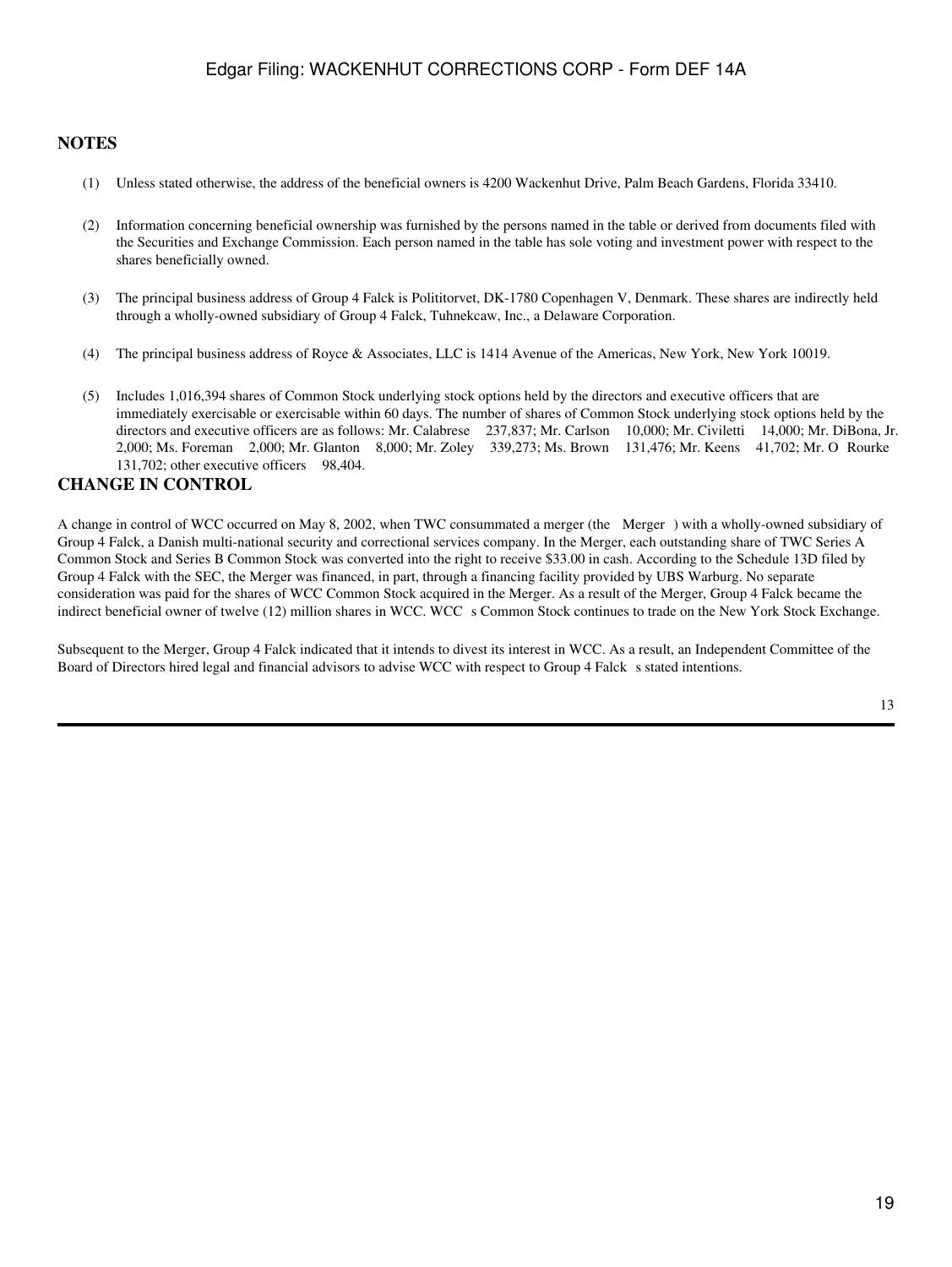## **EXECUTIVE COMPENSATION**

The following table shows salary paid and bonuses accrued by WCC during the fiscal year ended December 29, 2002, and each of the two preceding fiscal years, to and on behalf of the Chief Executive Officer, each of the four most highly compensated executive officers of WCC other than the Chief Executive Officer, and George R. Wackenhut, the former Chairman of the Board of WCC (the Named Executive Officers), for services in all capacities while they were employees of WCC, and the capacities in which the services were rendered. In addition, the table shows other Long-Term Compensation awarded to the Named Executive Officers for the indicated years.

## **SUMMARY COMPENSATION TABLE**

|                                            |      | <b>Annual Compensation</b> |                |                 | <b>Long-Term Compensation</b>                    |                                                                  |  |
|--------------------------------------------|------|----------------------------|----------------|-----------------|--------------------------------------------------|------------------------------------------------------------------|--|
| <b>Name and Principal Position</b>         | Year | $Salary(\$)$               | $Bonus(\$)(1)$ | Other $(\$)(2)$ | Other<br><b>Annual</b><br>Compensation<br>$($ \$ | <b>Securities</b><br><b>Underlying</b><br>Options/<br>$SARS(\#)$ |  |
| George R. Wackenhut                        | 2002 | 153,365                    |                |                 |                                                  |                                                                  |  |
| Former Chairman of the Board               | 2001 | 375,000                    | 243,000        |                 |                                                  |                                                                  |  |
|                                            | 2000 | 375,000                    | 98,559         |                 |                                                  |                                                                  |  |
| George C. Zoley                            | 2002 | 632,500                    | 414,000        | 888,522         |                                                  | 75,000                                                           |  |
| Chairman of the Board & CEO                | 2001 | 575,000                    | 373,500        |                 |                                                  | 70,000                                                           |  |
|                                            | 2000 | 575,000                    |                |                 |                                                  | 70,000                                                           |  |
| Wayne H. Calabrese                         | 2002 | 448,000                    | 251,500        | 595,510         |                                                  | 50,000                                                           |  |
| Vice Chairman, President & COO             | 2001 | 400,000                    | 233,500        |                 |                                                  | 50,000                                                           |  |
|                                            | 2000 | 375,000                    | 42,500         |                 |                                                  | 50,000                                                           |  |
| John G. O Rourke                           | 2002 | 255,200                    | 119,500        | 405,919         |                                                  | 30,000                                                           |  |
| Senior VP<br>Finance, CFO &                | 2001 | 232,000                    | 108,000        |                 |                                                  | 25,000                                                           |  |
| Treasurer                                  | 2000 | 216,000                    | 40,550         |                 |                                                  | 30,000                                                           |  |
| Carol M. Brown                             | 2002 | 252,625                    | 118,000        |                 |                                                  | 30,000                                                           |  |
| Senior VP<br><b>Health Services</b>        | 2001 | 235,000                    | 109,500        |                 |                                                  | 25,000                                                           |  |
|                                            | 2000 | 218,500                    | 41,019         |                 |                                                  | 30,000                                                           |  |
| Donald H. Keens                            | 2002 | 231,125                    | 100,500        |                 |                                                  | 30,000                                                           |  |
| Senior VP<br><b>International Services</b> | 2001 | 215,000                    | 100,500        |                 |                                                  | 10,000                                                           |  |
|                                            | 2000 | 200,000                    | 56,319         |                 |                                                  | 10,000                                                           |  |

(1) Includes amounts paid pursuant to WCC s Senior Incentive Plan.

(2) Change of Control payments in connection with the Merger pursuant to Executive Employment Agreements.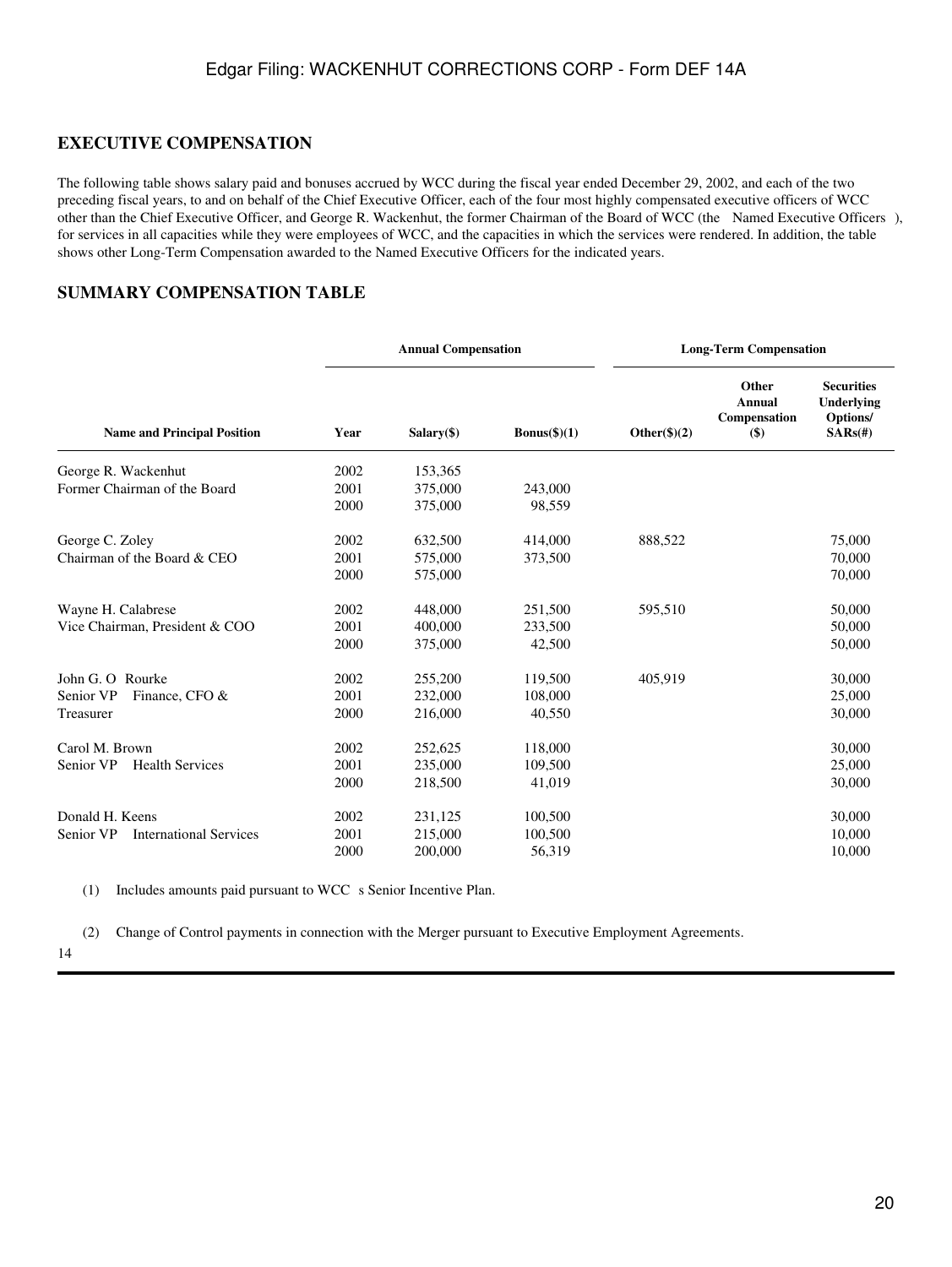### **EQUITY COMPENSATION PLAN INFORMATION**

The following table sets forth information about WCC s Common Stock that may be issued upon the exercise of options, warrants and rights under all of WCC s equity compensation plans as of December 29, 2002, including the WCC 1994 Stock Option Plan (First Plan), the WCC 1994 Second Stock Option Plan (Second Plan), the WCC 1999 Stock Option Plan (1999 Plan), and the Non-Employee Director Stock Option Plan ( Non-Employee Director Plan). WCC s shareholders have approved all of these plans. This table does not include the additional 300,000 and 25,000 shares of Common Stock that may be granted under amendments to the 1999 Plan and the Non-Employee Director Plan, respectively, both of which are being submitted for shareholder approval at the Annual Meeting.

| <b>Plan Category</b>                                      | Number of securities to<br>be issued upon<br>exercise<br>of outstanding options,<br>warrants and rights<br>(a) | Weighted-average<br>exercise price of<br>outstanding<br>options,<br>warrants and rights<br>(b) | <b>Number of securities</b><br>available for future<br>issuance under equity<br>compensation plans<br>excluding securities<br>reflected in column (a)<br>(c) |
|-----------------------------------------------------------|----------------------------------------------------------------------------------------------------------------|------------------------------------------------------------------------------------------------|--------------------------------------------------------------------------------------------------------------------------------------------------------------|
| Equity compensation plans approved by<br>shareholders     | 1,410,306                                                                                                      | \$14.26                                                                                        | 148,674                                                                                                                                                      |
| Equity compensation plans not approved by<br>shareholders | None                                                                                                           | None                                                                                           | None                                                                                                                                                         |
| <b>Total</b>                                              | 1,410,306                                                                                                      | \$14.26                                                                                        | 148,674                                                                                                                                                      |

### **OPTIONS / SAR GRANTS IN LAST FISCAL YEAR**

|                      | <b>Individual Grants</b>                                                                     |                                                                                                     |                                                       |                           | <b>Potential Realizable</b><br>Value at Assumed<br><b>Annual Rates of Stock</b><br><b>Price Appreciation</b><br>for Option Term(1) |                |
|----------------------|----------------------------------------------------------------------------------------------|-----------------------------------------------------------------------------------------------------|-------------------------------------------------------|---------------------------|------------------------------------------------------------------------------------------------------------------------------------|----------------|
| Name $& Position(1)$ | Number of<br><b>Securities</b><br><b>Underlying</b><br><b>Options/SARs</b><br><b>Granted</b> | % of Total<br><b>Options/SARs</b><br><b>Granted</b> to<br><b>Employees in</b><br><b>Fiscal Year</b> | <b>Exercise or</b><br><b>Base Price</b><br>(\$/Share) | <b>Expiration</b><br>Date | $5\%$                                                                                                                              | $10\%$         |
| George R. Wackenhut  |                                                                                              |                                                                                                     |                                                       |                           |                                                                                                                                    |                |
| George C. Zoley      | 75,000                                                                                       | 23%                                                                                                 | 15.40                                                 | 2/07/12                   | \$726,373                                                                                                                          | \$1,840,773    |
| Wayne H. Calabrese   | 50,000                                                                                       | $16\%$                                                                                              | 15.40                                                 | 2/07/12                   | \$484,249                                                                                                                          | \$1,227,182    |
| John G. O Rourke     | 30,000                                                                                       | $9\%$                                                                                               | 15.40                                                 | 2/07/12                   | \$290,549                                                                                                                          | 736,309<br>\$  |
| Carol M. Brown       | 30,000                                                                                       | $9\%$                                                                                               | 15.40                                                 | 2/07/12                   | \$290,549                                                                                                                          | 736,309<br>\$  |
| Donald H. Keens      | 30,000                                                                                       | $9\%$                                                                                               | 15.40                                                 | 2/07/12                   | \$290,549                                                                                                                          | 736,309<br>\$. |

(1) The full option term was used in the 5% and 10% annual growth projections for the price of the underlying stock.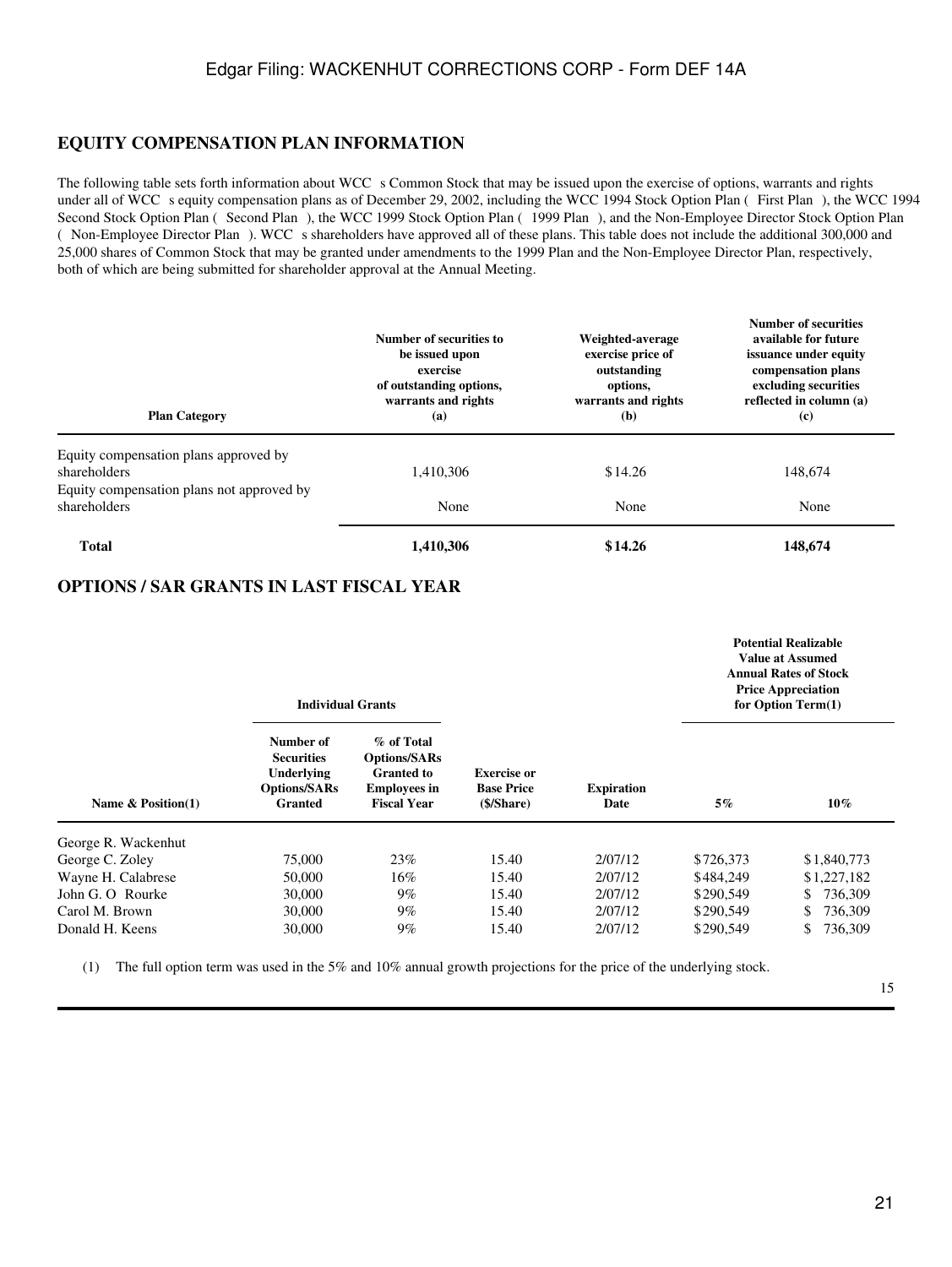## **AGGREGATED OPTIONS / SAR GRANTS EXERCISED IN LAST FISCAL YEAR AND FISCAL YEAR-END OPTIONS / SAR VALUES**

|                     | <b>Shares</b><br><b>Acquired</b> |                                            | <b>Number of Securities</b><br>Underlying<br><b>Unexercised</b><br><b>Options/SARs at</b><br><b>Fiscal Year-End</b> | <b>Value of</b><br><b>Unexercised</b><br><b>In-the-Money</b><br><b>Options/SARs at</b><br><b>Fiscal Year-End</b> |  |
|---------------------|----------------------------------|--------------------------------------------|---------------------------------------------------------------------------------------------------------------------|------------------------------------------------------------------------------------------------------------------|--|
|                     | on<br><b>Exercise</b><br>(# )    | <b>Value</b><br><b>Realized</b><br>$($ \$) | Exerciseable(E)<br>Unexercisable(U)                                                                                 | Exerciseable(E)<br>Unexercisable(U)                                                                              |  |
| George R. Wackenhut | 32,864(1)<br>74,666(2)           | 450,894<br>834,019                         |                                                                                                                     |                                                                                                                  |  |
| George C. Zoley     |                                  |                                            | 70,000E(2)<br>248,000E(3)                                                                                           | \$327,775E(3)                                                                                                    |  |
| Wayne H. Calabrese  |                                  |                                            | 110,000E(2)<br>125,000E(3)                                                                                          | \$244,700E(2)<br>\$138,625E(3)                                                                                   |  |
| John G. O Rourke    |                                  |                                            | 55,000E(2)<br>75,000E(3)                                                                                            | \$159,650E(2)<br>\$83,175E(3)                                                                                    |  |
| Carol M. Brown      |                                  |                                            | 54,774E(2)<br>75,000E(3)                                                                                            | \$157,964E(2)<br>\$83,175E(3)                                                                                    |  |
| Donald H. Keens     | 12,000(2)<br>10,000(3)           | 37,500<br>62,175                           | 40,000E(3)                                                                                                          | 22,550E(3)<br>\$                                                                                                 |  |

(1) Options under the First Plan

(2) Options under the Second Plan

(3) Options under the 1999 Plan

## **EXECUTIVE EMPLOYMENT AGREEMENTS AND RETIREMENT AGREEMENTS**

On March 7, 2002, WCC entered into Executive Employment Agreements and Retirement Agreements with George C. Zoley, Wayne H. Calabrese and John G. O Rourke. The Executive Employment Agreements provide that Messrs. Zoley, Calabrese and O Rourke will receive a base salary of not less than \$632,500, \$448,000 and \$225,200, respectively, per year, or such higher salary as may be in effect when a Change in Control (as defined in the Executive Employment Agreements) occurs. In addition, Messrs. Zoley, Calabrese and O Rourke will be entitled to receive a target bonus of 35%, 30% and 25%, respectively, of the executive s then current annual salary plus a multiplier of up to 50% in accordance with the executive bonus plan established by the Board of Directors for determining the executive s annual bonus. The Executive Employment Agreements also provide for certain benefits to Messrs. Zoley, Calabrese and O Rourke, including life and health insurance and other benefits generally available to executive officers.

The Executive Employment Agreements provided that when a Change in Control occurred the executives were entitled to the following: (1) a two-year rolling employment contract including the terms and conditions described above; (2) Change in Control payments equal to three times the sum of the executive s annual salary as of the first day of the first month following a Change in Control and the annual bonus payment paid to the executive for fiscal year 2001, but payable in 24 equal consecutive monthly payments during an initial two-year employment term, and charged against the Company as earned; (3) all of WCC s interest in any automobile used by the executive and the payment of the balance of any outstanding loan or lease on such automobile; and (4) an acceleration of the executive s retirement age from age 60 to age 55 and, upon reaching such accelerated retirement age, payment of the present value of all payments due under the Executive Retirement Agreements (as described in the Executive Retirement Agreements).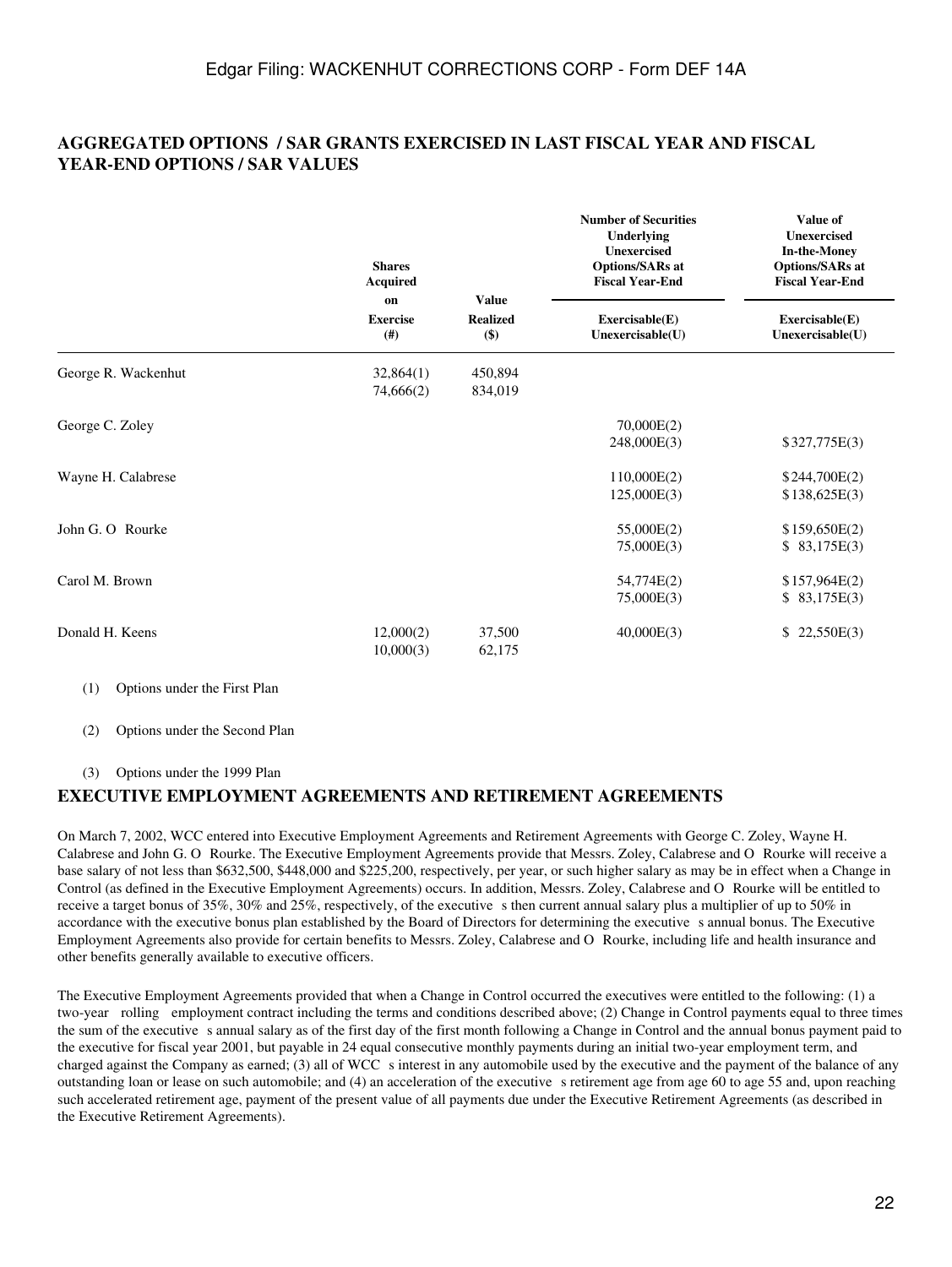The Merger constituted a Change in Control under the terms of the Executive Employment Agreements and the Executive Retirement Agreements. Pursuant to the terms of the Executive Employment Agreements,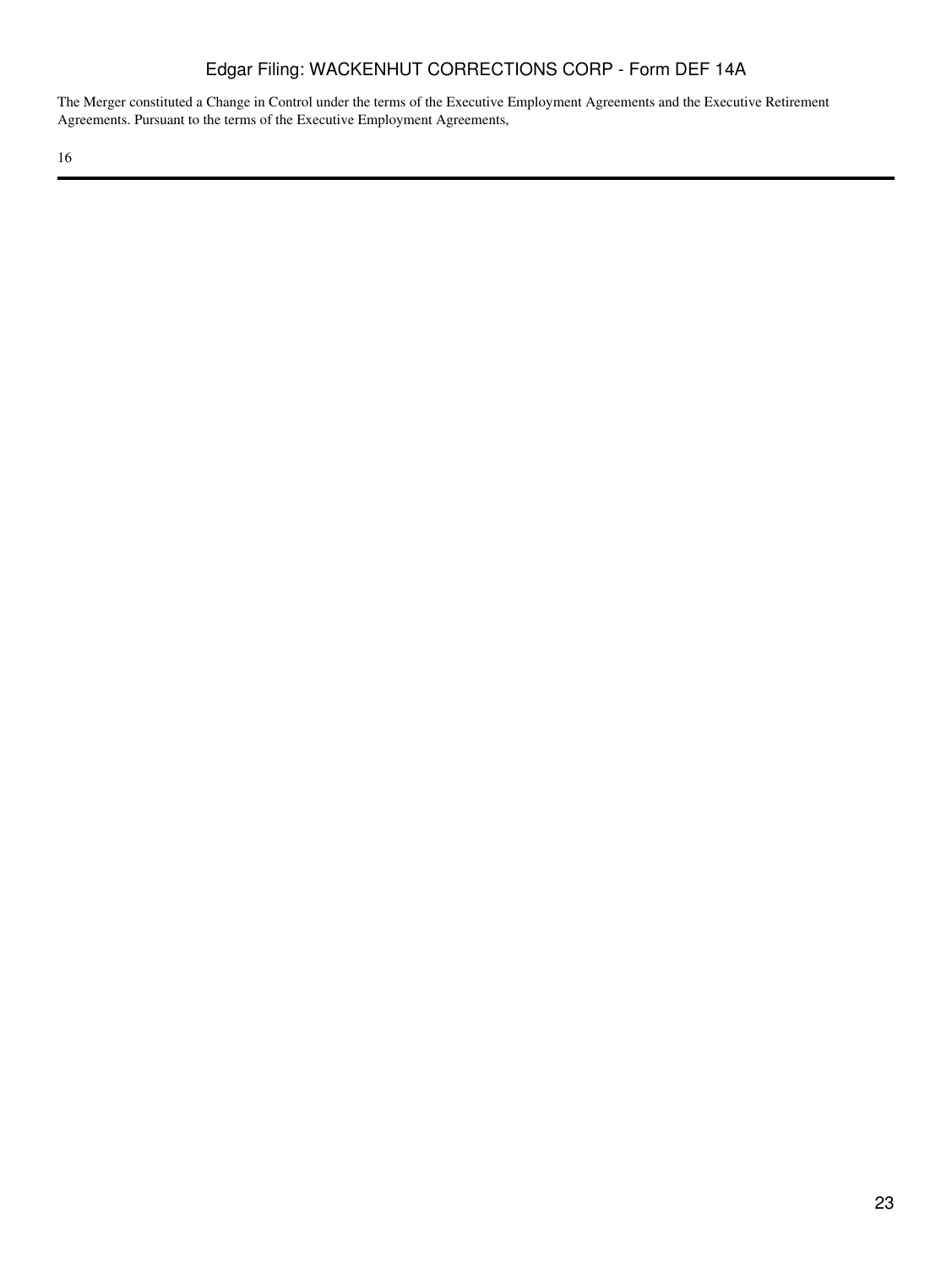once a Change in Control occurs, no other event will be deemed to be a Change in Control under the Agreements.

The executive or WCC may terminate the Executive Employment Agreement for any reason. Upon the termination of the Executive Employment Agreements for any reason other than by the resignation of the executive without Good Reason (as defined in the Executive Employment Agreements), the executive will be entitled to receive the following: (1) six months annual base salary and target level incentive bonus plus the remainder of any unpaid Change in Control payment; (2) the continuation of his employee benefits for a period of three years, or alternately, at the executive s election, a cash payment equal to the present value of WCC s cost of providing such benefits; and (3) the dollar value of the sum of vacation time had he remained employed and accrued vacation time. Upon the termination of the Executive Employment Agreement by the resignation of the executive without Good Reason, the executive will be entitled to only the amount of salary, bonus, employee benefits or Change in Control payment that is due through the effective date of the resignation.

The Executive Employment Agreements and the Executive Retirement Agreements include a non-competition agreement for a period of two (2) years after the termination of the executive s employment. The Executive Employment Agreements and the Executive Retirement Agreements provide that if any payment to the executive thereunder would be subject to federal excise taxes imposed on certain employment payments, WCC will make an additional payment to the executive to cover any such tax payable by the executive together with the taxes on such gross-up payment.

On December 20, 2002, the Compensation Committee recommended that the Board of Directors approve an Amendment to the Retirement Agreements. The Board unanimously approved the Amendment on January 17, 2003. The Amended Executive Retirement Agreements require the executive to actually retire from employment with the Company prior to receiving any Retirement Benefits under the Agreements. The method of calculating the retirement benefits was amended as follows: Upon the later of (i) the date the executive actually retires from employment with the Company, or (ii) the executive s 55th birthday, WCC will pay to the executive an amount of money equal to the amount set forth in the following table which corresponds to the executive sage on the date he retires. The amounts set forth below are net of all applicable federal, state, local and other taxes. WCC is required to pay a gross amount to the executive that results in the executive receiving the net after tax benefit set forth in the table below. The amounts set forth in the table below increase at a rate of approximately 4% per annum until the executive reaches age 71. If the executive should die after his 55th birthday but before he retires from WCC, WCC shall immediately pay to the executive s beneficiar(ies) or estate the amount WCC would have paid to the executive had he retired immediately prior to his death. In the event of the executive s death before his 55th birthday, WCC will immediately pay to the executive s beneficiary(ies) or estate one-half (1/2) the amount that would otherwise be paid to the executive had he retired on his 55th birthday.

## **EXECUTIVE RETIREMENT AGREEMENT BENEFITS TABLE**

| executive Ketifelijeht deljelit |                 |                    |                  |  |
|---------------------------------|-----------------|--------------------|------------------|--|
| <b>Retirement Age</b>           | George C. Zoley | Wayne H. Calabrese | John G. O Rourke |  |
| 55                              | \$2,917,000     | \$2,333,000        | \$1,750,000      |  |
|                                 |                 |                    |                  |  |

**Executive Retirement Benefit**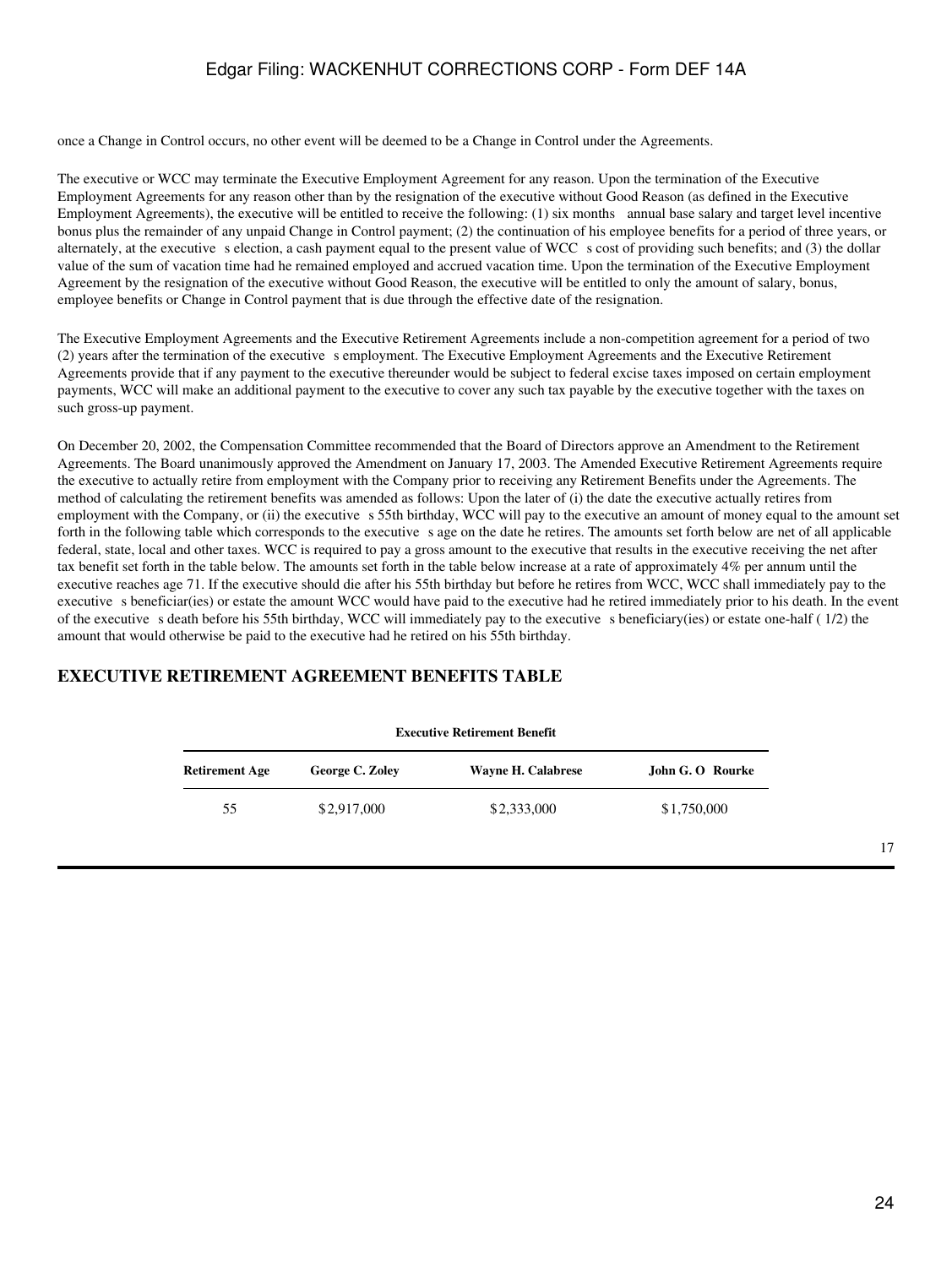### **SENIOR OFFICER RETIREMENT PLAN BENEFITS TABLE**

The following table sets forth the estimated annual benefits under the Senior Officer Retirement Plan (Retirement Plan) for executives other than Mr. Zoley, Mr. Calabrese and Mr. O Rourke payable to a senior officer upon retirement at age 65 and reflects an offset for social security benefits.

| <b>Remuneration</b>                                                                        | <b>Years of Service</b> |             |              |                                                                                            |             |                |
|--------------------------------------------------------------------------------------------|-------------------------|-------------|--------------|--------------------------------------------------------------------------------------------|-------------|----------------|
| <b>Assumed Average</b><br>Annual<br><b>Salary for Five-Year</b><br><b>Period Preceding</b> |                         |             |              | (Estimated Annual Retirement Benefits For<br><b>Years of Credited Service Shown Below)</b> |             |                |
| <b>Retirement</b>                                                                          | 10                      | 15          | 20           | 25                                                                                         | 30          | 35             |
| \$125,000                                                                                  | \$<br>$\Omega$          | \$<br>3,862 | \$.<br>9,502 | S.<br>14,090                                                                               | \$<br>6.177 | \$<br>$\Omega$ |
| 150,000                                                                                    | 1,835                   | 10,612      | 18,502       | 25,340                                                                                     | 17,427      | 8,029          |
| 175,000                                                                                    | 6,335                   | 17,362      | 27,502       | 36,590                                                                                     | 28,677      | 19,279         |
| 200,000                                                                                    | 10,835                  | 24,112      | 36,502       | 47,840                                                                                     | 39,927      | 30,529         |
| 225,000                                                                                    | 15,335                  | 30,862      | 45,502       | 59,090                                                                                     | 51,177      | 41,779         |
| 250,000                                                                                    | 19,835                  | 37,612      | 54,502       | 70,340                                                                                     | 62,427      | 53,029         |
| 300,000                                                                                    | 28,835                  | 51,112      | 72,502       | 92,840                                                                                     | 84,927      | 75,529         |
| 400,000                                                                                    | 46,835                  | 78,112      | 108,502      | 137,840                                                                                    | 129,927     | 120,529        |
| 450,000                                                                                    | 55,835                  | 91,612      | 126,502      | 160,340                                                                                    | 152,427     | 143,029        |
| 500,000                                                                                    | 64,835                  | 105,112     | 144,502      | 182,840                                                                                    | 174,927     | 165,529        |

Carol M. Brown has 13 years of credited service under the Retirement Plan.

WCC s Retirement Plan is a defined benefit plan and, subject to certain maximum and minimum provisions, bases pension benefits on a percentage of the employee s final average annual salary, not including bonus (earned during the employee s last five (5) years of credited service) times the employee s years of credited service. Benefits under the Retirement Plan are offset by social security benefits. Generally, a participant will vest in his or her benefits upon the completion of ten (10) years of service. The amount of benefit increases for each full year beyond ten (10) years of service except that there are no further increases after twenty-five (25) years of service.

## **CORPORATION INCENTIVE PLAN**

In March 1995, WCC adopted the Wackenhut Corrections Corporation Senior Officer Incentive Plan (the Corporation Incentive Plan) for certain of its senior officers including all of the Named Executive Officers. Participants in the Corporation Incentive Plan are assigned a target incentive award, stated as a percentage of the participant s base salary depending upon the participant s position with WCC. The target incentive awards for 2002 for the Chief Executive Officer, President and Senior Vice Presidents of WCC were 35%, 30%, and 25% respectively, of base salary. The Compensation Committee s decisions regarding the amount of incentive compensation payable in a given year and the allocation among the participants is based on several factors, including WCC s profitability, the contribution of a particular employee during the fiscal year and compliance with previously agreed upon goals and objectives as outlined in WCC s strategic plan. The Compensation Committee may increase an incentive award by up to 50% to reflect individual performance.

## **COMPENSATION COMMITTEE REPORT ON EXECUTIVE COMPENSATION**

The Compensation Committee of the Board of Directors (the Compensation Committee) met five (5) times during 2002. The Compensation Committee is composed of three (3) independent, non-employee directors who are not eligible to participate in any of the executive compensation programs. Among its other duties, the Compensation Committee is responsible for recommending to the full Board the annual remuneration for all executive officers, including the Chief Executive Officer and the other officers named in the Summary Compensation Table set forth above, and to oversee the Corporation s compensation plans for key employees. The Compensation Committee seeks to provide, through its administration of WCC s compensation program, salaries that are competitive and incentives that primarily relate to corporate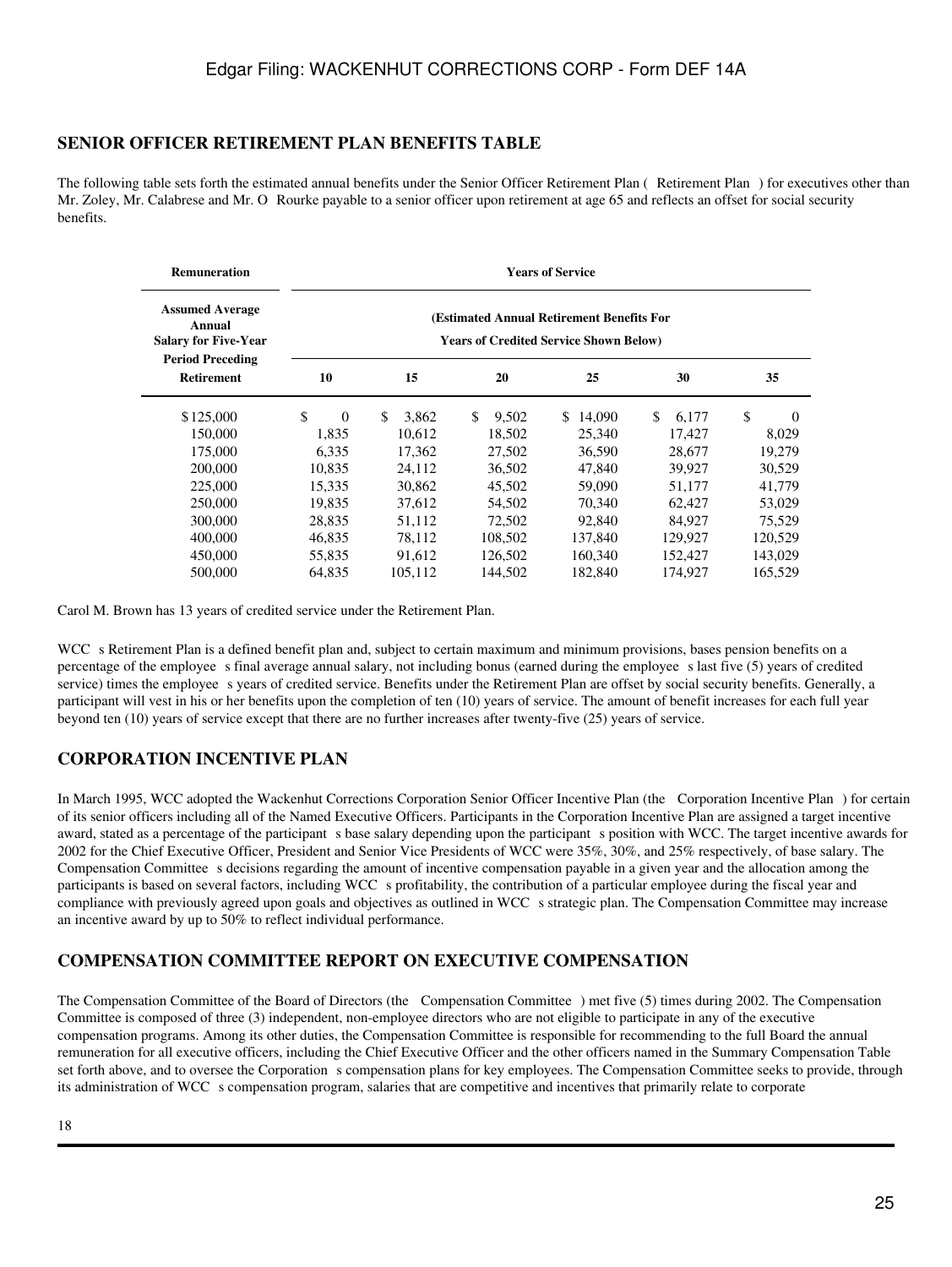performance. The components of the compensation program are base salary, annual incentive bonuses, retirement plans (as noted earlier in this section of the Proxy Statement), and long-term incentive awards in the form of stock options.

Base salary is the fixed amount of total annual compensation paid to executives on a regular basis during the course of the fiscal year. Management of WCC determines a salary for each executive position that it believes is appropriate to attract and retain talented and experienced executives and that is generally competitive with salaries for executives holding similar positions at comparable companies. The starting point for this analysis is each officer s base salary for the immediately preceding fiscal year. From time to time, management will obtain reports from independent organizations concerning compensation levels for reasonably comparable companies. This information is used as a market check on the reasonableness of the salaries proposed by management. The comparator companies will include a group of competitor companies whose revenue, performance, and position matches are deemed relevant and appropriate. Management will then recommend executive salaries to the Compensation Committee.

The Compensation Committee reviews and adjusts the salaries suggested by management as it deems appropriate, and generally asks management to justify its recommendations, particularly if there is a substantial difference between the recommended salary and an officer s compensation for the prior fiscal year. In establishing the base salary for each officer (including that of the CEO), the Compensation Committee will evaluate numerous factors, including WCC s operating results, net income trends, and stock market performance, as well as comparisons with financial and stock performance of other companies, including those that are in competition with WCC. In addition, data developed as a part of the strategic planning process, but which may not directly relate to corporate profitability, will be utilized as appropriate.

The Summary Compensation Table set forth elsewhere in this Proxy Statement shows the salaries of the CEO and the other named executive officers. The Compensation Committee formally evaluates the performance of the CEO.

WCC has an incentive compensation plan (the Bonus Plan) for officers and key employees. The aggregate amount of incentive compensation payable under the Bonus Plan to officers and key employees (including the CEO) is based on WCC s consolidated revenue and income after provision for income taxes. The Bonus Plan is intended as an incentive for executives to increase both revenue and profit and uses these as factors in calculating the individual bonuses. The weighting for these factors are 65% profit and 35% revenue. WCC exceeded the revenue and profit targets for 2002. An adjustment to the incentive award (up to 50% upward or 100% downward) may be applied to reflect individual performance. The Compensation Committee s decisions regarding the amount of incentive compensation payable in a given year and the allocation among the participants, will be based on these factors, the contribution of a particular employee during the fiscal year and compliance with previously agreed upon goals and objectives as outlined in WCC s strategic plan. WCC also maintains stock option plans for executive officers, including the CEO and other key employees. Participants receive stock option grants based upon their overall contribution to WCC. Such options are granted at market value at the time of grant and have variable vesting periods in order to encourage retention.

The base salary, Bonus Plan and Stock Option Plan components of compensation will be implemented by the above described policies, and will result in a compensation program that the Compensation Committee believes is fair, competitive, and in the best interests of the shareholders.

By the Compensation Committee:

G. Fred DiBona, Jr. (Chairman) Richard H. Glanton Anne N. Foreman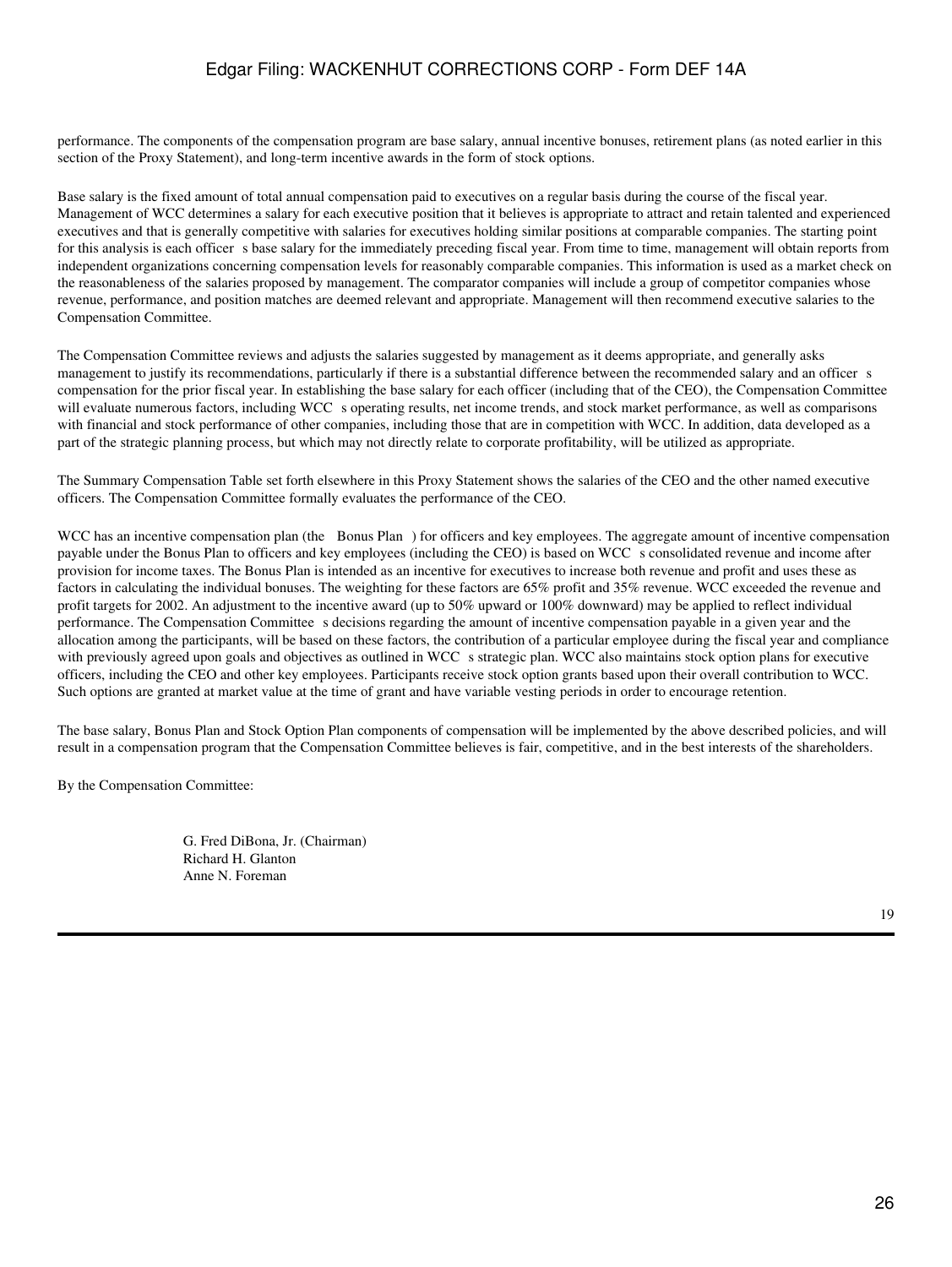### **AUDIT AND FINANCE COMMITTEE REPORT**

The Audit and Finance Committee of the Board of Directors of WCC met six (6) times during 2002. All members of the Audit and Finance Committee are independent as independence is defined in the applicable standards of the New York Stock Exchange (the NYSE).

The Audit and Finance Committee has adopted a written charter that sets forth its powers and duties. The Audit and Finance Committee reviews this Charter annually. In accordance with those powers and duties:

- 1. The Audit and Finance Committee has reviewed and discussed the audited financial statements for the fiscal year with management;
- 2. The Audit and Finance Committee has discussed with the independent accountants the matters required to be discussed by SAS 61 (Codification of Statements on Auditing Standards, AU Sec 380) as then modified or supplemented;
- 3. The Audit and Finance Committee has received the written disclosures and the letter from the independent accountants required by Independence Standards Board Standard No. 1, Independence Discussions with Audit and Finance Committees, as then modified or supplemented, and has discussed with the independent accountant the independent accountant s independence; and
- 4. Based on the review and discussions referred to in paragraphs 1) through 3), above, the Audit and Finance Committee recommends to the Board of Directors that the audited financial statements be included in the Company s Annual Report on Form 10-K for the fiscal year for filing with the Securities and Exchange Commission.
- 5. The Audit and Finance Committee has reviewed all fees, both audit related and non-audit related, of the independent accountant and considers the provision of non-audit services to be compatible with the maintenance of the independent accountant s independence.
- 6. The Audit and Finance Committee has a written charter a copy of which is filed with the Securities and Exchange Commission as required. The Audit and Finance Committee reviews the Charter annually.
- 7. All members of the Audit and Finance Committee are independent as independence is defined in Section 303 of the NYSEs current listing standards.

By the Audit and Finance Committee:

G. Fred DiBona, Jr. (Chairman) Benjamin R. Civiletti Norman A. Carlson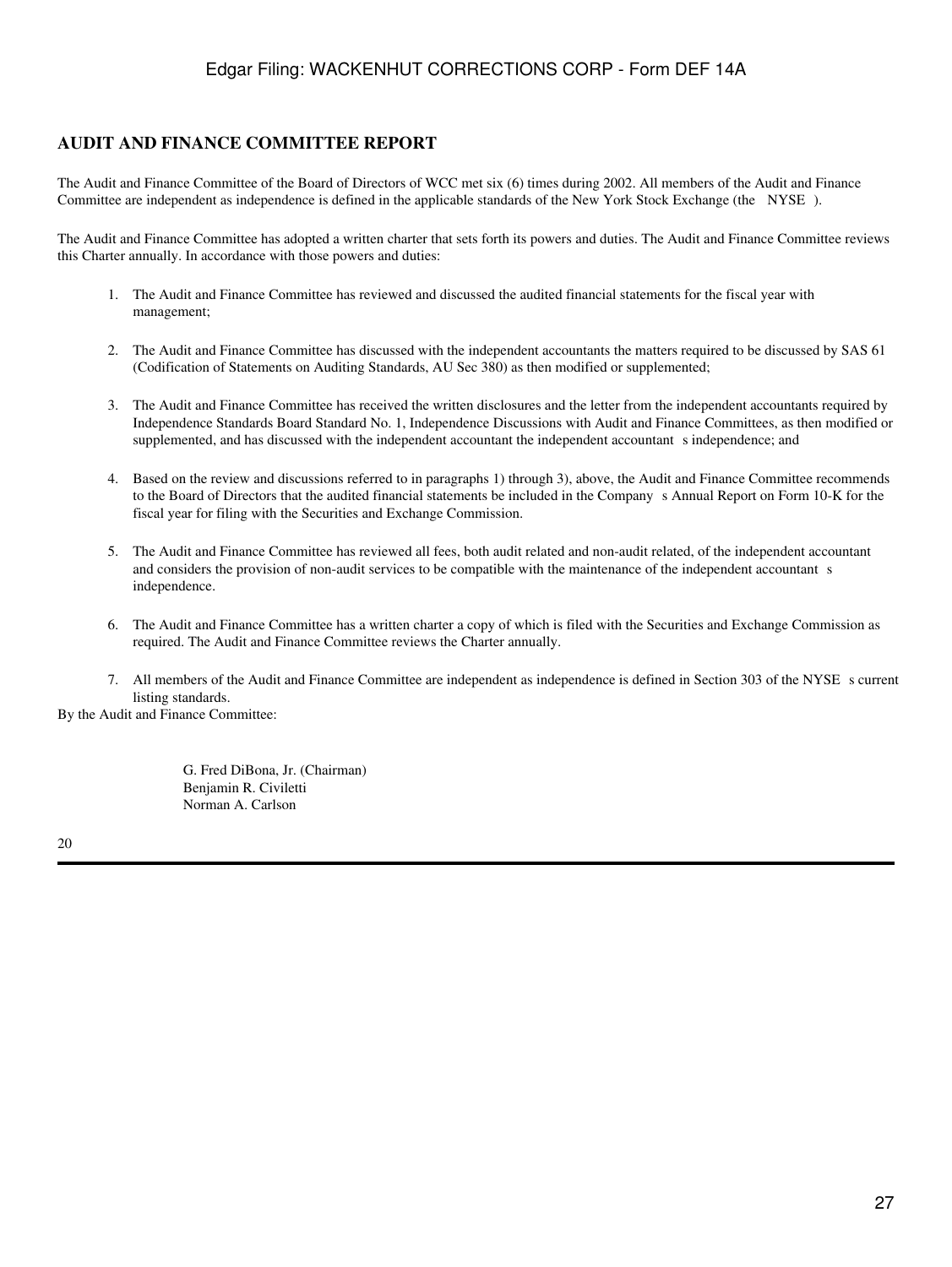### **Comparison of Five-Year Cumulative Total Return\***

## **Wackenhut Corrections Corporation, Wilshire 5000 Equity, and S&P 500 Commercial Services and Supplies Indexes**

*(Performance through December 31, 2002)*

| Date          | Wackenhut<br><b>Corrections</b><br>Corporation | Wilshire 5000<br>Equity | <b>S&amp;P 500</b><br>Commercial<br><b>Services and</b><br><b>Supplies</b> |
|---------------|------------------------------------------------|-------------------------|----------------------------------------------------------------------------|
| December 1997 | \$100.00                                       | \$100.00                | \$100.00                                                                   |
| December 1998 | \$106.51                                       | \$123.43                | \$100.91                                                                   |
| December 1999 | \$43.49                                        | \$152.51                | \$98.61                                                                    |
| December 2000 | \$27.44                                        | \$135.90                | \$102.17                                                                   |
| December 2001 | \$51.57                                        | \$120.99                | \$118.58                                                                   |
| December 2002 | \$41.34                                        | \$95.75                 | \$88.82                                                                    |

Assumes \$100 invested on December 31, 1997 in Wackenhut Corrections Corporation Common Stock and the Index companies.

\* Total return assumes reinvestment of dividends.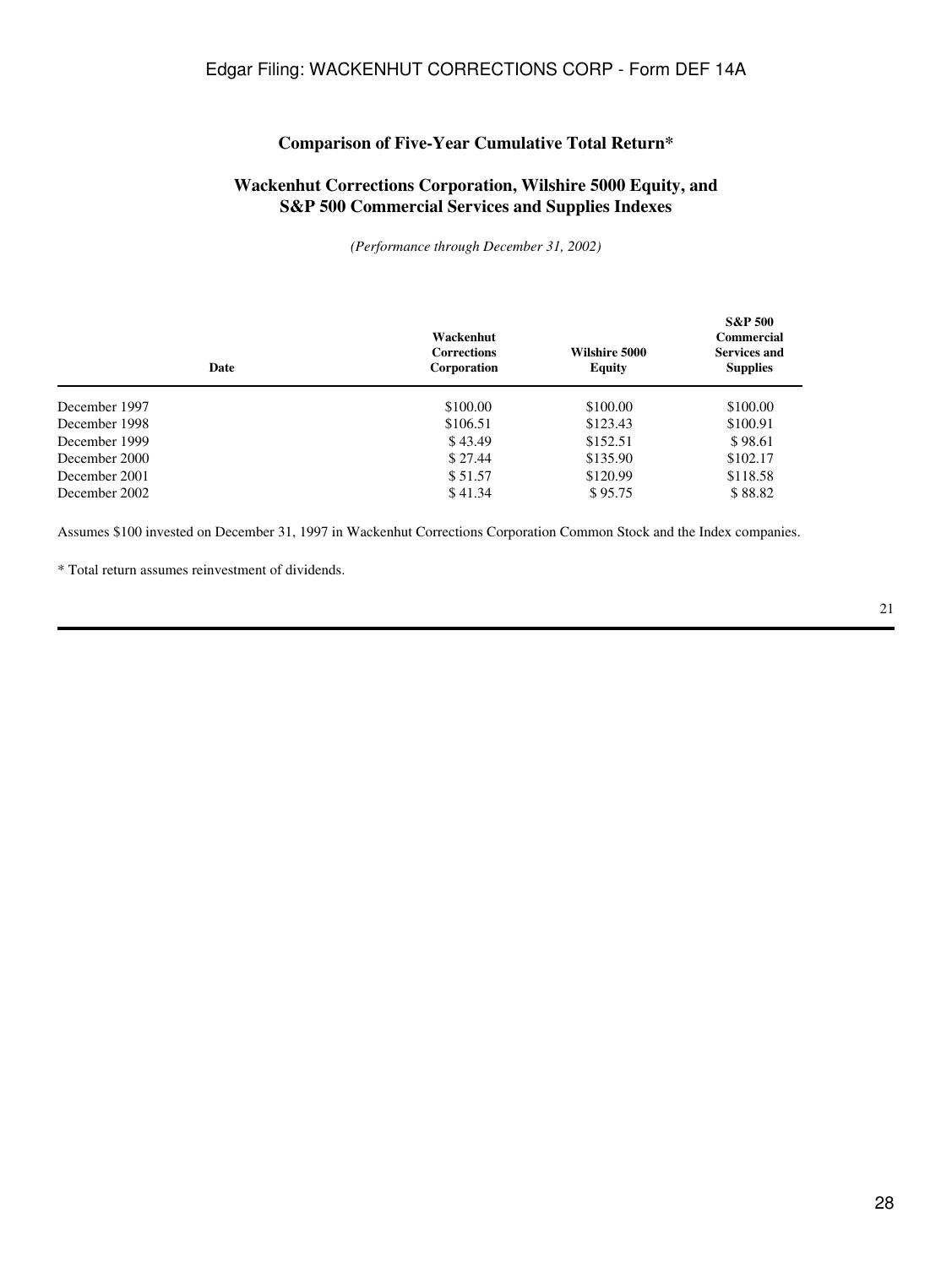### **CERTAIN RELATIONSHIPS AND RELATED TRANSACTIONS**

Services Agreement. WCC and its Parent, TWC, entered into a Services Agreement (the Services Agreement) on December 20, 1995, which became effective January 1, 1996, pursuant to which TWC agreed to continue to provide certain services to WCC. This Agreement had been renewed on a year-to-year basis. TWC and WCC entered into a new Services Agreement (the New Agreement) covering the period January 1, 2002 through December 31, 2004, which gradually phases out the services being provided by TWC. Beginning January 1, 2003, the only services provided by TWC will be for Information Technology support through year-end 2004. WCC has negotiated annual rates with TWC based upon the level of service to be provided under the New Agreement.

WCC also leases office space from TWC for its corporate headquarters under a non-cancelable operating lease that expires February 11, 2011. Management of WCC has decided to relocate its Corporate Headquarters to Boca Raton, Florida, and has entered into a ten (10) year lease for new office space. WCC expects to complete the move by April, 2003. Management is in the process of marketing the space the company currently leases from TWC and believes that a sublease will be entered into under terms and conditions similar to those contained in WCC s lease with TWC. There can be no assurances that WCC will be successful in its efforts to sublease the current office space.

In accordance with the terms of the Services Agreement, WCC paid TWC a fixed annual fee for services (the Annual Services Fee) equal to \$3,468,000 in fiscal 2000, \$2,831,000 in fiscal 2001 and \$2,322,988 in fiscal 2002. Under the New Agreement, the services to be provided by TWC for WCC for the Annual Services Fee through 2004 include the following:

*Information Technology:* Under the Services Agreement, TWC provides WCC with (i) Infinium Modules through the use of the shared Infinium/CCM System, (ii) IT Support Services, (iii) Network Services, (iv) End User Training, (v) Disaster Recovery Planning, and (vi) Transitional Services.

Any services provided by TWC to WCC beyond the services covered by the Annual Service Fee are billed to WCC at cost, or on a cost plus basis as described in the New Agreement or such other basis as WCC and TWC agree.

The following table sets forth certain amounts billed to WCC during fiscal 2000, fiscal 2001 and fiscal 2002 for services not covered by the Annual Services Fee paid under the Services Agreement.

|                                      | <b>Fiscal 2000</b> | <b>Fiscal 2001</b> | Fiscal 2002  |
|--------------------------------------|--------------------|--------------------|--------------|
| Casualty Insurance Premiums $(s)(1)$ | \$13,588,000       | \$21,952,000       | \$17,973,000 |
| Interest Charges(2)                  | 65,000             | 49,000             | 32,000       |
| Office Rental                        | 315,000            | 286,000            | 514,000      |
| <b>TOTAL</b>                         | \$13,968,000       | \$22,287,000       | \$18,519,000 |

(1) Casualty insurance premiums relate to workers compensation, general liability and automobile insurance coverage that had been obtained through TWC s Insurance Program through October 1, 2002. Certain risk management services were also included in the premiums. As of October 1, 2002, WCC established its own casualty insurance program and no longer pays premiums to TWC for casualty insurance.

(2) WCC is charged interest on intercompany indebtedness and charges interest on intercompany loans at rates that reflect WCC s average interest costs on long-term debt, exclusive of mortgage financing.

In connection with the Merger, WCC, TWC and Group 4 Falck entered into an agreement, dated March 8, 2002, that governs certain aspects of their relationship following the consummation of the Merger (the WCC Agreement). The WCC Agreement provides, among other things, that (1) for a period of three years following the Merger, WCC s Board of Directors will consist of nine members; five will be independent directors; two will be WCC officers; and two will be Group 4 Falck representatives, (2) during the one year period following the Merger, the Nominating and Governance Committee of the WCC Board of Directors will consist of three members; two will be independent directors; and one will be a director nominated by Group 4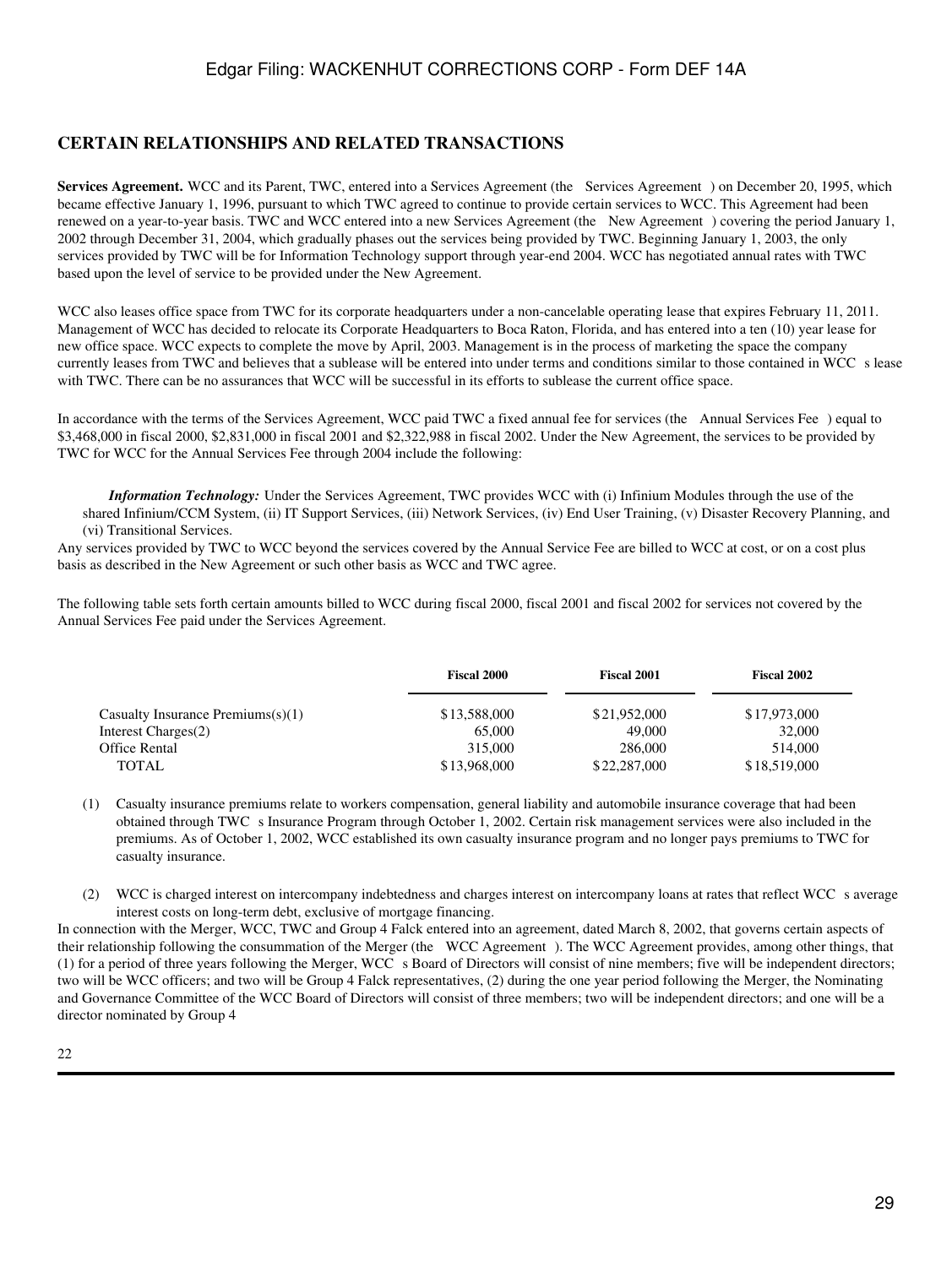Falck (on November 8, 2002, Lars Nørby Johansen withdrew from the Nominating and Governance Committee so that the Committee would consist of all independent directors) and (3) until such time as Group 4 Falck directly or indirectly owns less than 49% of WCC s outstanding common stock, (i) neither Group 4 Falck nor TWC will engage in the business of managing or operating prison, detention facility or mental health facility management businesses anywhere in the United States, and (ii) representatives of Group 4 Falck and TWC who serve on WCC s Board of Directors will not have access to certain proprietary, confidential information of WCC, its subsidiaries or affiliates. The WCC Agreement also requires that any purchases of WCC common stock by either TWC or Group 4 Falck during the three year period following the Merger be made only at a price approved by a majority of the independent directors of WCC.

## **OTHER RELATIONSHIPS AND TRANSACTIONS**

From time to time, TWC has guaranteed certain obligations of WCC and its affiliates. These guarantees remained in place following WCC s IPO and may be called upon should there be a default with respect to such obligations.

WCC from time to time uses the services of the law firm of Venable, Baetjer and Howard, of which Benjamin R. Civiletti, a Director Nominee of WCC, is a partner, and the law firm of Reed Smith LLP, of which Richard H. Glanton, a Director Nominee of WCC, is a partner. The amounts paid for these services in fiscal year 2002 were not material.

George C. Zoley, Chairman of the Board and Chief Executive Officer of WCC, also serves as a Director of Wackenhut Corrections Corporation Australia Pty Limited, Australasian Correctional Services Pty Limited, Australasian Correctional Management Pty Limited, Canadian Correctional Management Inc., WCC RE Holdings LLC, and Atlantic Shores Healthcare Inc., affiliates of WCC.

Prior to his resignation from the WCC Board of Directors on May 8, 2002, George R. Wackenhut was Chairman of the Board of WCC and was Chairman of the Board of TWC and, together with his wife, Ruth J. Wackenhut, through trusts over which they had sole dispositive and voting power, controlled approximately 50.05% of the issued and outstanding voting common stock of TWC. Prior to May 8, 2002, TWC owned all of the outstanding shares of Tuhnekcaw, Inc., a Delaware corporation that in turn owned approximately 57.20% of issued and outstanding shares of Common Stock of WCC.

Prior to his resignation from the WCC Board of Directors on May 8, 2002, Richard R. Wackenhut was a member of the Board of Directors of WCC and also served as CEO, President and Vice Chairman of the Board of TWC. He is the son of George R. and Ruth J. Wackenhut.

Prior to his resignation from the WCC Board of Directors on May 8, 2002, Philip L. Maslowe was a member of the Board of Directors of WCC and also served as Executive Vice President and Chief Financial Officer of TWC.

On May 8, 2002, Group 4 Falck became the indirect beneficial owner of approximately 57.20% of issued and outstanding shares of Common Stock of WCC. On May 15, 2002, Lars Nørby Johansen became a member of the Board of Directors of WCC. Lars Nørby Johansen is also President and Chief Executive Officer of Group 4 Falck. On May 15, 2002, Søren Lundsberg-Nielsen became a member of the Board of Directors of WCC. Søren Lundsberg-Nielsen is also General Counsel of Group 4 Falck.

# **DIRECTORS COMPENSATION**

Directors of WCC who are not officers were paid during fiscal year 2002 an annual retainer fee at the rate of \$20,000 per year plus \$1,500 for each Board Meeting attended, \$1,000 for each committee meeting attended as committee members, and \$1,500 for each committee meeting attended as committee chairperson. Each Director also receives annually from WCC an option to purchase up to two thousand (2,000) shares of the Common Stock of WCC.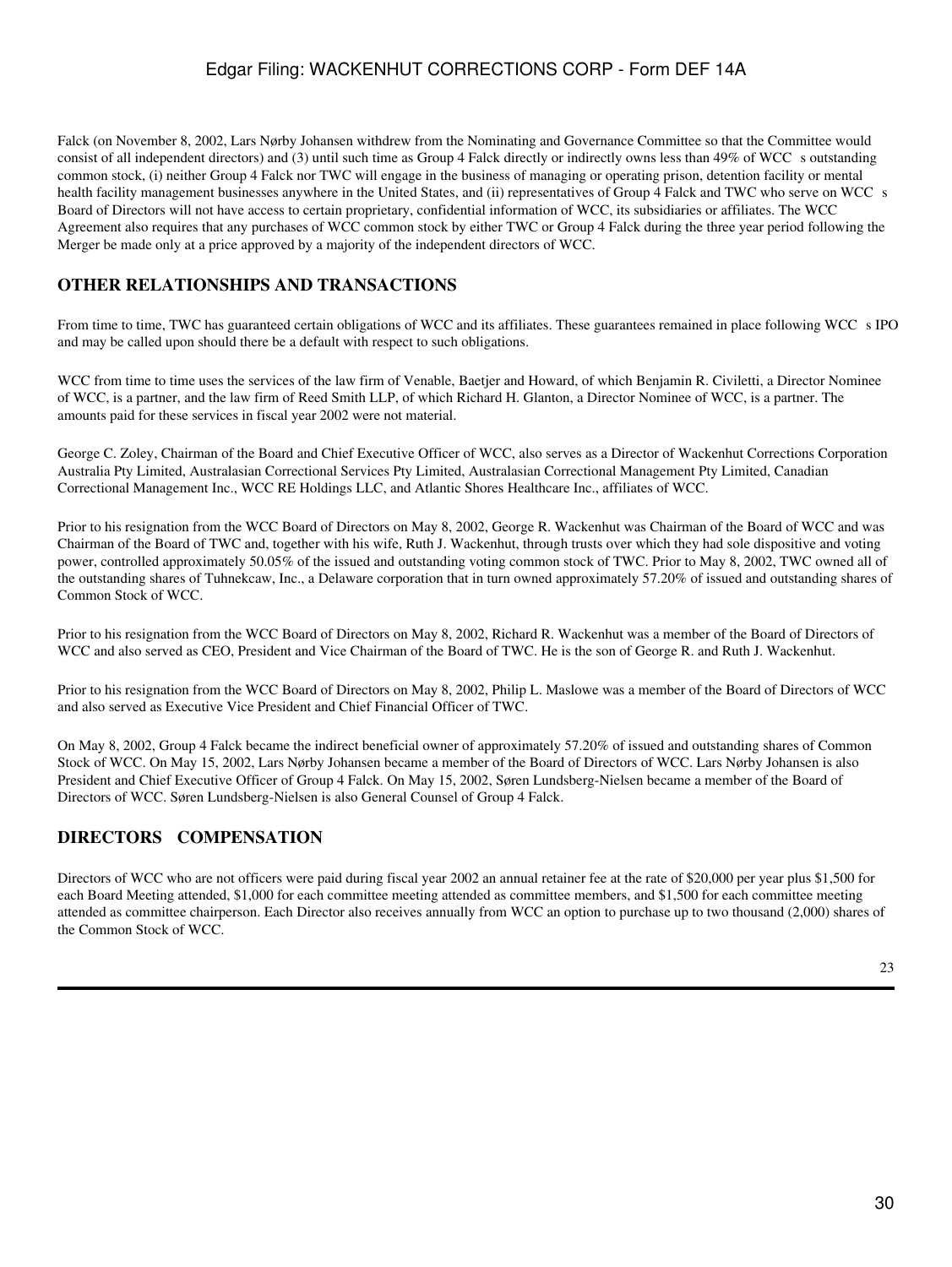No other compensation was paid to Directors or their affiliates by WCC during 2002.

### **SECTION 16(a) BENEFICIAL OWNERSHIP REPORTING COMPLIANCE**

Section 16(a) of the Securities Exchange Act of 1934 requires that WCC s directors, executive officers and persons who beneficially own 10% or more of WCC s Common Stock file with the Securities and Exchange Commission initial reports of ownership and reports of changes in ownership of our stock and our other equity securities. To WCC s knowledge, based solely on a review of the copies of such reports furnished to WCC and written representations that no other reports were required, during the year ended December 29, 2002, all such filing requirements applicable to WCC s directors, executive officers and greater than 10% beneficial owners were complied with.

### *Proposal 2*

### **To Appoint Independent Certified Public Accountants**

Although not required by the Bylaws or other applicable legal requirements, the Audit and Finance Committee, in the interest of accepted corporate practice, asks shareholders to ratify its appointment of Ernst & Young LLP to be the independent certified public accountants of WCC for the fiscal year 2003, and to perform such other services as may be requested. Ernst & Young LLP has advised WCC that no partner or employee of Ernst & Young LLP has any direct financial interest or any material indirect interest in WCC other than receiving payment for its services as independent certified public accountants.

On May 28, 2002, upon recommendation of the Audit and Finance Committee, WCC dismissed Arthur Andersen LLP (Arthur Andersen) as its independent public accountants and selected Ernst & Young LLP to serve as WCC s independent public accountants.

Arthur Andersen s reports on WCC s consolidated financial statements for each of the fiscal years ended December 30, 2001 and December 31, 2000 did not contain an adverse opinion or disclaimer of opinion, nor were the reports qualified or modified as to uncertainty, audit scope or accounting principles.

During the fiscal years ended December 30, 2001 and December 31, 2000 and the interim period between December 30, 2001 and May 29, 2002, there were no disagreements between WCC and Arthur Andersen on any matter of accounting principles or practices, financial statement disclosure, or auditing scope or procedure, which, if not resolved to Arthur Andersen s satisfaction, would have caused Arthur Andersen to make reference to the subject matter of the disagreement in connection with its report on WCC s consolidated financial statements for such year, and there were no reportable events as defined in Item  $304(a)(1)(v)$  of Regulation S-K.

WCC provided Arthur Andersen with a copy of the foregoing disclosures. WCC filed with its Form 8-K, on May 29, 2002, as Exhibit 16, a copy of Arthur Andersen s letter, dated May 28, 2002, stating its agreement with such statements.

During the fiscal years ended December 30, 2001 and December 31, 2000 and through May 29, 2002, WCC did not consult Ernst & Young LLP regarding any of the matters or reportable events set forth in Items 304(a)(2)(i) and (ii) of Regulation S-K.

#### *Proposal 3*

#### **To Approve An Amendment To The Stock Option Plan 1999**

The 1999 Plan was approved by the Board of Directors and the shareholders in 1999.

The purpose of the 1999 Plan is to reward superior performance with a variable component of pay. The 1999 Plan is intended to encourage stock ownership by senior executives; to balance the short-term emphasis of the annual incentive plan with a longer-term perspective; to reinforce strategic goals by linking them to compensation; and to provide retention incentives for employees considered key to the future success of WCC.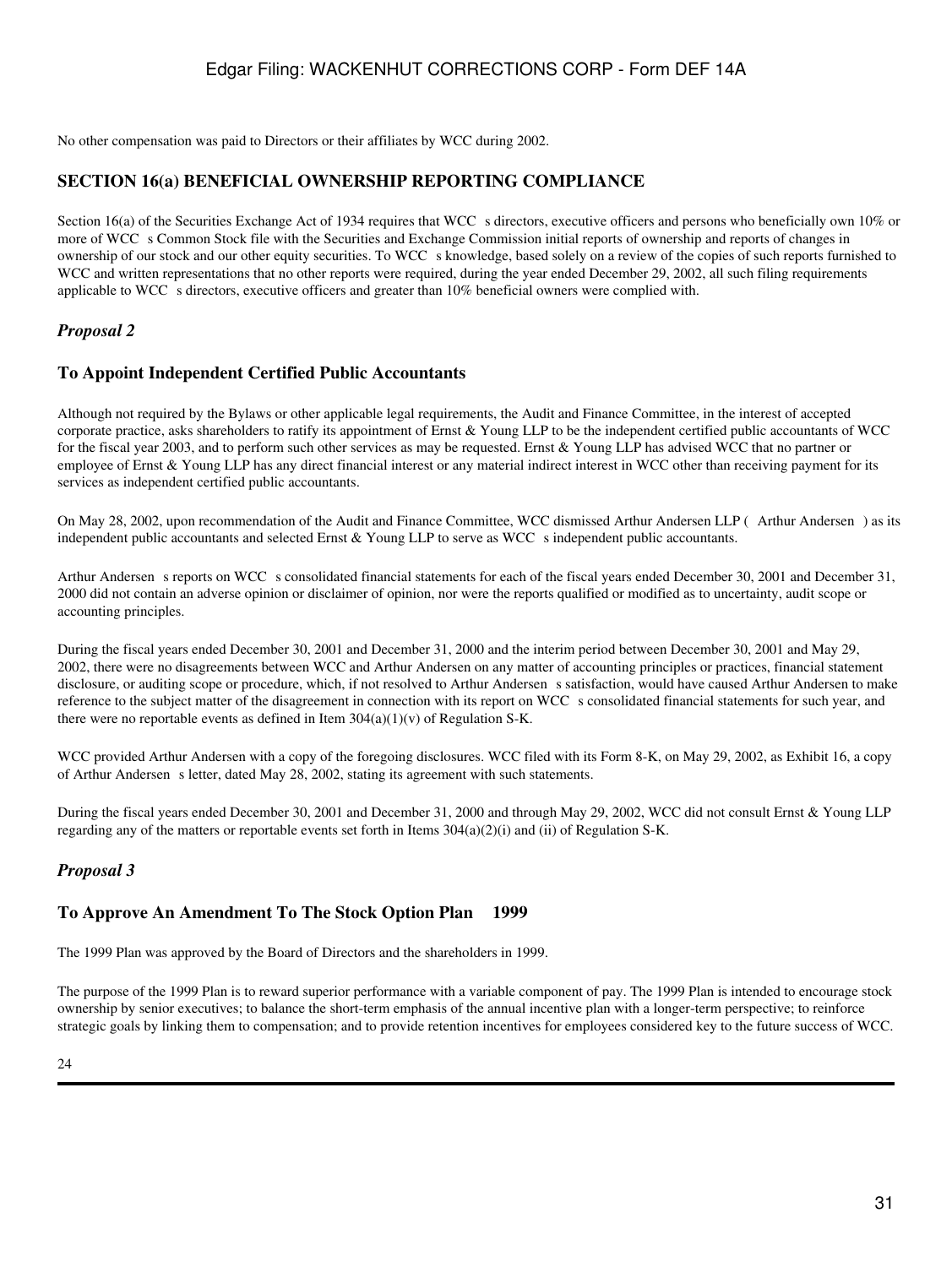#### **SUMMARY DESCRIPTION OF THE AMENDMENT TO THE 1999 PLAN**

*Shares Subject to the 1999 Plan.* The Amendment to the 1999 Plan increases the number of shares of Common Stock subject to options under the 1999 Plan to One million One hundred and Fifty thousand (1,150,000) shares of Common Stock, an increase of three hundred thousand (300,000) shares.

#### **SUMMARY DESCRIPTION OF THE EXISTING 1999 PLAN**

The following summarizes the material terms of the existing 1999 plan. The 1999 Plan shall remain in effect until February 17, 2009 unless terminated earlier by the Board of Directors.

*Individual Award Limit.* A maximum of one hundred thousand (100,000) shares under option may be granted to any Participant in any one fiscal year.

*Administration of the 1999 Plan.* The 1999 Plan is administered by the Compensation Committee of the Board of Directors who, subject to ratification by the Board of Directors, has the authority, among other things, to select employees to whom awards are granted, and to determine the terms and conditions of such awards in a manner consistent with the 1999 Plan, subject to ratification by the Board of Directors.

*Eligibility Under the 1999 Plan.* Key employees of WCC are eligible to participate in the 1999 Plan. Non-Employee directors of WCC are not eligible.

The 1999 Plan provides for broad discretion in selecting participants and in making awards. Other than as disclosed on the New Plan Benefits table, below, the total number of persons who will participate and the respective benefits to be awarded to them cannot be determined at this time.

*Stock Options.* Stock Options may be granted by the Compensation Committee in the form of Nonqualified Stock Options (NQSO s).

The purchase price per share under any Option shall be determined by the Compensation Committee in its own discretion. The closing price per share of WCC s Common Stock as of the record date, March 10, 2003, as reported by the New York Stock Exchange was \$9.35. The term of each Option shall be fixed by the Compensation Committee, and it is expected that no Option shall have a term extending beyond ten years from the date the Option is granted. Options shall be subject to such terms and conditions and shall be exercisable at such time or times as determined by the Committee. The Compensation Committee s actions in these matters are subject to ratification by the Board of Directors.

Options may be exercised by payment of the purchase price in cash, in previously acquired shares of WCC Common Stock, or a combination thereof. In addition, the Compensation Committee may allow broker-assisted cashless exercises.

In the event a participant voluntarily terminates employment or is terminated involuntarily before stock options have been vested, any such award will be forfeited. If the employment of a participant is terminated for Cause, all outstanding options shall be immediately forfeited to WCC regardless of vested status. In the event of death, permanent disability, normal retirement, or upon the occurrence of a defined change of control of WCC, all stock options will vest immediately.

*Awards Nontransferable.* No award may be assigned, transferred, pledged, or otherwise encumbered by a participant, other than by will or by the laws of descent and distribution. Each award may be exercised during the participant s lifetime only by the participant or the participant s legal representative.

*Federal Income Tax Consequences.* There are no federal income tax consequences to grantees or to WCC upon the grant of an NQSO under the 1999 Plan. Upon the exercise of NQSOs, grantees will recognize ordinary compensation income in an amount equal to the excess of the fair market value of the shares at the time of exercise over the exercise price of the NQSO, and WCC generally will be entitled to a corresponding federal income tax deduction. Upon the sale of shares acquired by exercise of an NQSO, a grantee will have a capital gain or loss in an amount equal to the difference between the amount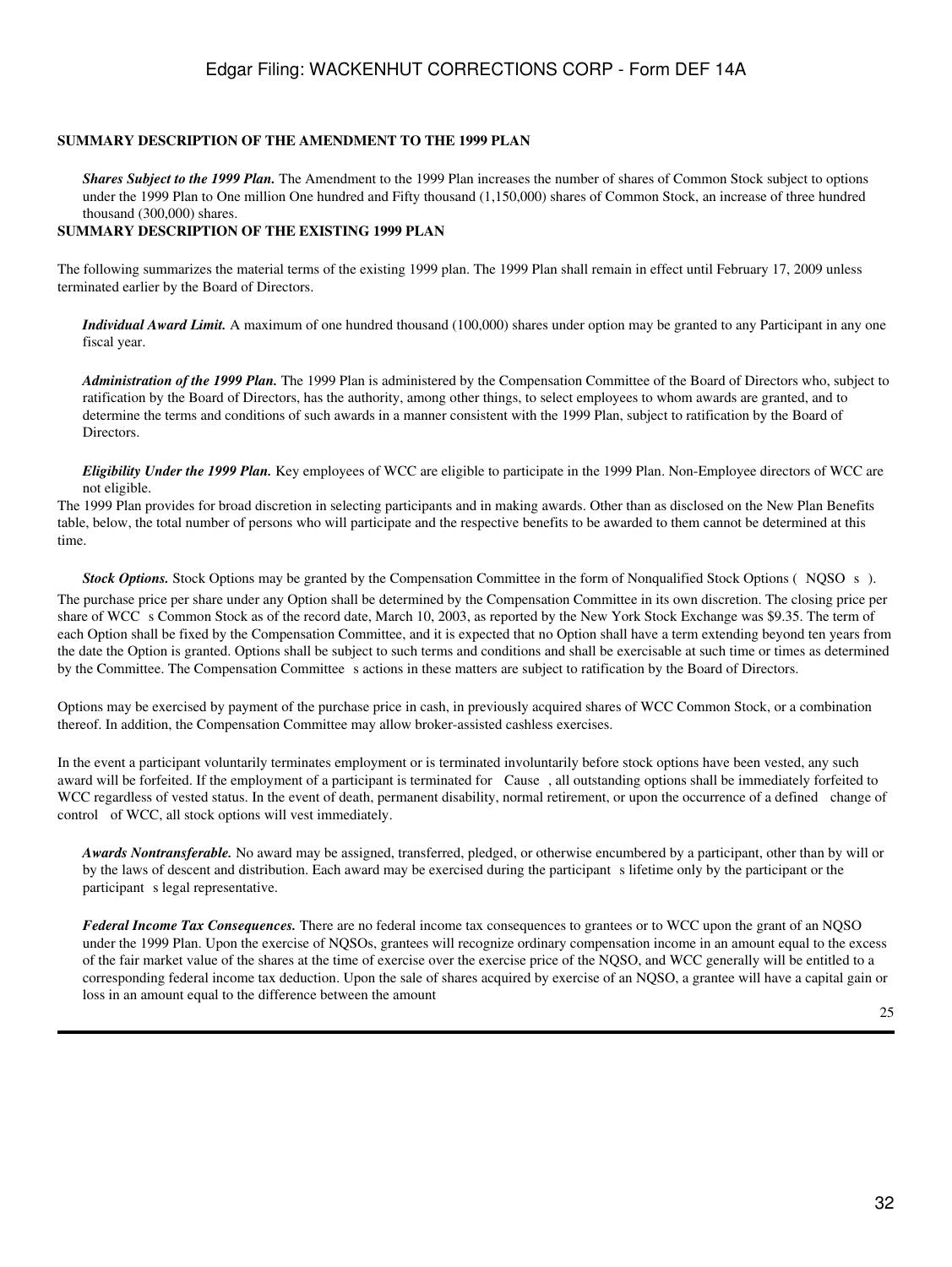realized upon the sale and the grantee s adjusted tax basis in the shares (the exercise price plus the amount of ordinary income recognized by the grantee at the time of exercise of the NQSO).

On February 12, 2003, the Board of Directors adopted, subject to shareholder approval at the Annual Meeting, the above described Amendment to the 1999 Plan for the foregoing purposes.

The Amendment to the 1999 Plan is subject to approval by the affirmative vote of the holders of a majority of the shares of Common Stock voting in person or by proxy at the Annual Meeting. If the Amendment of the 1999 Plan is so approved, it will become effective on the date of adoption by the Board.

The Board believes that the adoption of the Amendment to the 1999 Plan is an essential element of the management, growth and financial success of WCC.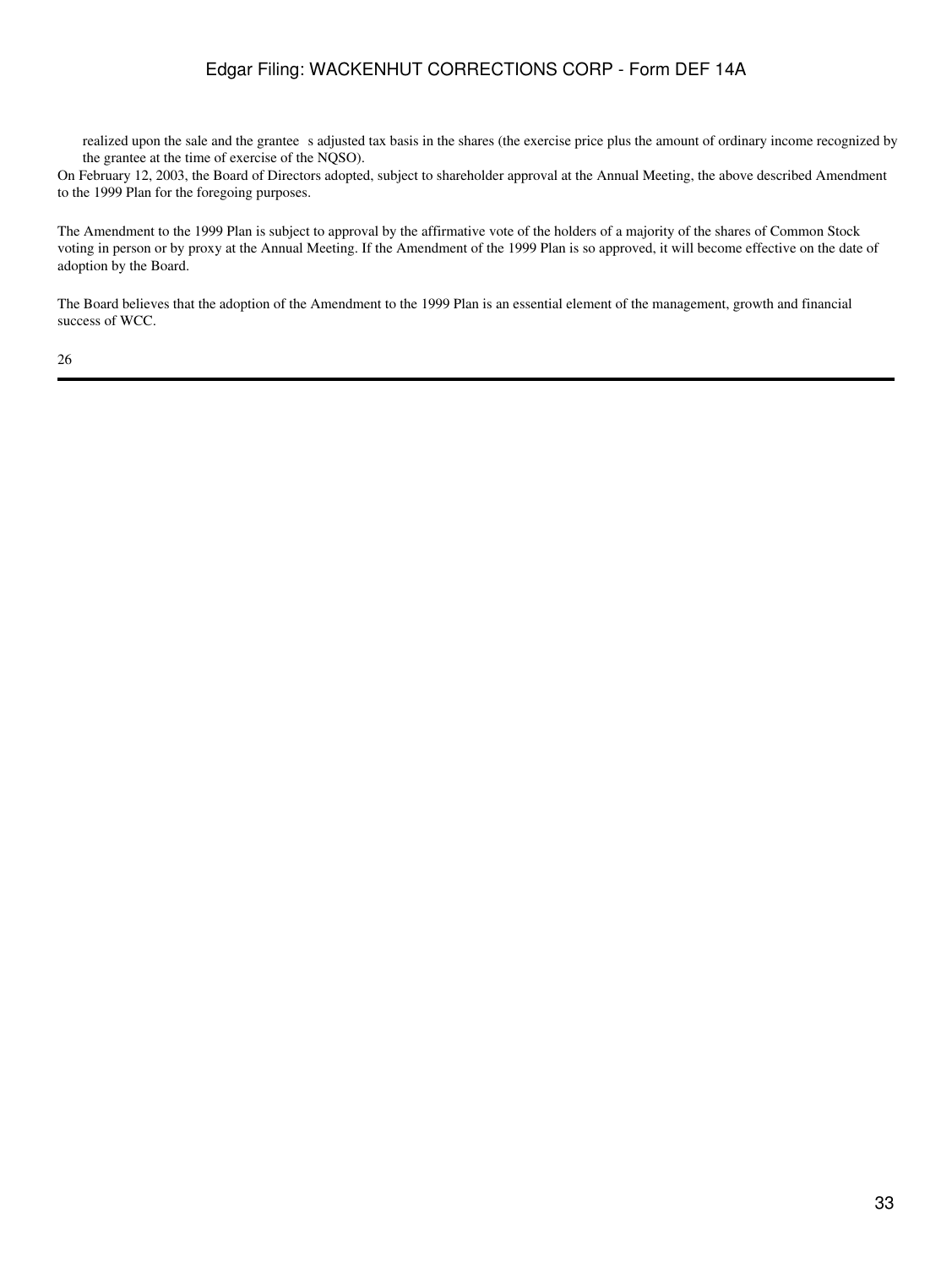#### **NEW PLAN BENEFITS**

The following table presents certain information with respect to options granted under the 1999 Plan as of March 10, 2003, subject to shareholder approval of the increase in the number of shares authorized for issuance under the 1999 Plan, to the Named Executive Officers included in the Summary Compensation Table, all current executive officers as a group, all current directors who are not executive officers as a group, and all employees, including all current officers who are not executive officers, as a group.

| <b>Name and Position</b>                                                                    | <b>Number of Shares</b><br>Underlying<br><b>Options Granted</b> |
|---------------------------------------------------------------------------------------------|-----------------------------------------------------------------|
| George R. Wackenhut, Former Chairman of the Board                                           | $\Omega$                                                        |
| George C. Zoley, Chairman of the Board & CEO                                                | 54,545                                                          |
| Wayne H. Calabrese, Vice Chairman, President & COO                                          | 36,365                                                          |
| John G. O Rourke, Senior VP Finance, CFO & Treasurer                                        | 21.818                                                          |
| Carol M. Brown, Senior VP Health Services                                                   | 21,818                                                          |
| Donald H. Keens, Senior VP International Services                                           | 21,818                                                          |
| All Current Executive Officers as a Group                                                   | 200,000                                                         |
| All Current Directors Who Are not Executive Officers as a Group                             | 0                                                               |
| All Employees, Including all Current Officers Who Are not Executive<br>Officers, as a Group | 0                                                               |

#### **THE BOARD OF DIRECTORS UNANIMOUSLY RECOMMENDS A VOTE FOR THE PROPOSAL TO APPROVE THE AMENDMENT TO THE STOCK OPTION PLAN-1999.**

#### *Proposal 4*

#### **To Approve An Amendment To The Non-Employee Director Stock Option Plan**

The Non-Employee Director Plan was approved by the Board of Directors and the shareholders in 1996, to be effective as of April 27, 1995 (the Effective Date ).

The purpose of the Non-Employee Director Plan is to promote the achievement of long-term objectives of WCC by linking the personal interests of non-employee directors to those of WCC shareholders, and to attract and retain non-employee directors of outstanding competence.

#### **SUMMARY DESCRIPTION OF THE AMENDMENT TO THE NON-EMPLOYEE DIRECTOR PLAN**

**Shares Subject to the Non-Employee Director Plan.** The Amendment to the Non-Employee Director Plan increases the number of shares of Common Stock subject to options under the Non-Employee Director Plan to Eighty thousand (80,000) shares of Common Stock, an increase of twenty five thousand (25,000) shares.

#### **SUMMARY DESCRIPTION OF THE EXISTING NON-EMPLOYEE DIRECTOR PLAN**

The following summarizes the material terms of the existing Non-Employee Director Plan. The Non-Employee Director Plan shall remain in effect, subject to the right of the Board of Directors to amend or terminate the Plan, until all shares subject to the Non-Employee Director Plan have been purchased or acquired according to the Non-Employee Director Plan s provisions. However, in no event may an option be granted under the Non-Employee Director Plan on after April 26, 2005.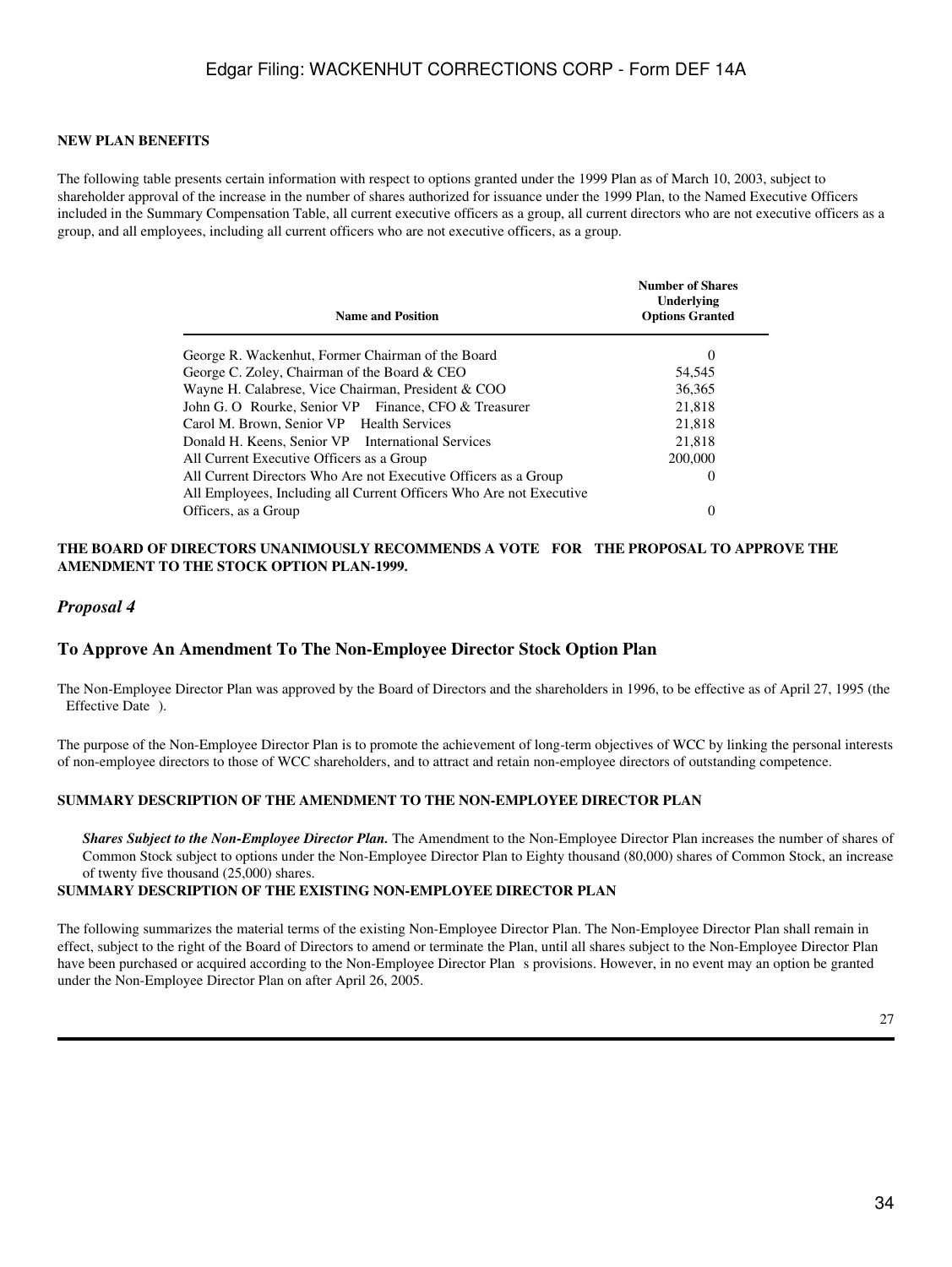*Eligibility Under the Non-Employee Director Plan.* Non-employee directors shall be eligible to become Participants in the Plan. As of March 10, 2003, there were five non-employee directors who were eligible under the Non-Employee Director Plan.

*Administration of the Plan.* The Non-Employee Director Plan is administered by the Compensation.

Grants of Options. Subject to the limitation on the number of shares subject to this plan, each non-employee director shall be granted an option to purchase two thousand (2,000) shares upon his or her election and/or reelection to serve on the Board of Directors.

**Stock Options.** The purchase price per share available for purchase under an option shall be equal to the fair market value of such share on the date the option is granted. The closing price per share of WCC s Common Stock as of the record date, March 10, 2003, as reported by the New York Stock Exchange was \$9.35. Each option shall expire on the tenth (10th) anniversary date of its grant. Options granted under the Non-Employee Director Plan shall be one hundred percent (100%) vested at all times. Participants shall be entitled to exercise options at any time, and from time to time, within the time period beginning on the date on which the option is granted, and ending ten (10) years after grant of the option.

*Termination of Service on Board.* Termination of service due to disability or death shall enable the participant or the participant s legal representative or beneficiary to exercise any outstanding options before the earlier of the expiration date of such options; or the second anniversary of the participant s disability or death. Termination of service due to any reasons other than disability or death shall enable the participant to exercise any outstanding options at any time prior to their expiration date, or for ten (10) years from the date of the grant of the options.

*Awards Nontransferable.* No option granted under the Non-Employee Director Plan may be sold, assigned, transferred, pledged, or otherwise encumbered by a participant, other than by will or by the laws of descent and distribution. Further, all options granted to a participant under the Non-Employee Director Plan shall be exercisable during his or her lifetime only by such participant.

Federal Income Tax Consequences. The options available under the Non-Employee Director Plan are NQSO s. There are no federal income tax consequences to grantees or to WCC upon the grant of an NQSO under the Non-Employee Director Plan. Upon the exercise of NQSOs, grantees will recognize ordinary compensation income in an amount equal to the excess of the fair market value of the shares at the time of exercise over the exercise price of the NQSO, and WCC generally will be entitled to a corresponding federal income tax deduction. Upon the sale of shares acquired by exercise of an NQSO, a grantee will have a capital gain or loss in an amount equal to the difference between the amount realized upon the sale and the grantee s adjusted tax basis in the shares (the exercise price plus the amount of ordinary income recognized by the grantee at the time of exercise of the NQSO).

On February 12, 2003, the Board of Directors adopted, subject to shareholder approval at the Annual Meeting, the above described Amendment to the Non-Employee Director Plan for the foregoing purposes.

The Amendment to the Non-Employee Director Plan is subject to approval by the affirmative vote of the holders of a majority of the shares of Common Stock voting in person or by proxy at the Annual Meeting. If the Amendment of the Non-Employee Director Plan is so approved, it will become effective on the date of adoption by the Board.

The Board believes that the adoption of the Amendment to the Non-Employee Director Plan is an essential element of the management, growth and financial success of WCC.

#### **THE BOARD OF DIRECTORS UNANIMOUSLY RECOMMENDS A VOTE FOR THE PROPOSAL TO APPROVE THE AMENDMENT TO THE NON-EMPLOYEE DIRECTOR PLAN.**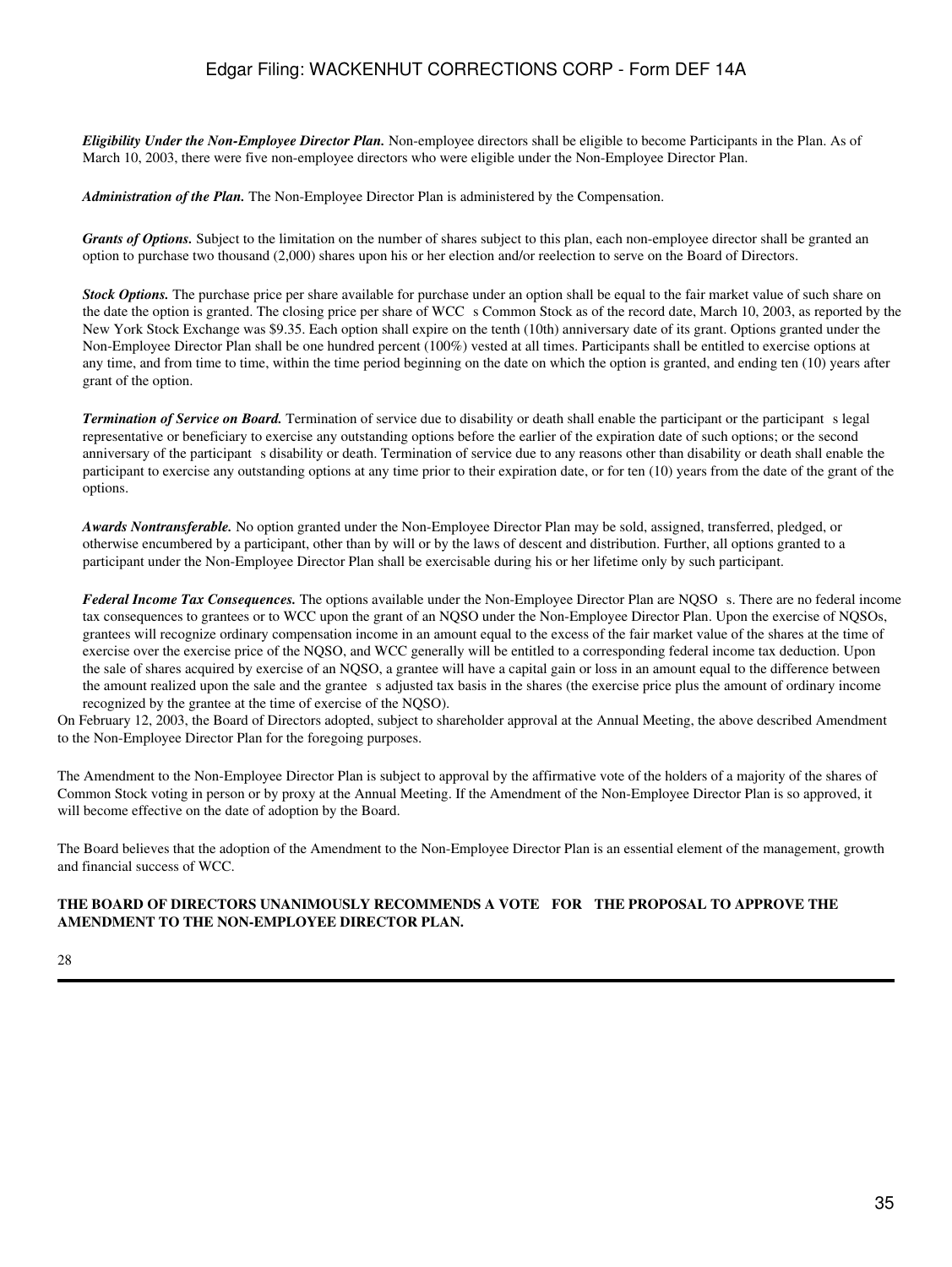## **SHAREHOLDER PROPOSAL DEADLINE**

Shareholder proposals intended to be presented at the year 2004 Annual Meeting of Shareholders must be received by WCC for inclusion in WCC s Proxy Statement and form of proxy relating to that meeting by December 9, 2003. Additionally, WCC must have notice of any shareholder proposal to be submitted at the 2004 Annual Meeting of Shareholders (but not required to be included in WCC s Proxy Statement) by February 22, 2004, or such proposal will be considered untimely pursuant to Rule 14a-5(e) under the Exchange Act and persons named in the proxies solicited by management may exercise discretionary voting authority with respect to such proposal.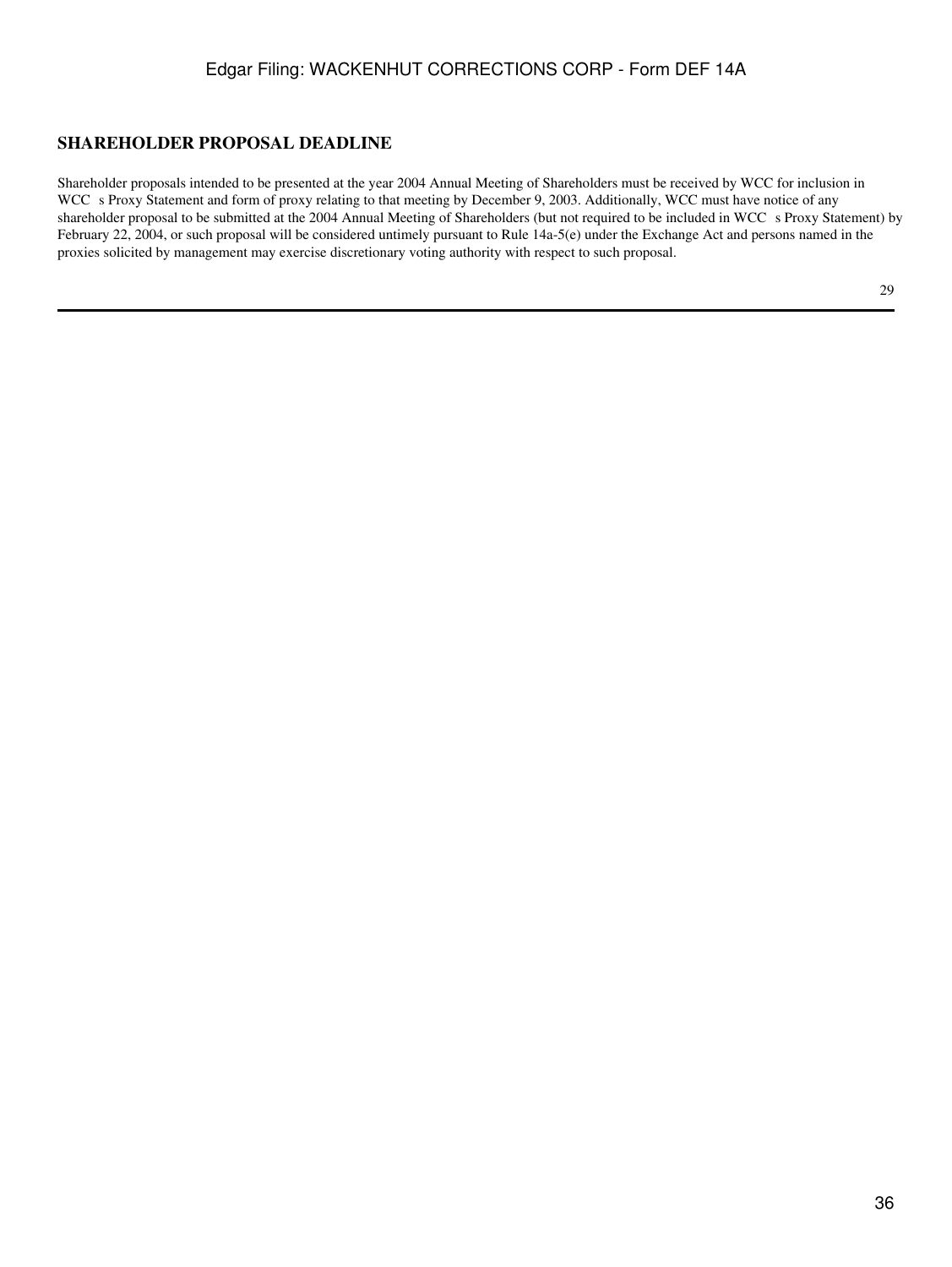## **OTHER MATTERS**

The Board of Directors knows of no other matters to come before the shareholders meeting. However, if any other matters properly come before the meeting or any of its adjournments, the person or persons voting the proxies will vote them in accordance with their best judgment on such matters.

### **By order of the Board of Directors,**

John J. Bulfin Senior Vice President, General Counsel and Corporate Secretary

April 7, 2003

A copy of WCC s Annual Report on Form 10-K for the fiscal year ended December 29, 2002, including the financial statements and the **schedules thereto, but excluding exhibits thereto, required to be filed with the Securities and Exchange Commission will be made available without charge to interested shareholders upon written request to John J. Bulfin, Senior Vice President, General Counsel & Corporate Secretary, Wackenhut Corrections Corporation (WCC), 621 NW 53rd Street, Suite 700, Boca Raton, Florida 33487.**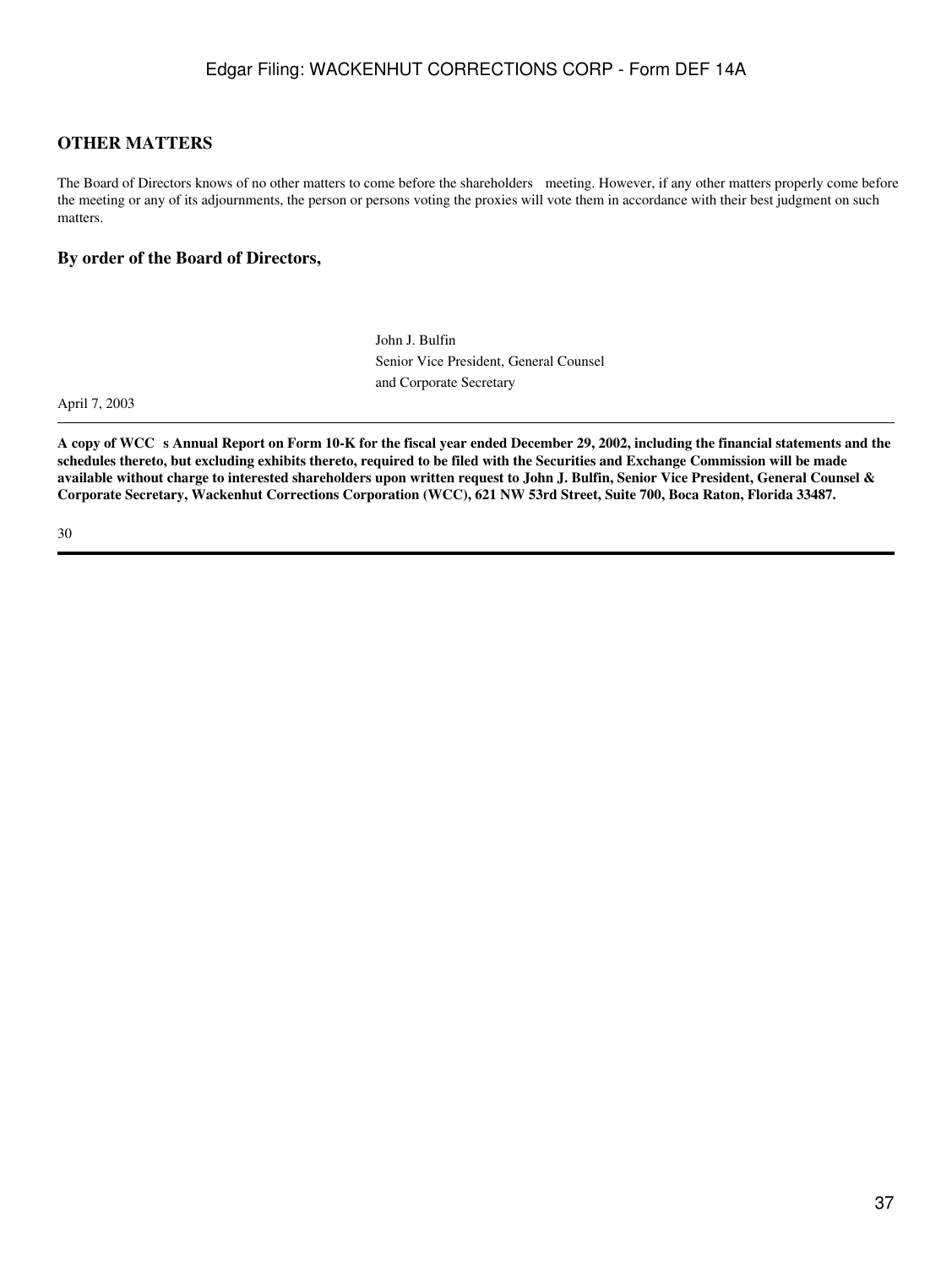The Board of Directors recommends a vote FOR Proposals 1, 2, 3, and 4. Please

Mark Here for Address Change or Comments SEE REVERSE SIDE

o

#### 1. ELECTION OF DIRECTORS:

Nominees: (01) Wayne H. Calabrese,

- (02) Norman A. Carlson, (03) Benjamin R. Civiletti,
- (04) G. Fred DiBona, Jr., (05) Anne N. Foreman,
- (06) Richard H. Glanton, (07) Lars Norby Johansen,
- (08) Soren Lundsberg-Nielsen, and (09) George C. Zoley.

| <b>FOR</b>          | <b>WITHHOLD</b>          |
|---------------------|--------------------------|
| all nominees listed | <b>AUTHORITY</b>         |
| except as indicated | to vote for all nominees |
| ∩                   |                          |

INSTRUCTION: To withhold authority to vote for any individual nominee, strike a line through the nominees name in the list above.

2. To ratify the appointment of Ernst & Young LLP as independent certified public accountants of WCC.

| FOR | AGAINST | <b>ABSTAIN</b> |
|-----|---------|----------------|
|     |         |                |

3. Proposal to amend the Stock Option Plan-1999.

| FOR      | <b>AGAINST</b> | <b>ABSTAIN</b> |
|----------|----------------|----------------|
| $\Omega$ |                |                |

4. Proposal to amend the Non-Employee Director Stock Option Plan.

| FOR | <b>AGAINST</b> | <b>ABSTAIN</b> |
|-----|----------------|----------------|
|     |                |                |

5. In their discretion, the Proxies are authorized to vote upon such other business as may properly come before the meeting. Please mark, sign, date and return this Proxy card promptly using the enclosed envelope.

Please Sign Here and Return Promptly

Signature Dated , 2003

Please sign exactly as your name or names appear above. For joint accounts, each owner should sign. When signing as executor, administrator, attorney, trustee or guardian, etc., please give your full title.

> FOLD AND DETACH HERE Vote by Telephone or Mail CALL \* \* \* TOLL FREE \* \* \* ON A TOUCH TONE TELEPHONE 24 Hours a Day, 7 Days a Week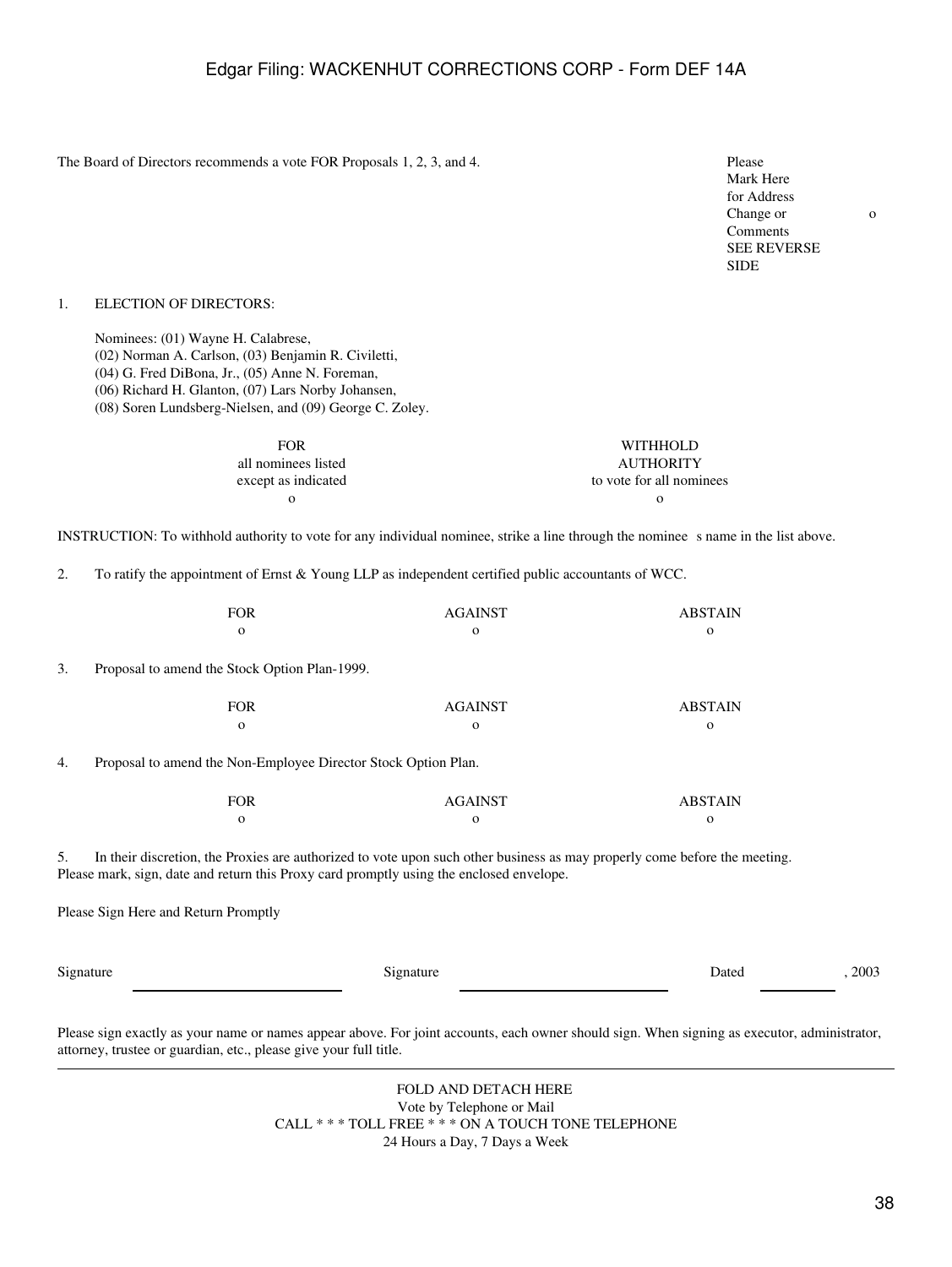Telephone voting is available through 11PM Eastern Time the day prior to annual meeting day.

Your telephone vote authorizes the named proxies to vote your shares in the same manner as if you marked, signed and returned your proxy card.

Telephone Mail 1-800-435-6710 Mark, sign Mark, sign Mark, sign Mark, sign Mark, sign Mark, sign Mark, sign Mark, sign Mark, sign Mark, sign Mark, sign Mark, sign Mark, sign Mark, sign Mark, sign Mark, sign Mark, sign Mark, sign Mark, sig Use any touch-tone telephone to and date any touch-tone telephone to and date and date and date and date and date and date and date and date and date and date and date and date and  $\frac{1}{2}$  was pointed and date and date a vote your proxy. Have your proxy your proxy card in hand when you call. You will variable of  $OR$  and return it card in hand when you call. You will **OR** and return it be prompted to enter your control be prompted to enter your control in the enclosed in the enclosed number, located in the box below, postage-paid number, located in the box below, postage-paid then follow the directions given and then follow the directions given

If you vote your proxy by telephone, you do NOT need to mail back your proxy card.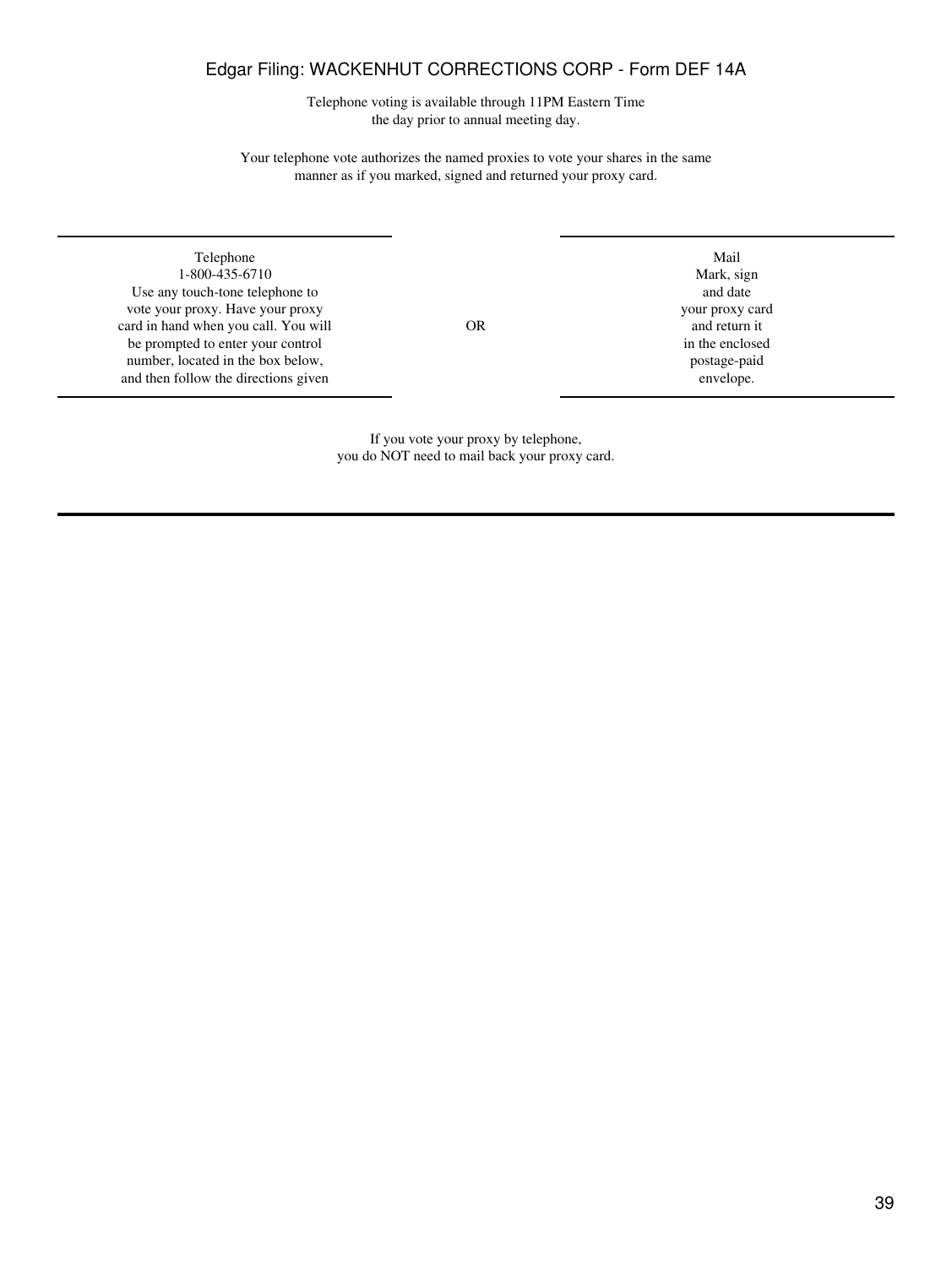#### WACKENHUT CORRECTIONS CORPORATION

One Park Place 621 NW 53rd Street, Suite 700, Boca Raton, Florida 33487

This Proxy is Solicited on Behalf of the Board of Directors

 The undersigned hereby appoints George C. Zoley as Proxy, with the power to appoint his substitute, and hereby authorizes him to represent and to vote, as designated on the reverse side, all the shares of Common Stock of Wackenhut Corrections Corporation held of record by the undersigned on March 10, 2003, at the Annual Meeting of Shareholders to be held at The Ritz-Carlton, 100 South Ocean Blvd., Manalapan, Florida, at 9:00 A.M. (EST), May 1, 2003, or at any adjournment thereof.

 This Proxy is solicited by the Board of Directors and will be voted in accordance with the above instructions. If no instructions are specified, this Proxy will be voted FOR Proposals 1, 2, 3, and 4. On any other business which may properly come before the meeting, the shares will be voted in accordance with the judgement of the persons named as proxies.

(Continued, and to be signed, on other side.)

Address Change/Comments (Mark the corresponding box on the reverse side)

FOLD AND DETACH HERE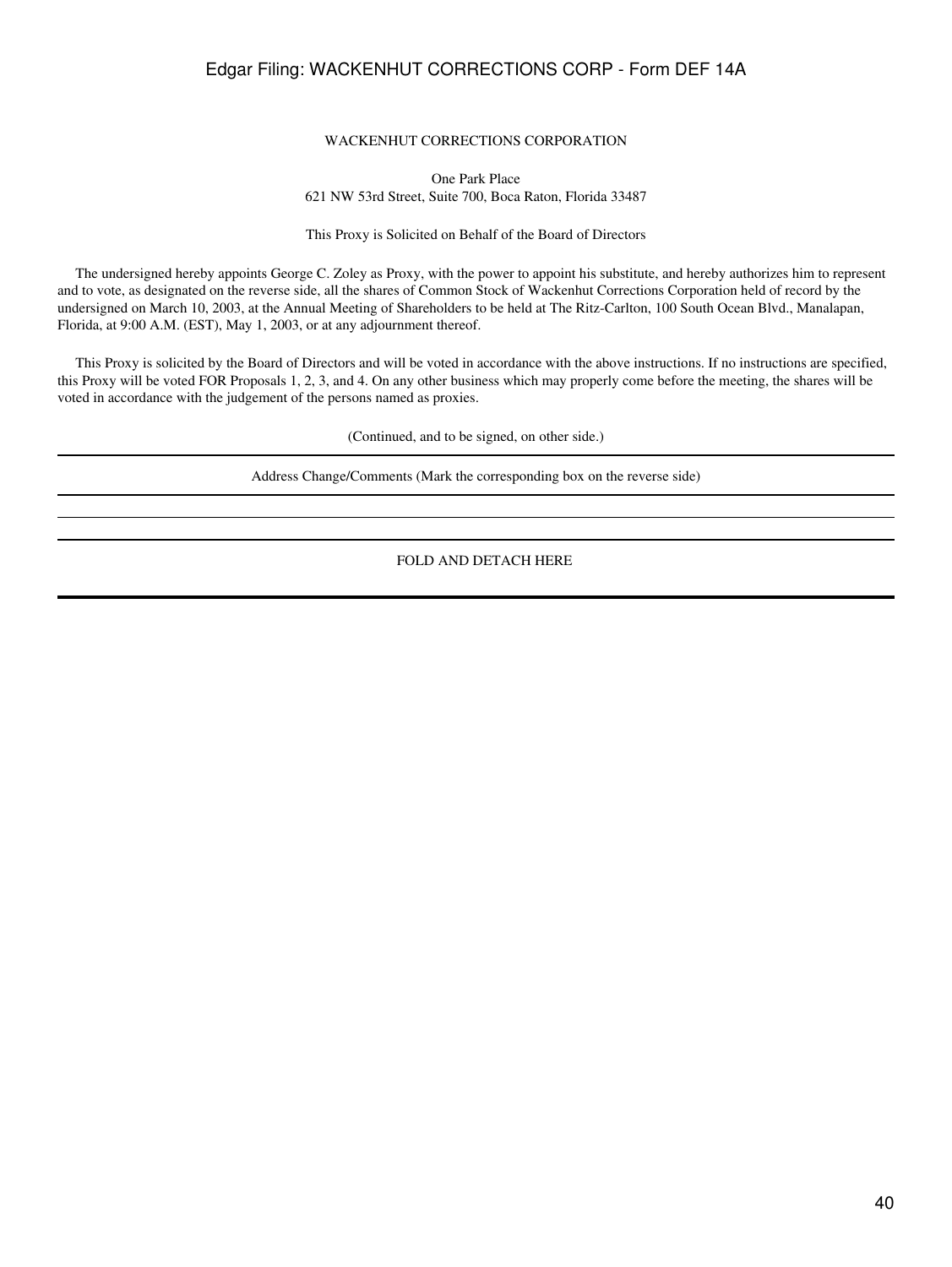The Board of Directors recommends a vote FOR Proposals 1, 2, 3, and 4. Please

Mark Here for Address Change or Comments SEE REVERSE SIDE

o

#### 1. ELECTION OF DIRECTORS:

Nominees: (01) Wayne H. Calabrese,

- (02) Norman A. Carlson, (03) Benjamin R. Civiletti,
- (04) G. Fred DiBona, Jr., (05) Anne N. Foreman,
- (06) Richard H. Glanton, (07) Lars Norby Johansen,
- (08) Soren Lundsberg-Nielsen, and (09) George C. Zoley.

| <b>FOR</b>          | WITHHOLD                 |
|---------------------|--------------------------|
| all nominees listed | <b>AUTHORITY</b>         |
| except as indicated | to vote for all nominees |
| $\Omega$            |                          |

INSTRUCTION: To withhold authority to vote for any individual nominee, strike a line through the nominees name in the list above.

2. To ratify the appointment of Ernst & Young LLP as independent certified public accountants of WCC.

| <b>FOR</b> | AGAINST | <b>ABSTAIN</b> |
|------------|---------|----------------|
|            |         |                |

3. Proposal to amend the Stock Option Plan-1999.

| FOR      | AGAINST | <b>ABSTAIN</b> |
|----------|---------|----------------|
| $\Omega$ |         |                |

4. Proposal to amend the Non-Employee Director Stock Option Plan.

| FOR | <b>AGAINST</b> | <b>ABSTAIN</b> |
|-----|----------------|----------------|
|     |                |                |

5. In their discretion, the Proxies are authorized to vote upon such other business as may properly come before the meeting. Please mark, sign, date and return this Proxy card promptly using the enclosed envelope.

Please Sign Here and Return Promptly

Signature Dated , 2003

Please sign exactly as your name or names appear above. For joint accounts, each owner should sign. When signing as executor, administrator, attorney, trustee or guardian, etc., please give your full title.

#### FOLD AND DETACH HERE